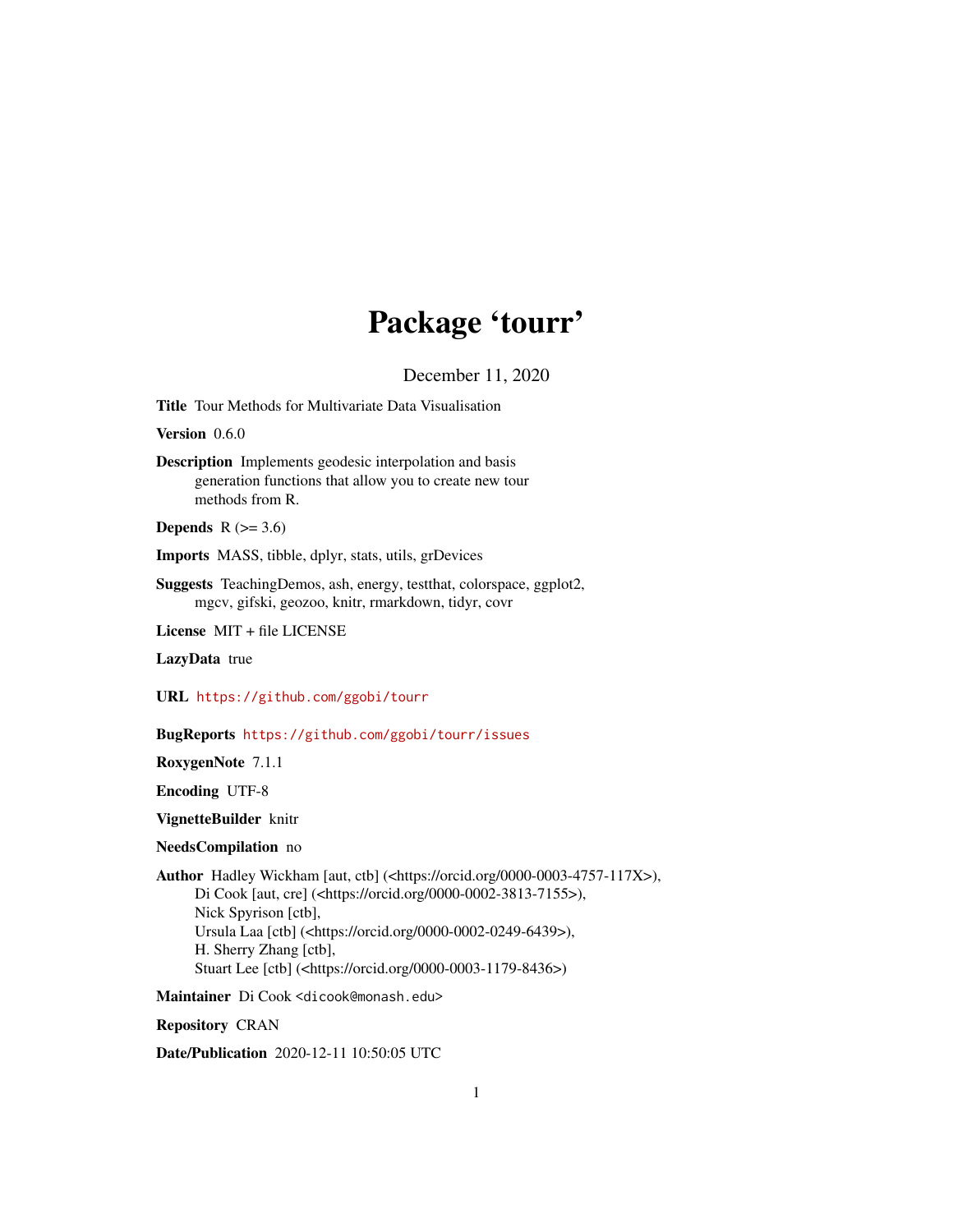# R topics documented:

|             | 3              |
|-------------|----------------|
|             | $\overline{4}$ |
|             | $\overline{4}$ |
|             | 5              |
|             | 6              |
| center      | 6              |
| cmass       | $\overline{7}$ |
|             | $\overline{7}$ |
|             | $\overline{7}$ |
|             | 8              |
|             | 9              |
|             | 10             |
|             | 11             |
|             | 12             |
|             | 13             |
|             | 14             |
|             | 15             |
|             | 16             |
|             | 17             |
|             | 18             |
|             | 18             |
|             | 20             |
|             | 21             |
|             | 22             |
|             | 23             |
|             | 24             |
|             | 25             |
|             | 25             |
|             | 26             |
|             | 27             |
|             | 28             |
|             | 30             |
|             | 31             |
|             | 31             |
|             | 32             |
|             | 33             |
|             | 33             |
| little tour | 34             |
|             | 34             |
|             | 35             |
| norm bin    | 35             |
|             | 36             |
|             | 37             |
|             | 37             |
|             | 38             |
|             | 39             |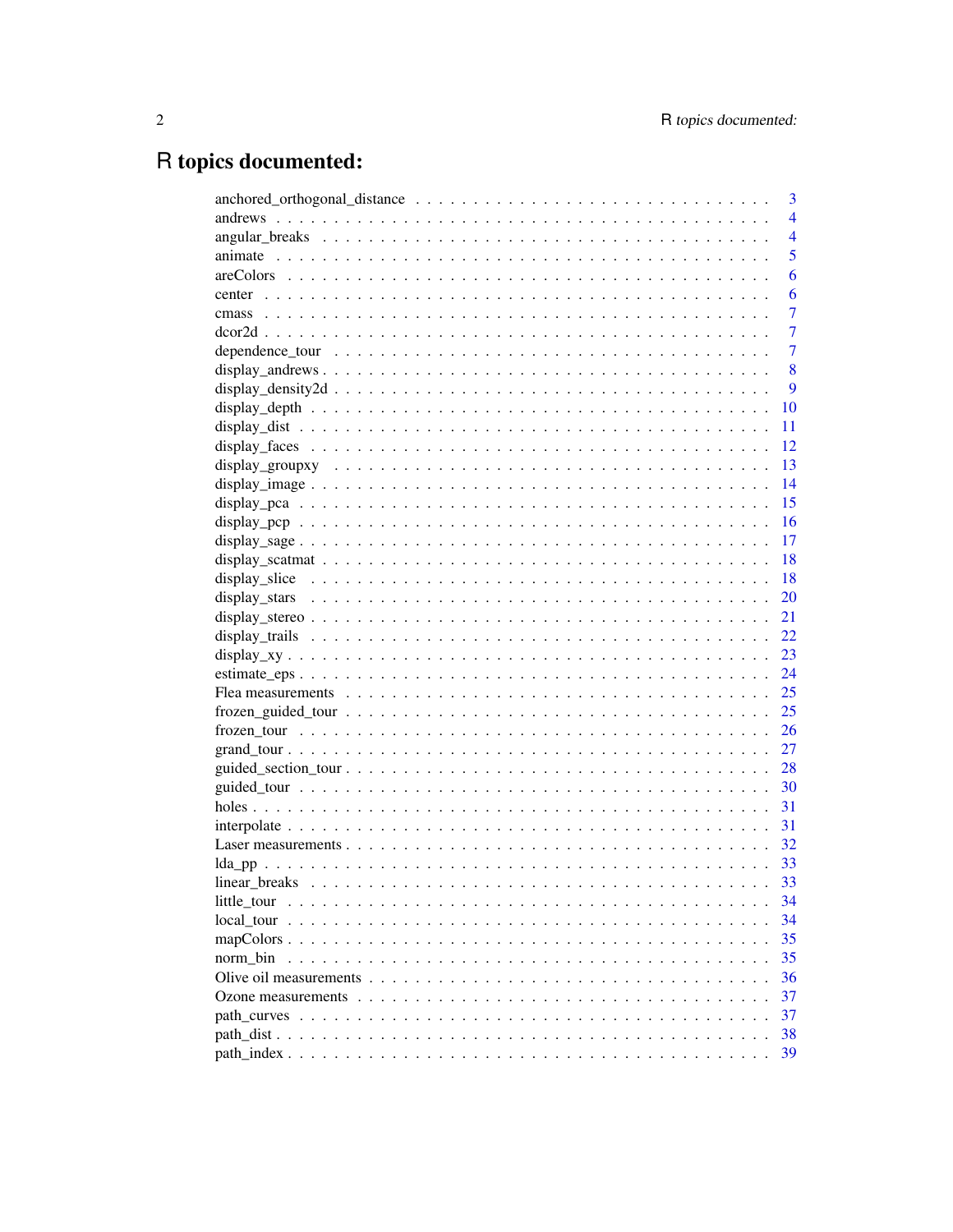<span id="page-2-0"></span>

| -40 |
|-----|
| 41  |
| 42  |
| 43  |
| 43  |
| 44  |
| 45  |
| 46  |
| 47  |
| 48  |
| 49  |
| 50  |
|     |
| .52 |
| .53 |
| 53  |
| .54 |
| -54 |
|     |

#### **Index** [55](#page-54-0)

anchored\_orthogonal\_distance

*Calculate orthogonal distances*

## Description

For each datapoint this function calculates the orthogonal distance from the anchored projection plane.

## Usage

anchored\_orthogonal\_distance(plane, data, anchor = NULL)

## Arguments

| plane  | matrix specifying the projection plane                                                                                     |
|--------|----------------------------------------------------------------------------------------------------------------------------|
| data   | data frame or matrix                                                                                                       |
| anchor | A vector specifying the reference point to anchor the plane If NULL (default)<br>the slice will be anchored at the origin. |

## Value

distance vector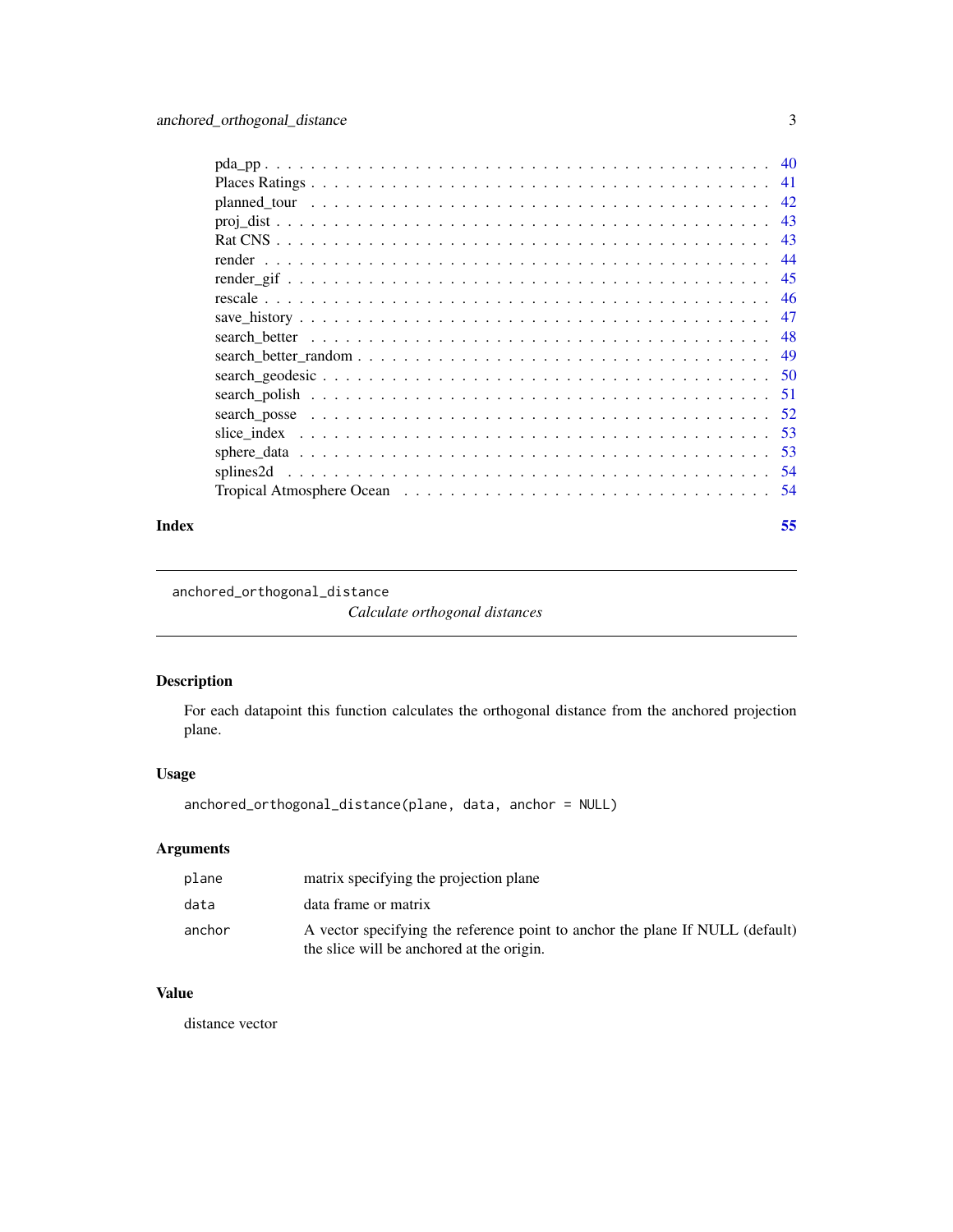<span id="page-3-1"></span><span id="page-3-0"></span>

This function takes a numeric vector of input, and returns a function which allows you to compute the value of the Andrew's curve at every point along its path from -pi to pi.

## Usage

andrews(x)

#### Arguments

x input a new parameter

## Value

a function with single argument, theta

#### Examples

```
a \leftarrow andrews(1:2)
a(0)
a(-pi)
grid <- seq(-pi, pi, length = 50)
a(grid)
plot(grid, andrews(1:2)(grid), type = "l")
plot(grid, andrews(runif(5))(grid), type = "l")
```
angular\_breaks *Returns n equidistant bins between -pi and pi*

## Description

Returns n equidistant bins between -pi and pi

#### Usage

```
angular_breaks(n)
```
#### Arguments

n number of bins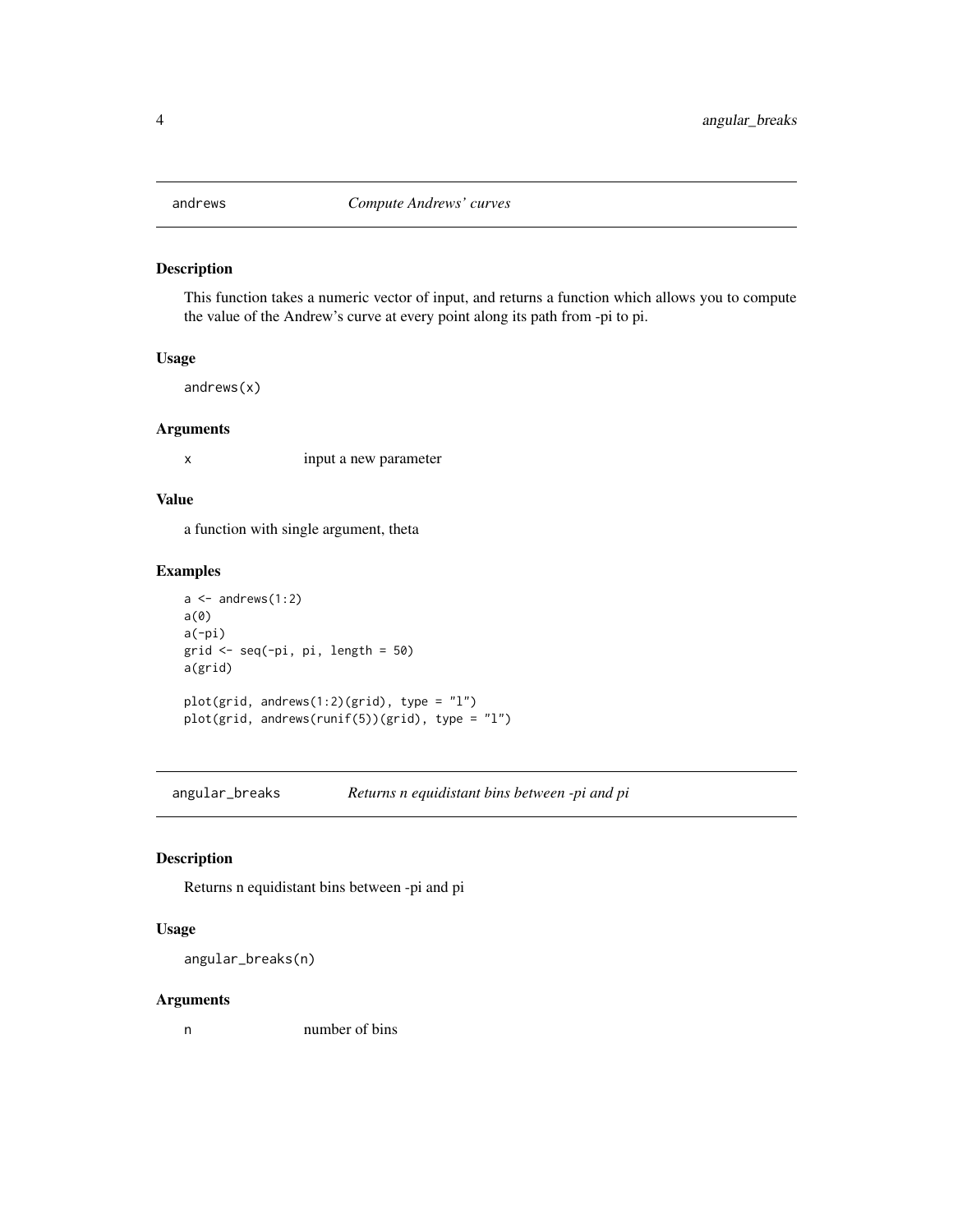<span id="page-4-1"></span><span id="page-4-0"></span>

This is the function that powers all of the tour animations. If you want to write your own tour animation method, the best place to start is by looking at the code for animation methods that have already implemented in the package.

#### Usage

```
animate(
  data,
  tour_path = grand_tour(),
  display = display_xy(),
  start = NULL,
  aps = 1,fps = 10,
 max_frames = Inf,
  rescale = TRUE,
  sphere = FALSE,
  ...
)
```
## Arguments

| data          | matrix, or data frame containing numeric columns                                                                                                   |
|---------------|----------------------------------------------------------------------------------------------------------------------------------------------------|
| tour_path     | tour path generator, defaults to 2d grand tour                                                                                                     |
| display       | takes the display that is suppose to be used, defaults to the xy display                                                                           |
| start         | projection to start at, if not specified, uses default associated with tour path                                                                   |
| aps           | target angular velocity (in radians per second)                                                                                                    |
| fps           | target frames per second (defaults to 15, to accommodate RStudio graphics de-<br>vice)                                                             |
| $max_f$ rames | the maximum number of bases to generate. Defaults to Inf for interactive use<br>(must use $Ctrl + C$ to terminate), and 1 for non-interactive use. |
| rescale       | if true, rescale all variables to range $[0,1]$ ?                                                                                                  |
| sphere        | if true, sphere all variables                                                                                                                      |
| $\cdots$      | ignored                                                                                                                                            |

## Details

See [render](#page-43-1) to render animations to disk.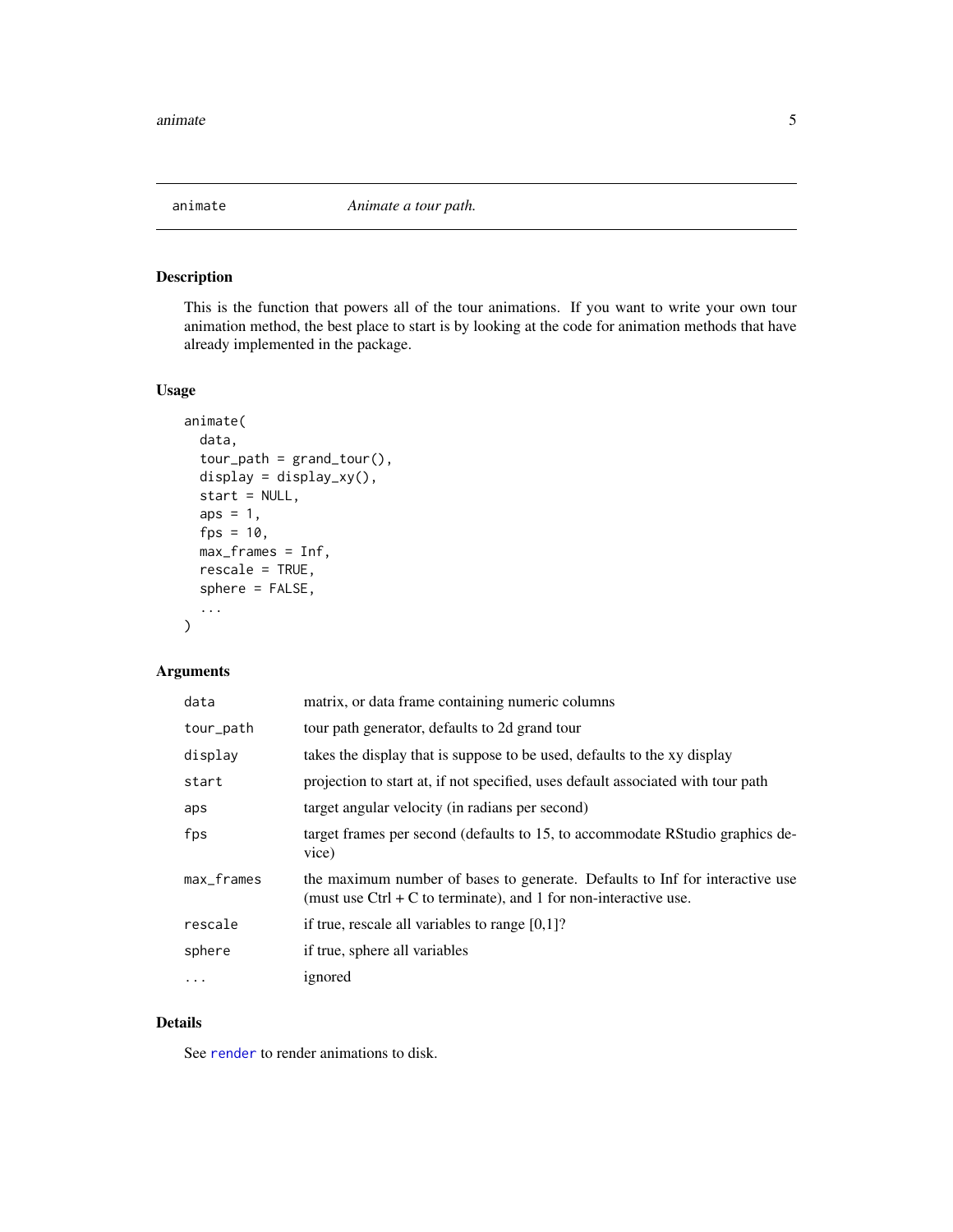## <span id="page-5-0"></span>Value

an (invisible) list of bases visited during this tour

#### References

Hadley Wickham, Dianne Cook, Heike Hofmann, Andreas Buja (2011). tourr: An R Package for Exploring Multivariate Data with Projections. Journal of Statistical Software, 40(2), 1-18. [https:](https://www.jstatsoft.org/v40/i02/) [//www.jstatsoft.org/v40/i02/](https://www.jstatsoft.org/v40/i02/).

## Examples

```
f <- flea[, 1:6]
animate(f, grand_tour(), display_xy())
# or in short
animate(f)
animate(f, max_frames = 30)
## Not run:
animate(f, max_frames = 10, fps = 1, aps = 0.1)## End(Not run)
```
areColors *Test if all entries are colors*

#### Description

Test if all entries are colors

#### Usage

areColors(x)

## Arguments

x vector

| center | Center a numeric vector by subtracting off its mean. |  |
|--------|------------------------------------------------------|--|
|--------|------------------------------------------------------|--|

## Description

Center a numeric vector by subtracting off its mean.

#### Usage

center(x)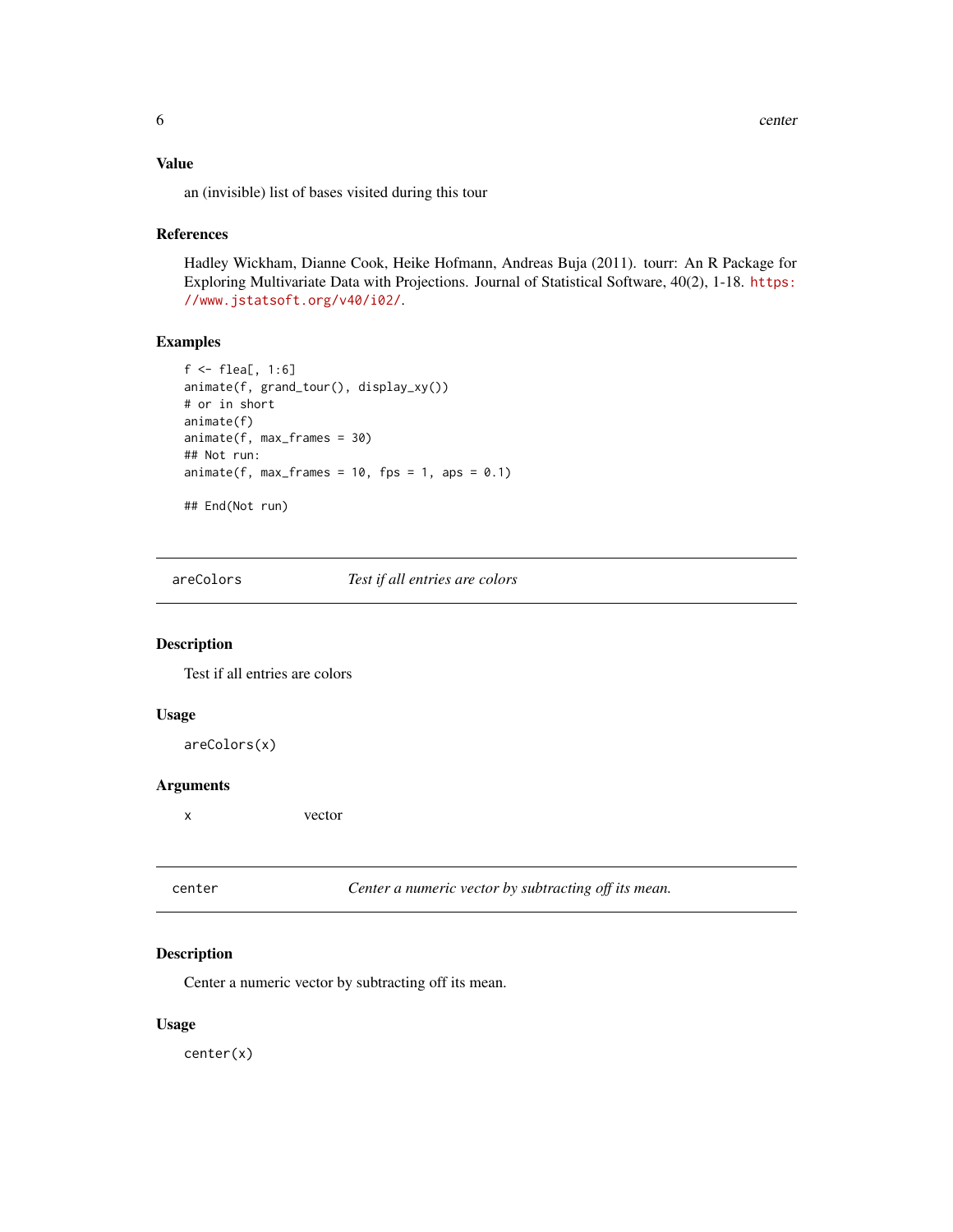#### <span id="page-6-0"></span>cmass and the contract of the contract of the contract of the contract of the contract of the contract of the contract of the contract of the contract of the contract of the contract of the contract of the contract of the

#### Arguments

x numeric vector

<span id="page-6-1"></span>

cmass *Central mass index.*

## Description

Calculates the central mass index. See Cook and Swayne (2007) Interactive and Dynamic Graphics for Data Analysis for equations.

#### Usage

cmass()

dcor2d *Distance correlation index.*

## Description

Computes the distance correlation based index on 2D projections of the data.

#### Usage

dcor2d()

dependence\_tour *A dependence tour path.*

#### Description

The dependence tour combines a set of independent 1d tours to produce a nd tour. For the special case of 2d, this is known as a correlation tour. This tour corresponds to the multivariate method known as generalised canonical correlation, and is used to investigate dependence between groups of variables.

#### Usage

```
dependence_tour(pos)
```
#### Arguments

pos a numeric vector describing which variables are mapped to which dimensions: 1 corresponds to first, 2 to second etc.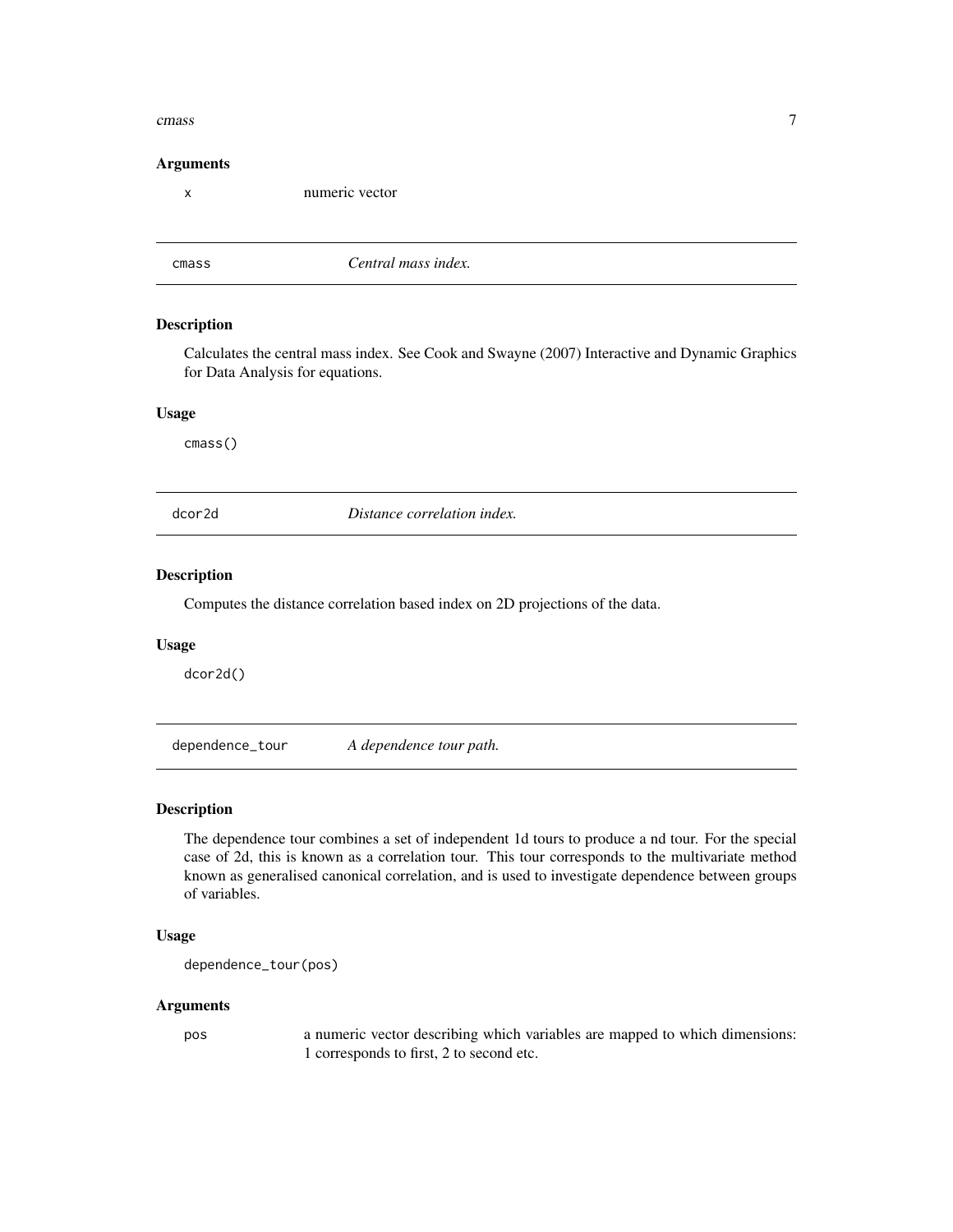#### <span id="page-7-0"></span>Details

Usually, you will not call this function directly, but will pass it to a method that works with tour paths like [animate](#page-4-1), [save\\_history](#page-46-1) or [render](#page-43-1).

## Examples

```
animate_xy(flea[, 1:3], dependence_tour(c(1, 2, 2)))
animate_xy(flea[, 1:4], dependence_tour(c(1, 2, 1, 2)))
animate_pcp(flea[, 1:6], dependence_tour(c(1, 2, 3, 2, 1, 3)))
```
display\_andrews *Andrews' curves tour path animation.*

## Description

Animate a nD tour path with Andrews' curves. For more details about Andrew's curves, see [andrews](#page-3-1)

#### Usage

```
display_andrews(col = "black", \dots)
```

```
animate\_andrews(data, tour\_path = grand\_tour(3), col = "black", ...)
```
#### Arguments

| col       | color to be plotted. Defaults to "black"         |
|-----------|--------------------------------------------------|
| $\cdot$   | other arguments passed on to animate             |
| data      | matrix, or data frame containing numeric columns |
| tour_path | tour path generator, defaults to 2d grand tour   |

## See Also

[animate](#page-4-1) for options that apply to all animations

## Examples

```
animate_andrews(flea[, 1:6])
animate_andrews(flea[, 1:6], grand_tour(d = 3))
animate_andrews(flea[, 1:6], grand_tour(d = 6))
# It's easy to experiment with different tour paths:
animate_andrews(flea[, 1:6], guided_tour(cmass()))
```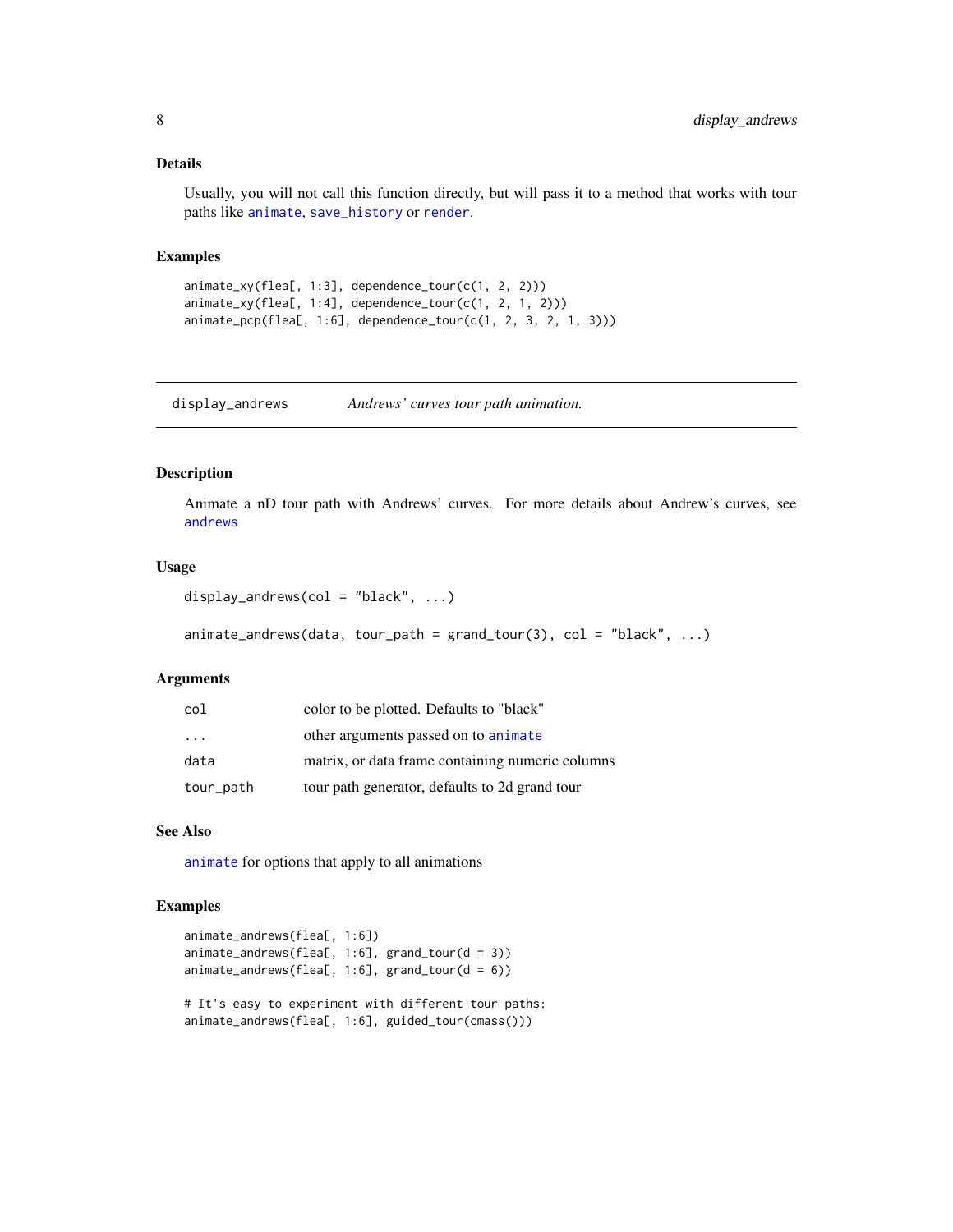<span id="page-8-1"></span><span id="page-8-0"></span>display\_density2d *Display tour path with a density and scatterplot*

## Description

Animate a 2D tour path with density contour(s) and a scatterplot.

## Usage

```
display_density2d(
  center = TRUE,
  axes = "center",
  half_range = NULL,
  col = "black",
  pch = 20,
  cex = 1,
  contour_quantile = c(0.25, 0.5, 0.75),edges = NULL,
  ...
)
```
 $animate\_density2d(data, tour\_path = grand\_tour(), ...)$ 

| center           | if TRUE, centers projected data to $(0,0)$ . This pins the center of data cloud and<br>make it easier to focus on the changing shape rather than position. |  |
|------------------|------------------------------------------------------------------------------------------------------------------------------------------------------------|--|
| axes             | position of the axes: center, bottometh or off                                                                                                             |  |
| half_range       | half range to use when calculating limits of projected. If not set, defaults to<br>maximum distance from origin to each row of data.                       |  |
| col              | color to be plotted. Defaults to "black"                                                                                                                   |  |
| pch              | shape of the point to be plotted. Defaults to 20.                                                                                                          |  |
| cex              | size of the point to be plotted. Defaults to 1.                                                                                                            |  |
| contour_quartile |                                                                                                                                                            |  |
|                  | Vector of quartiles to plot the contours at. Defaults to 5.                                                                                                |  |
| edges            | A two column integer matrix giving indices of ends of lines.                                                                                               |  |
| $\ddots$ .       | other arguments passed on to animate and display_density2d                                                                                                 |  |
| data             | matrix, or data frame containing numeric columns                                                                                                           |  |
| tour_path        | tour path generator, defaults to 2d grand tour                                                                                                             |  |
|                  |                                                                                                                                                            |  |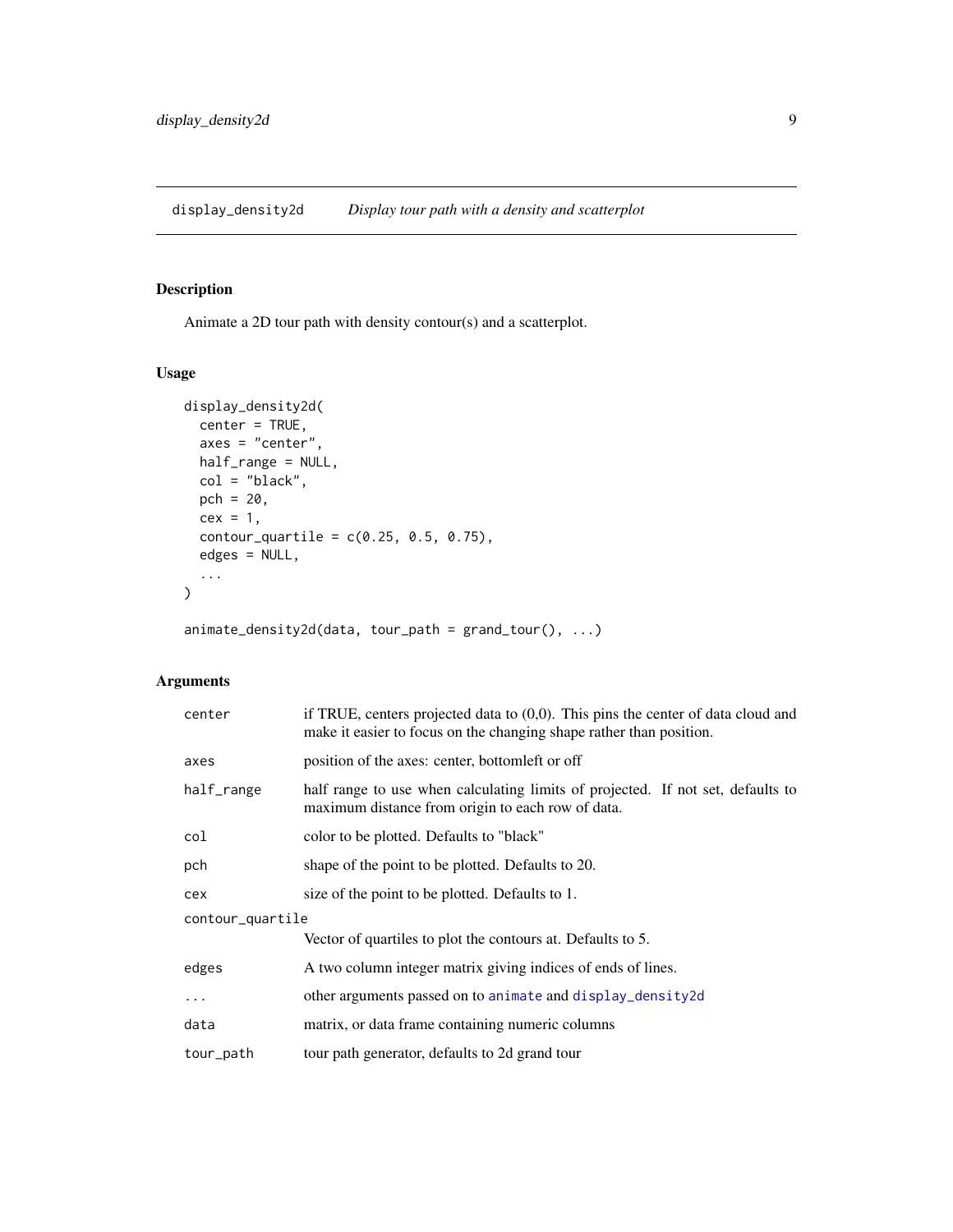#### Examples

```
animate_density2d(flea[, 1:6])
animate(flea[, 1:6], tour_path = grand_tour(), display = display_density2d())
animate(flea[, 1:6],
 tour_path = grand_tour(),
 display = display_density2d(axes = "bottomleft")
)
animate(flea[, 1:6],
 tour\_path = grand\_tour(),display = display_density2d(half_range = 0.5)
\mathcal{L}animate_density2d(flea[, 1:6], tour_path = little_tour())
animate_density2d(flea[, 1:3], tour_path = guided_tour(holes()), sphere = TRUE)
animate_density2d(flea[, 1:6], center = FALSE)
# The default axes are centered, like a biplot, but there are other options
animate_density2d(flea[, 1:6], axes = "bottomleft")
animate_density2d(flea[, 1:6], axes = "off")
animate_density2d(flea[, 1:6], dependence_tour(c(1, 2, 1, 2, 1, 2)),
 axes = "bottomleft"
)
animate_density2d(flea[, -7], col = flea$species)
# You can also draw lines
edges \leq matrix(c(1:5, 2:6), ncol = 2)
animate(
 flea[, 1:6], grand_tour(),
 display_density2d(axes = "bottomleft", edges = edges)
)
```
display\_depth *Display 3d projection with depth cues*

#### Description

Suggestion to use gray background and colour saturation (instead of gray shading) by Graham Wills.

#### Usage

```
display_depth(center = TRUE, half_range = NULL, ...)
```

```
animate\_depth(data, tour\_path = grand\_tour(3), ...)
```
<span id="page-9-0"></span>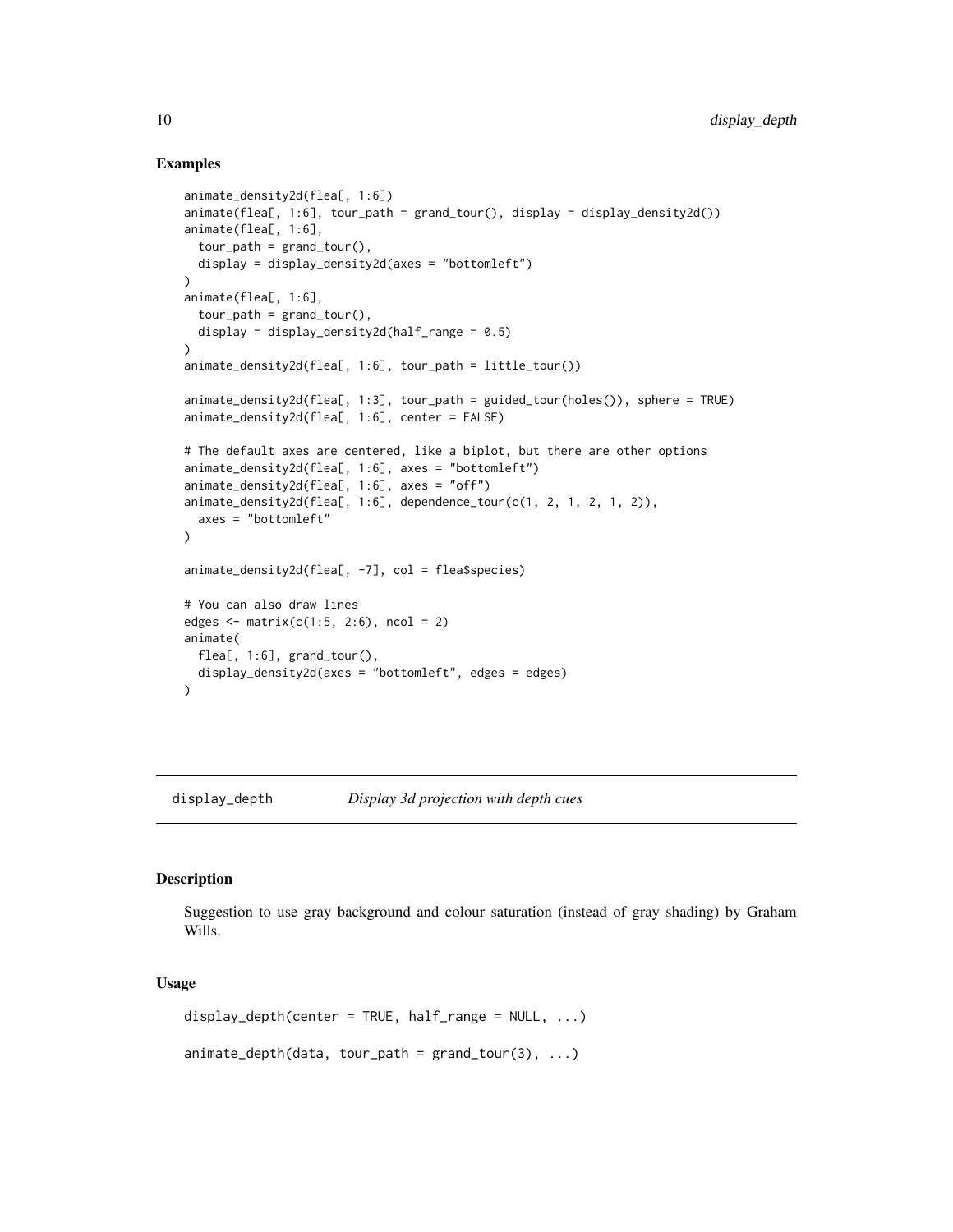## <span id="page-10-0"></span>display\_dist 11

## Arguments

| center     | should projected data be centered to have mean zero (default: TRUE). This pins<br>the centre of the data to the same place, and makes it easier to focus on the<br>shape. |
|------------|---------------------------------------------------------------------------------------------------------------------------------------------------------------------------|
| half_range | half range to use when calculating limits of projected. If not set, defaults to<br>maximum distance from origin to each row of data.                                      |
| $\cdot$    | other arguments passed on to animate                                                                                                                                      |
| data       | matrix, or data frame containing numeric columns                                                                                                                          |
| tour_path  | tour path generator, defaults to 2d grand tour                                                                                                                            |

## See Also

[animate](#page-4-1) for options that apply to all animations

## Examples

```
animate_depth(flea[, 1:6])
```
display\_dist *1d distribution tour path animation.*

## Description

Animate a 1d tour path with a density plot or histogram.

## Usage

```
display_dist(
  method = "density",
  center = TRUE,
  half_range = NULL,
  rug = FALSE,
  ...
\mathcal{L}
```
 $animate\_dist(data, tour\_path = grand\_tour(1), ...)$ 

| method     | display method, histogram or density plot                                                                                                                                                        |
|------------|--------------------------------------------------------------------------------------------------------------------------------------------------------------------------------------------------|
| center     | should 1d projection be centered to have mean zero (default: TRUE). This pins<br>the centre of distribution to the same place, and makes it easier to focus on the<br>shape of the distribution. |
| half_range | half range to use when calculating limits of projected. If not set, defaults to<br>maximum distance from origin to each row of data.                                                             |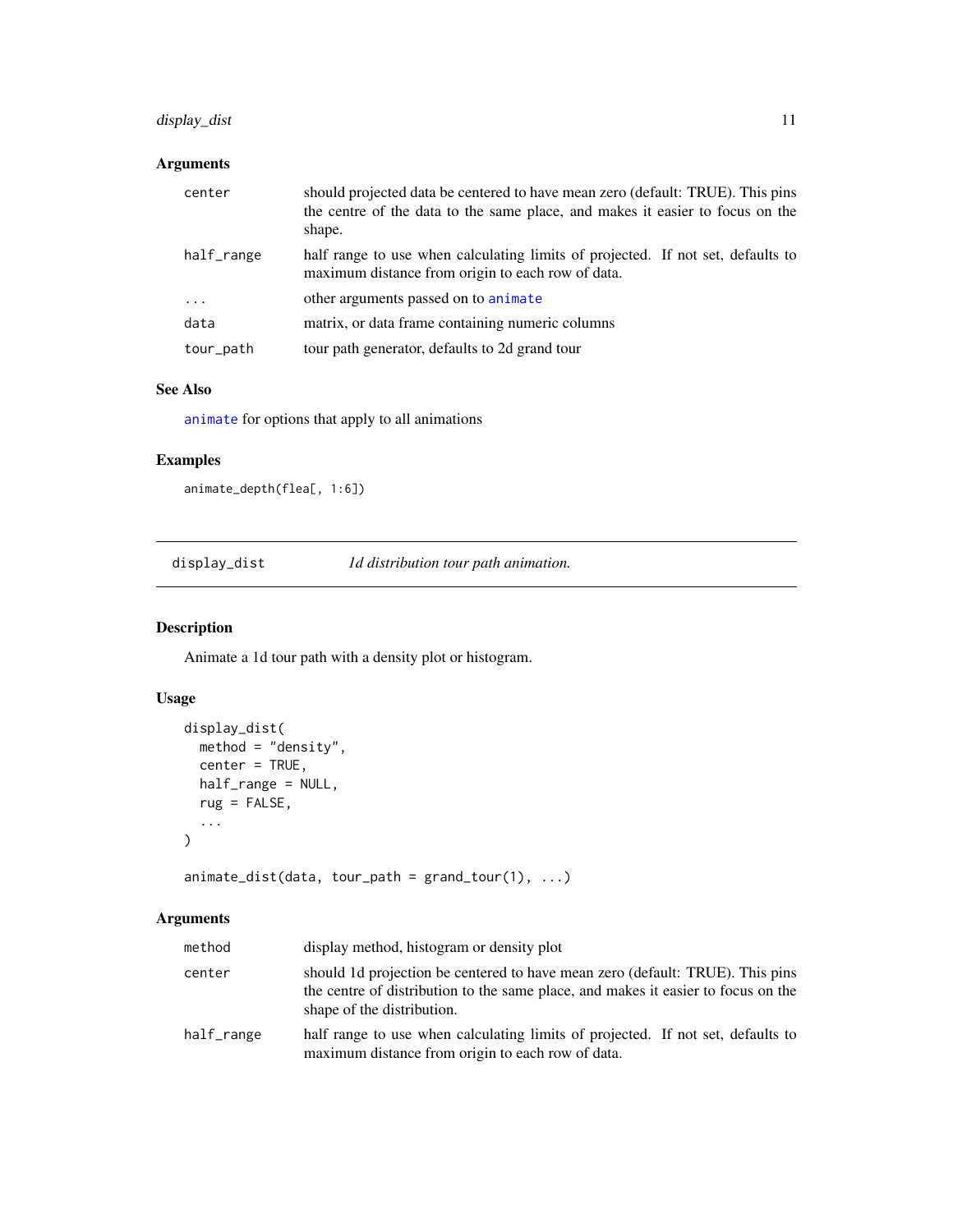<span id="page-11-0"></span>12 display\_faces

| rug       | draw rug plot showing position of actual data points? |
|-----------|-------------------------------------------------------|
| $\ddotsc$ | other arguments passed on to animate                  |
| data      | matrix, or data frame containing numeric columns      |
| tour_path | tour path generator, defaults to 2d grand tour        |

#### See Also

[animate](#page-4-1) for options that apply to all animations

## Examples

```
animate_dist(flea[, 1:6])
# When the distribution is not centred, it tends to wander around in a
# distracting manner
animate_dist(flea[, 1:6], center = FALSE)
# Alternatively, you can display the distribution with a histogram
animate_dist(flea[, 1:6], method = "hist")
```
display\_faces *Chernoff faces tour path animation.*

## Description

Animate a nD tour path with Chernoff's faces. Can display up to 18 dimensions.

#### Usage

```
display_faces(...)
```
 $animate_faces(data, tour_path = grand_tour(3), ...)$ 

## Arguments

| $\cdot$   | other arguments passed on to animate             |
|-----------|--------------------------------------------------|
| data      | matrix, or data frame containing numeric columns |
| tour_path | tour path generator, defaults to 2d grand tour   |

## Details

This function requires the TeachingDemos package to draw the Chernoff faces. See [faces2](#page-0-0) for more details.

## See Also

[animate](#page-4-1) for options that apply to all animations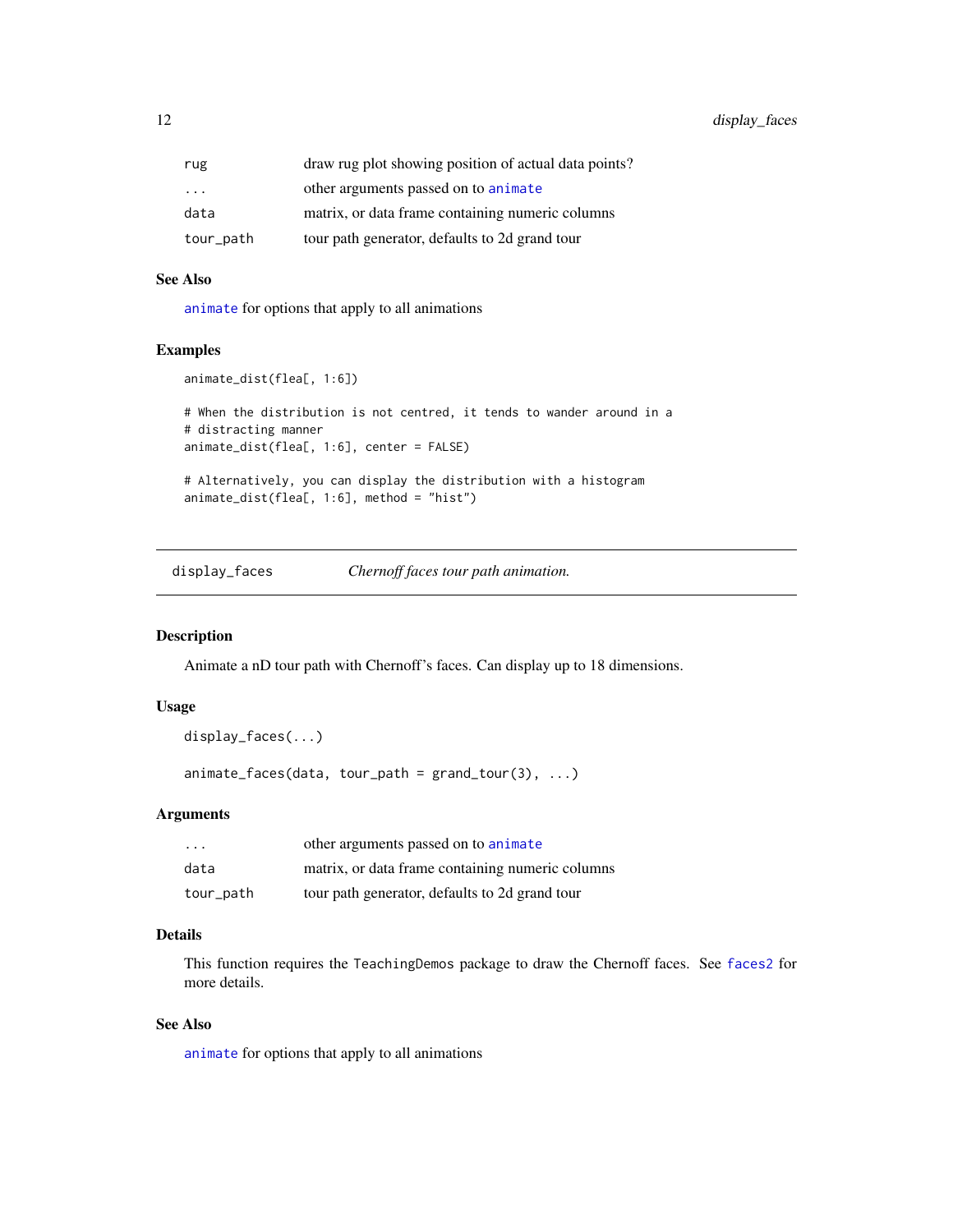## <span id="page-12-0"></span>display\_groupxy 13

## Examples

```
# The drawing code is fairly slow, so this animation works best with a
# limited number of cases
animate_faces(flea[1:2, 1:6])
animate_faces(flea[1:4, 1:6])
animate_faces(flea[1:2, 1:6], grand_tour(5))
```
<span id="page-12-1"></span>display\_groupxy *Display 2D tour projections displayed separately by groups*

## Description

This function is designed to allow comparisons across multiple groups, especially for examining things like two (or more) different models on the same data. The primary display is a scatterplot, with lines or contours overlaid.

## Usage

```
display_groupxy(
  centr = TRUE,
  axes = "center",
 half_range = NULL,
  col = "black",pch = 20,
  cex = 1,
  edges = NULL,
  group_by = NULL,plot_xgp = TRUE,
  ...
)
```
 $animate\_groupxy(data, tour\_path = grand\_tour(), ...)$ 

| centr      | if TRUE, centers projected data to $(0,0)$ . This pins the center of data cloud and<br>make it easier to focus on the changing shape rather than position. |
|------------|------------------------------------------------------------------------------------------------------------------------------------------------------------|
| axes       | position of the axes: center, bottometh or off                                                                                                             |
| half_range | half range to use when calculating limits of projected. If not set, defaults to<br>maximum distance from origin to each row of data.                       |
| col        | color to be plotted. Defaults to "black"                                                                                                                   |
| pch        | shape of the point to be plotted. Defaults to 20.                                                                                                          |
| cex        | size of the point to be plotted. Defaults to 1.                                                                                                            |
| edges      | A two column integer matrix giving indices of ends of lines.                                                                                               |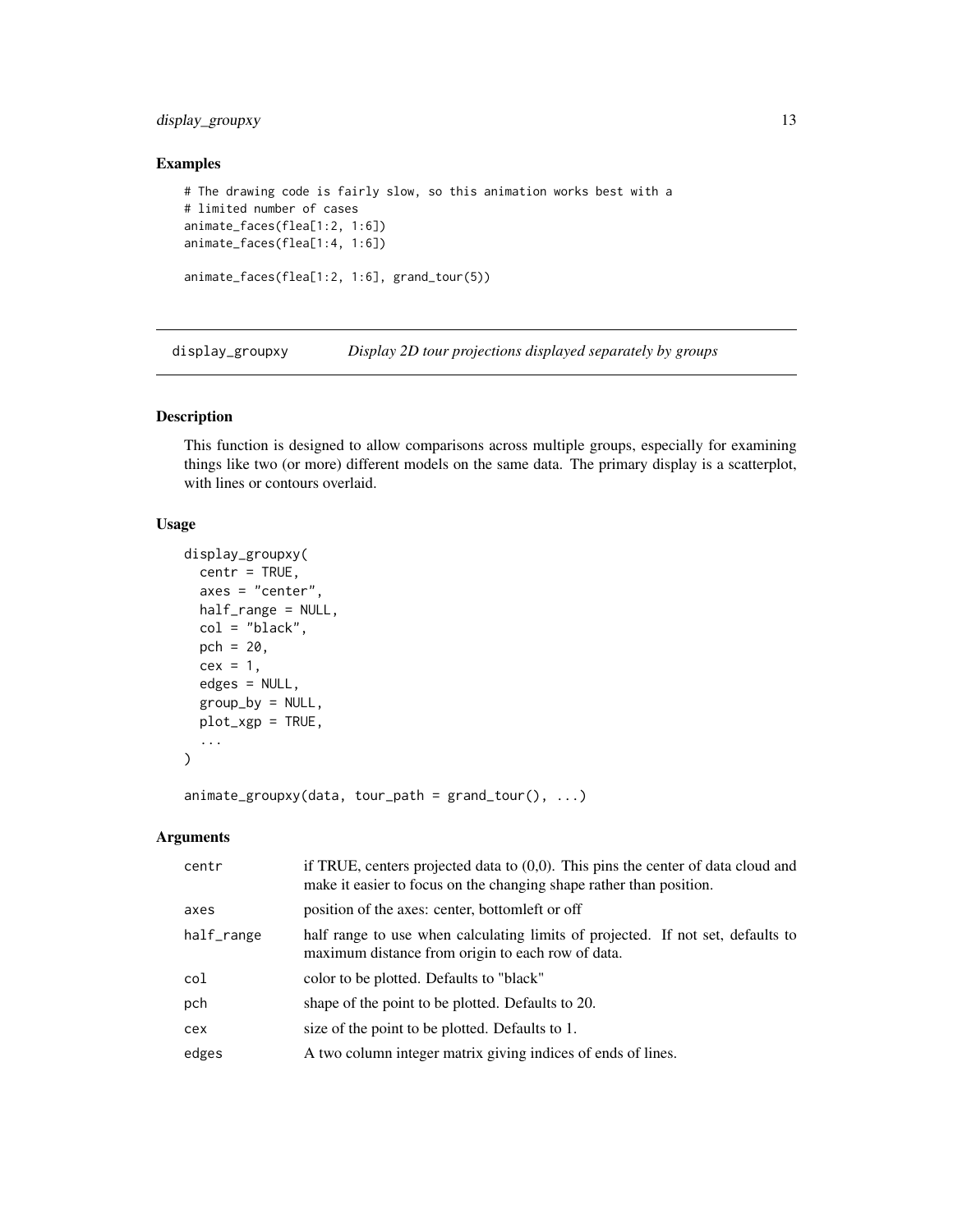<span id="page-13-0"></span>

| group_by  | variable to group by. Must have less than 25 unique values. |
|-----------|-------------------------------------------------------------|
| plot_xgp  | if TRUE, plots points from other groups in light grey       |
| $\cdots$  | other arguments passed on to animate and display_groupxy    |
| data      | matrix, or data frame containing numeric columns            |
| tour_path | tour path generator, defaults to 2d grand tour              |

## Examples

```
f \leftarrow flea[, 1:6]
col <- rainbow(length(unique(flea$species)))[as.numeric(as.factor(flea$species))]
pch <- as.numeric(flea$species) + 14
animate\_groupxy(f, col = col, pch = pch, group_by = flea$species)\text{animate\_group}(f, \text{col} = \text{col}, \text{pch} = \text{pch}, \text{group\_by} = \text{flea$Species}, \text{plot\_xgp} = \text{FALSE})
```
display\_image *Image tour path animation.*

## Description

Animate a 1d tour path with an image plot. This animation requires a different input data structure, a 3d array. The first two dimensions are locations on a grid, and the 3rd dimension gives the observations to be mixed with the tour.

## Usage

```
display_image(xs, ys, ...)
```
 $animate\_image(data, tour\_path = grand\_tour(1), ...)$ 

## Arguments

| <b>XS</b>               | x limit that is used in making the size of the plot |
|-------------------------|-----------------------------------------------------|
| ys                      | y limit that is used in making the size of the plot |
| $\cdot$ $\cdot$ $\cdot$ | other arguments passed on to animate                |
| data                    | matrix, or data frame containing numeric columns    |
| tour_path               | tour path generator, defaults to 2d grand tour      |

#### See Also

[animate](#page-4-1) for options that apply to all animations

## Examples

str(ozone) animate\_image(ozone)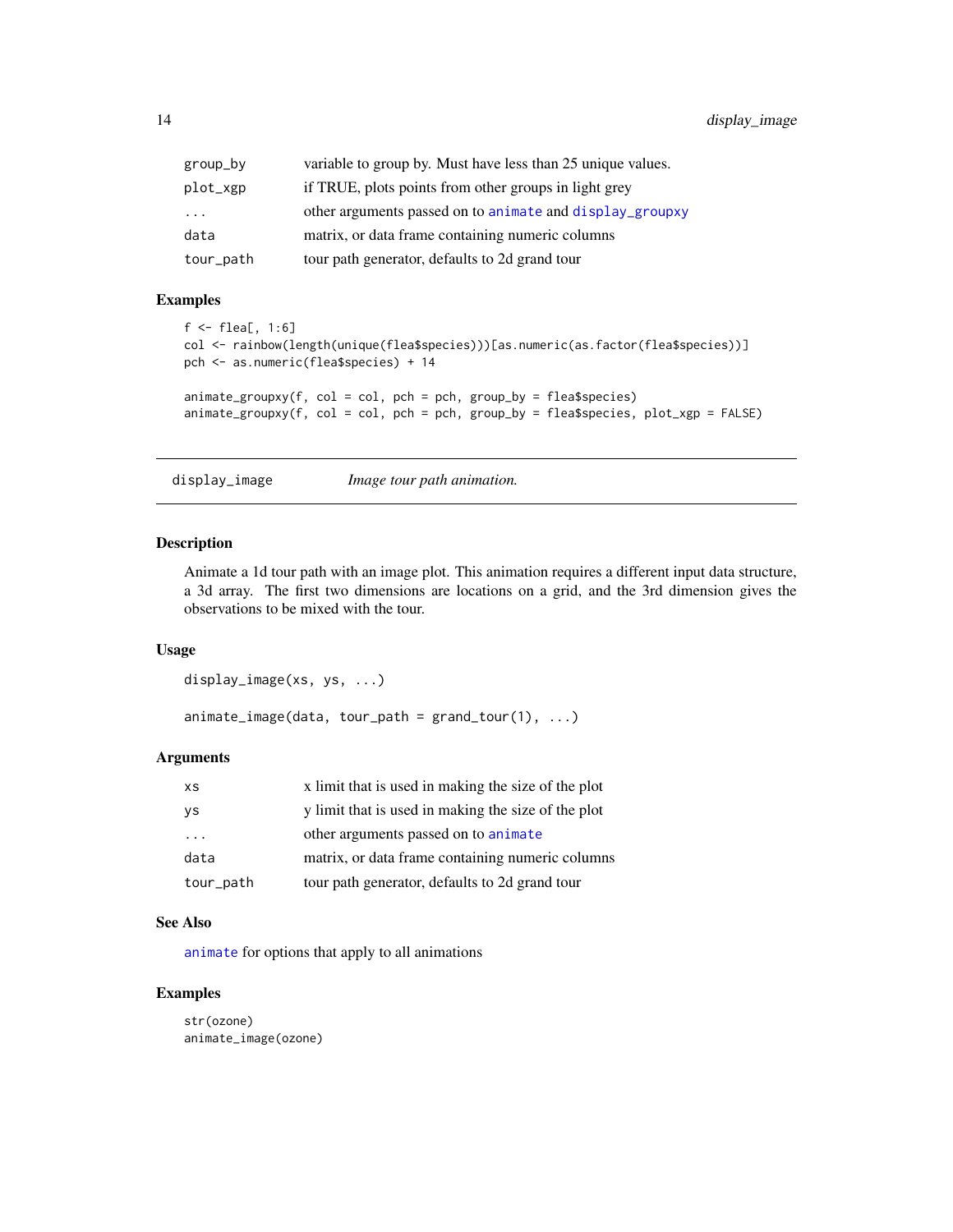<span id="page-14-0"></span>

Animate a 2D tour path on data that has been transformed into principal components, and also show the original variable axes.

## Usage

```
display_pca(
  center = TRUE,
  axes = "center",
 half_range = NULL,
 col = "black",
 pch = 20,
 cex = 1,
 pc_coefs = NULL,
 edges = NULL,
  edges.col = "black",
  ...
)
```
 $animate_pca(data, tour_path = grand_tour(), rescale = TRUE, ...)$ 

| center     | if TRUE, centers projected data to $(0,0)$ . This pins the center of data cloud and<br>make it easier to focus on the changing shape rather than position. |
|------------|------------------------------------------------------------------------------------------------------------------------------------------------------------|
| axes       | position of the axes: center, bottom left or off                                                                                                           |
| half_range | half range to use when calculating limits of projected. If not set, defaults to<br>maximum distance from origin to each row of data.                       |
| col        | color to be plotted. Defaults to "black".                                                                                                                  |
| pch        | shape of the point to be plotted. Defaults to 20.                                                                                                          |
| cex        | size of the point to be plotted. Defaults to 1.                                                                                                            |
| pc_coefs   | coefficients relating the original variables to principal components. This is re-<br>quired.                                                               |
| edges      | A two column integer matrix giving indices of ends of lines.                                                                                               |
| edges.col  | colour of edges to be plotted, Defaults to "black.                                                                                                         |
| .          | other arguments passed on to animate and display_slice                                                                                                     |
| data       | matrix, or data frame containing numeric columns                                                                                                           |
| tour_path  | tour path generator, defaults to 2d grand tour                                                                                                             |
| rescale    | if true, rescale all variables to range $[0,1]$ .                                                                                                          |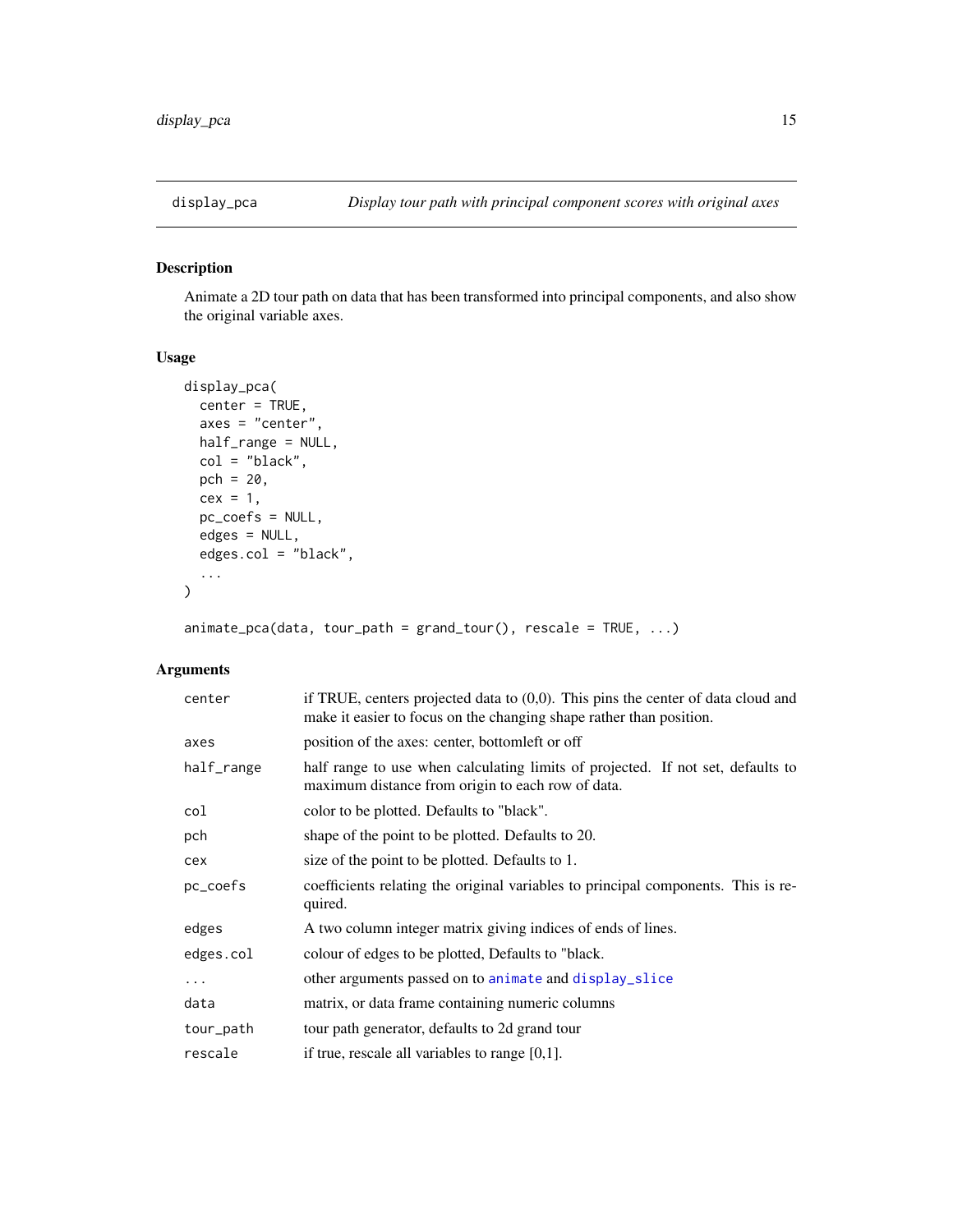## Examples

```
flea_std <- scale(flea[, 1:6])
flea_pca <- prcomp(flea_std, center = FALSE, )
flea_coefs <- flea_pca$rotation[, 1:3]
flea_scores <- flea_pca$x[, 1:3]
animate_pca(flea_scores, pc_coefs = flea_coefs)
```
<span id="page-15-1"></span>display\_pcp *Parallel coordinates tour path animation.*

## Description

Animate a nD tour path with a parallel coordinates plot.

## Usage

display\_pcp(...)

 $animate\_pcp(data, tour\_path = grand\_tour(3), ...)$ 

## Arguments

| $\cdot$ $\cdot$ $\cdot$ | other arguments passed on to animate             |
|-------------------------|--------------------------------------------------|
| data                    | matrix, or data frame containing numeric columns |
| tour_path               | tour path generator, defaults to 2d grand tour   |

## Details

The lines show the observations, and the points, the values of the projection matrix.

#### See Also

[animate](#page-4-1) for options that apply to all animations

## Examples

```
animate_pcp(flea[, 1:6], grand_tour(3))
animate_pcp(flea[, 1:6], grand_tour(5))
```
<span id="page-15-0"></span>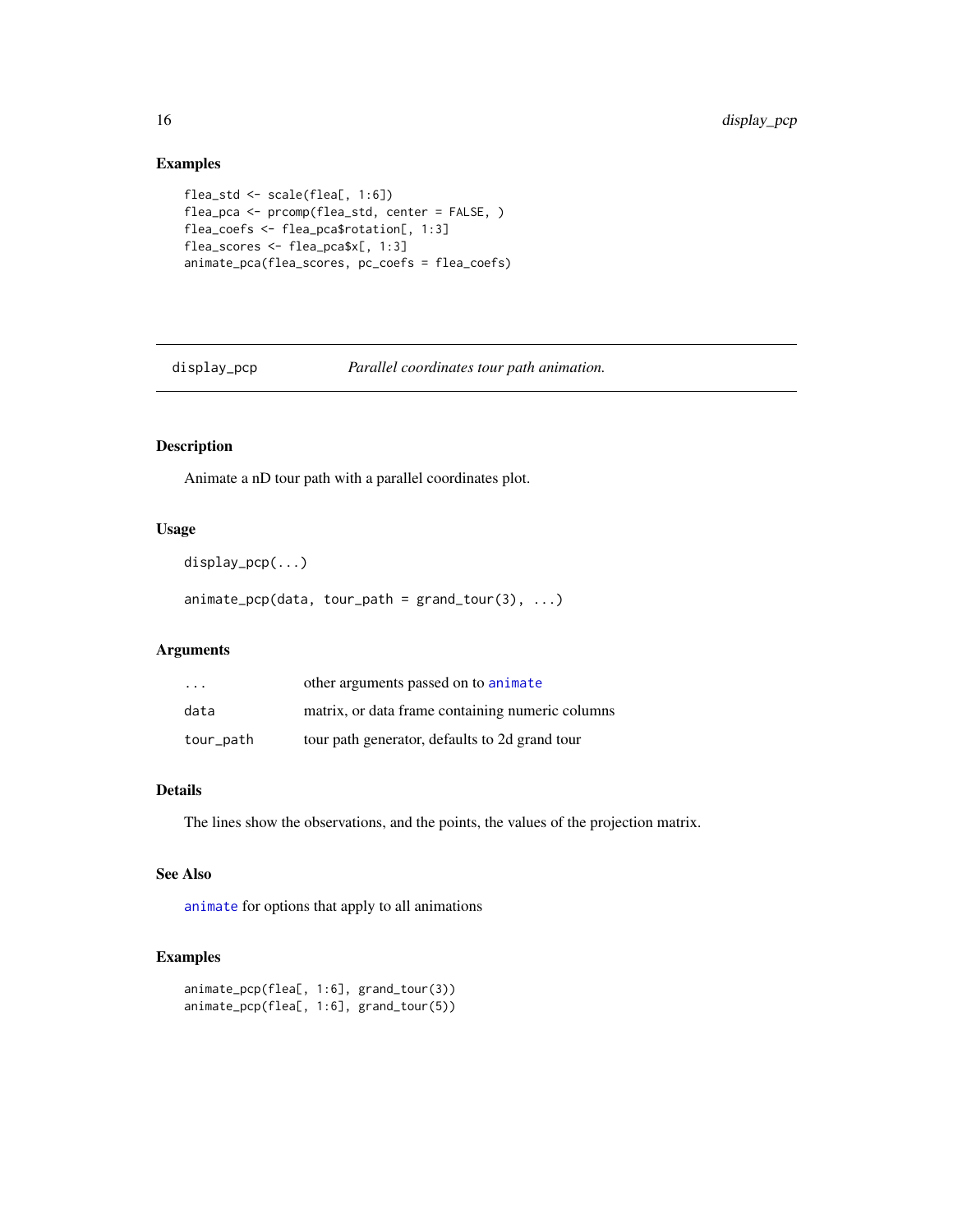<span id="page-16-1"></span><span id="page-16-0"></span>

Animate a 2D tour path with a sage scatterplot that uses a radial transformation on the projected points to re-allocate the volume projected across the 2D plane.

#### Usage

```
display_sage(
  axes = "center",
  half_range = NULL,
  col = "black",pch = 20,
  gam = 1,R = NULL,...
)
```
 $animate\_sage(data, tour\_path = grand\_tour(), ...)$ 

## Arguments

| axes       | position of the axes: center, bottom left or off                                                                                     |
|------------|--------------------------------------------------------------------------------------------------------------------------------------|
| half_range | half range to use when calculating limits of projected. If not set, defaults to<br>maximum distance from origin to each row of data. |
| col        | color to be plotted. Defaults to "black"                                                                                             |
| pch        | marker for points. Defaults to 20.                                                                                                   |
| gam        | scaling of the effective dimensionality for rescaling. Defaults to 1.                                                                |
| R          | scale for the radial transformation. If not set, defaults to maximum distance<br>from origin to each row of data.                    |
| $\cdots$   | other arguments passed on to animate and display_sage                                                                                |
| data       | matrix, or data frame containing numeric columns                                                                                     |
| tour_path  | tour path generator, defaults to 2d grand tour                                                                                       |

#### Examples

```
# Generate uniform samples in a 10d sphere using the geozoo package
sphere10 <- geozoo::sphere.solid.random(10)$points
# Columns need to be named before launching the tour
colnames(sphere10) <- paste0("x", 1:10)
# Standard grand tour display, points cluster near center
animate_xy(sphere10)
# Sage display, points are uniformly distributed across the disk
animate_sage(sphere10)
```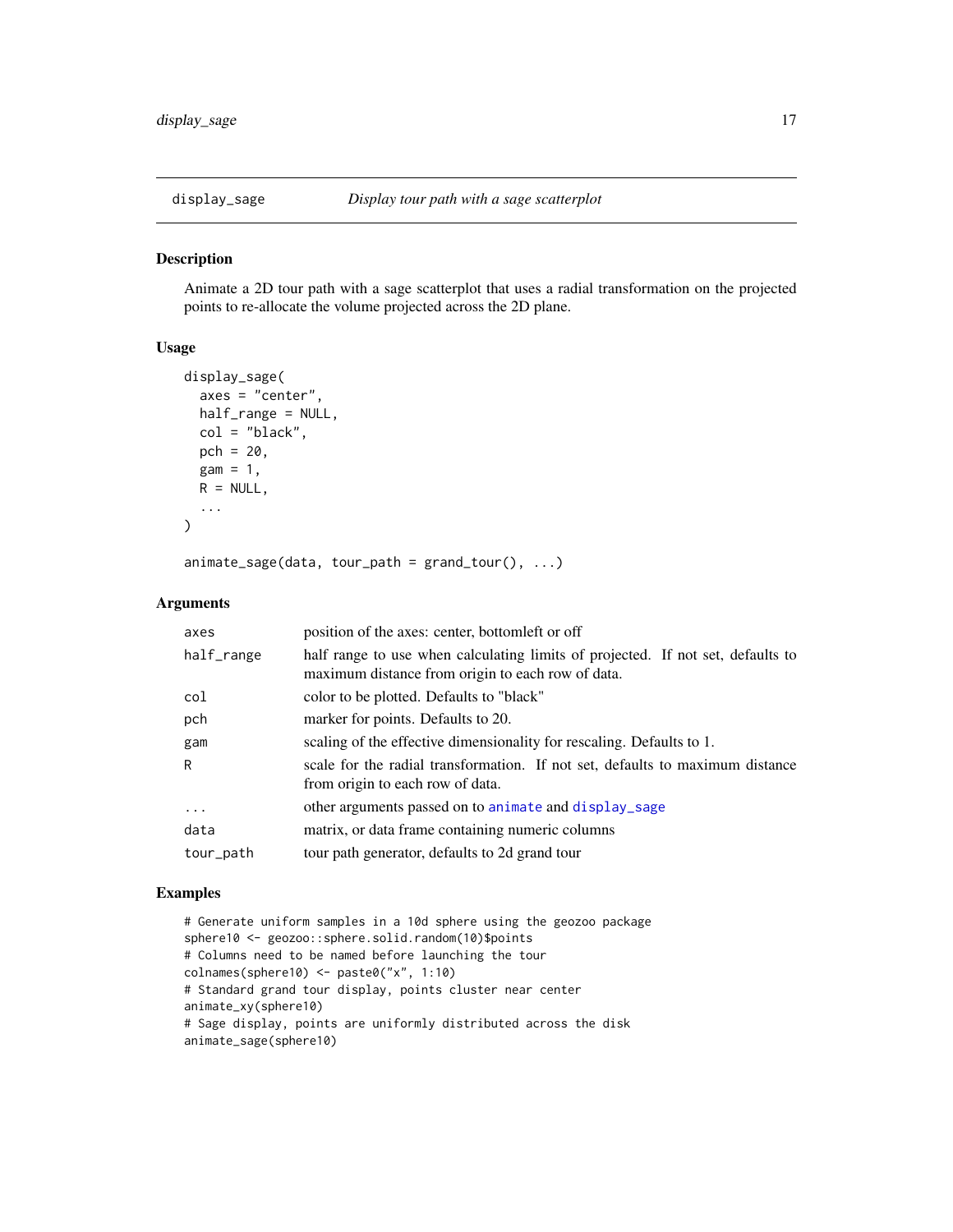<span id="page-17-0"></span>

Animate a nD tour path with a scatterplot matrix.

#### Usage

```
display_scatmat(...)
```

```
animate\_scatmat(data, tour\_path = grand\_tour(3), ...)
```
## Arguments

| $\cdot$ $\cdot$ $\cdot$ | other arguments passed on to animate             |
|-------------------------|--------------------------------------------------|
| data                    | matrix, or data frame containing numeric columns |
| tour_path               | tour path generator, defaults to 2d grand tour   |

## Details

The lines show the observations, and the points, the values of the projection matrix.

## See Also

[animate](#page-4-1) for options that apply to all animations

## Examples

```
animate_scatmat(flea[, 1:6], grand_tour(2))
animate_scatmat(flea[, 1:6], grand_tour(6))
```
<span id="page-17-1"></span>display\_slice *Display tour path with a sliced scatterplot*

## <span id="page-17-2"></span>Description

Animate a 2D tour path with a sliced scatterplot.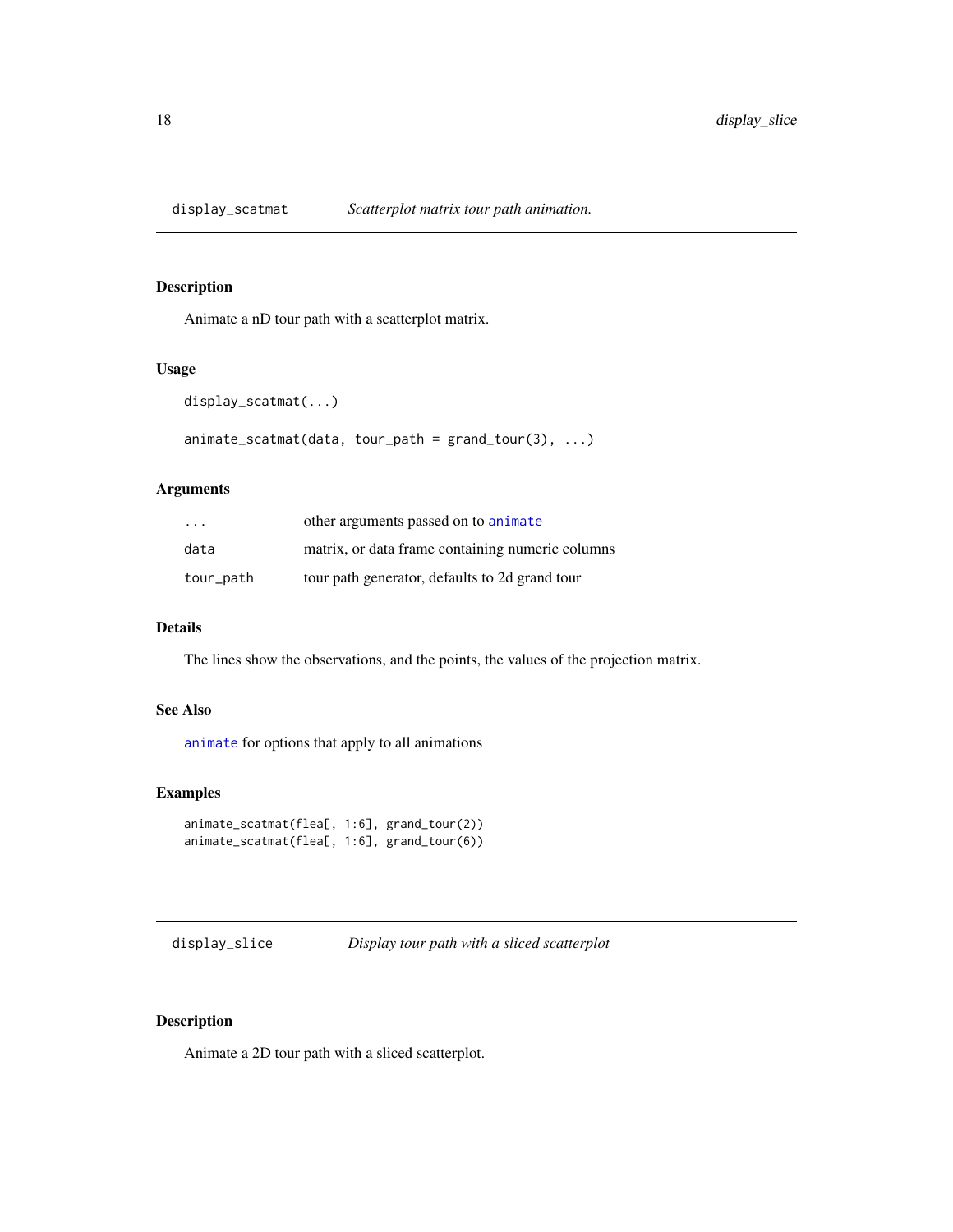<span id="page-18-0"></span>display\_slice 19

## Usage

```
display_slice(
  center = TRUE,
  axes = "center",
  half_range = NULL,
  col = "black",pch_slice = 20,
  pch_other = 46,
  cex_slice = 2,
  cex\_other = 1,
  v_{\text{rel}} = \text{NULL},
  anchor = NULL,
  edges = NULL,
  edges.col = "black",
  ...
\mathcal{L}
```
animate\_slice(data, tour\_path = grand\_tour(), rescale = TRUE, ...)

| center     | if TRUE, centers projected data to $(0,0)$ . This pins the center of data cloud and<br>make it easier to focus on the changing shape rather than position. |  |
|------------|------------------------------------------------------------------------------------------------------------------------------------------------------------|--|
| axes       | position of the axes: center, bottomleft or off                                                                                                            |  |
| half_range | half range to use when calculating limits of projected. If not set, defaults to<br>maximum distance from origin to each row of data.                       |  |
| col        | color to be plotted. Defaults to "black"                                                                                                                   |  |
| pch_slice  | marker for plotting points inside the slice. Defaults to 20.                                                                                               |  |
| pch_other  | marker for plotting points outside the slice. Defaults to 46.                                                                                              |  |
| cex_slice  | size of the points inside the slice. Defaults to 2.                                                                                                        |  |
| cex_other  | size if the points outside the slice. Defaults to 1.                                                                                                       |  |
| v rel      | relative volume of the slice. If not set, suggested value is caluclated and printed<br>to the screen.                                                      |  |
| anchor     | A vector specifying the reference point to anchor the slice. If NULL (default)<br>the slice will be anchored at the data center.                           |  |
| edges      | A two column integer matrix giving indices of ends of lines.                                                                                               |  |
| edges.col  | colour of edges to be plotted, Defaults to "black.                                                                                                         |  |
| .          | other arguments passed on to animate and display_slice                                                                                                     |  |
| data       | matrix, or data frame containing numeric columns                                                                                                           |  |
| tour_path  | tour path generator, defaults to 2d grand tour                                                                                                             |  |
| rescale    | if true, rescale all variables to range $[0,1]$ .                                                                                                          |  |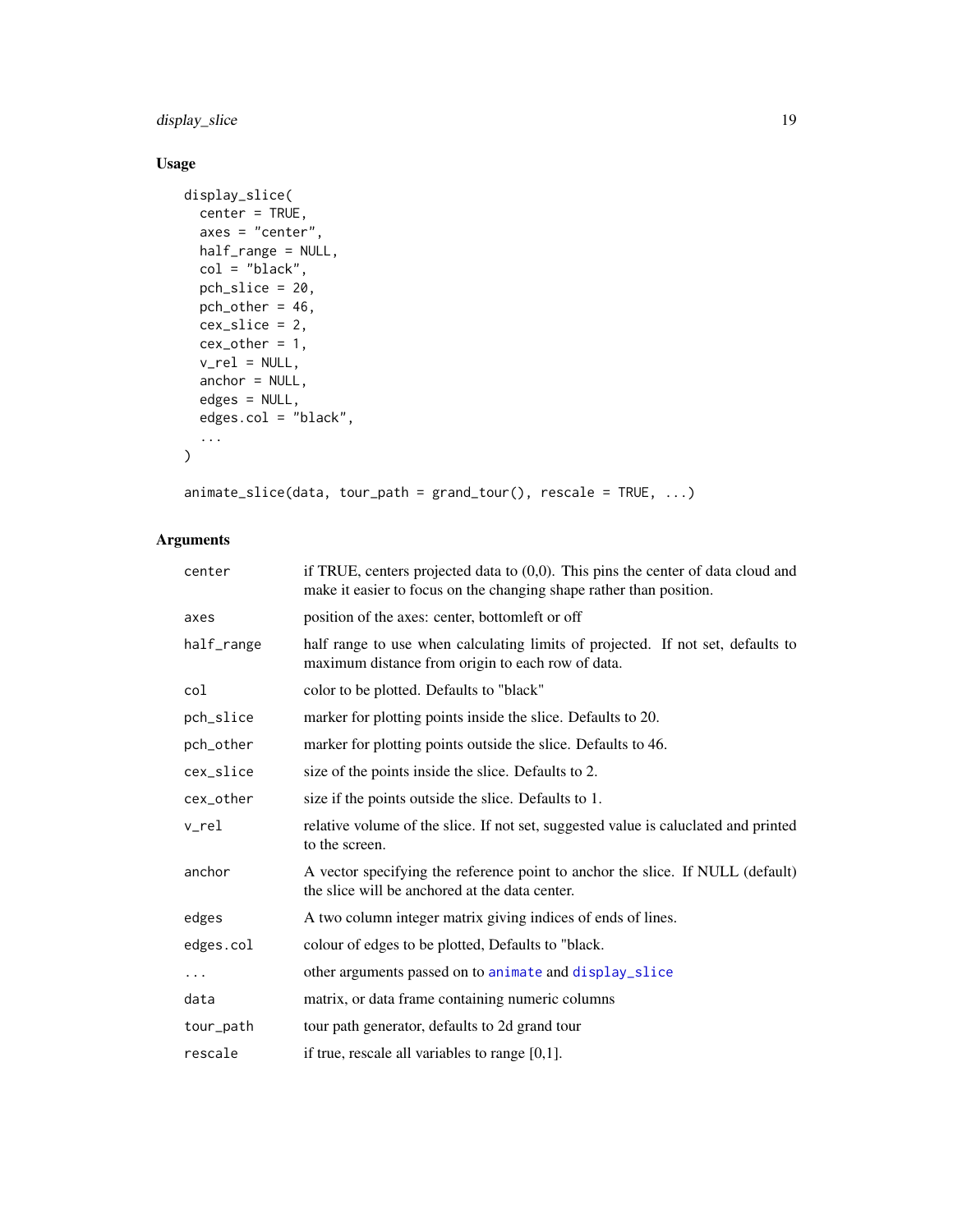#### Examples

```
# Generate samples on a 3d and 5d hollow sphere using the geozoo package
sphere3 <- geozoo::sphere.hollow(3)$points
sphere5 <- geozoo::sphere.hollow(5)$points
# Columns need to be named before launching the tour
colnames(sphere3) <- c("x1", "x2", "x3")
colnames(sphere5) <- c("x1", "x2", "x3", "x4", "x5")
# Animate with the slice display using the default parameters
animate_slice(sphere3)
animate_slice(sphere5)
# Animate with off-center anchoring
anchor3 \leq rep(0.7, 3)
anchor5 \leq rep(0.3, 5)
animate_slice(sphere3, anchor = anchor3)
# Animate with thicker slice to capture more points in each view
animate_slice(sphere5, anchor = anchor5, v_{rel} = 0.02)
```
display\_stars *Star glyph tour path animation.*

#### Description

Animate a nD tour path with star glyphs.

## Usage

```
display_stars(...)
```
 $animate\_stars(data, tour\_path = grand\_tour(3), ...)$ 

## Arguments

| $\cdot$   | other arguments passed on to stars               |
|-----------|--------------------------------------------------|
| data      | matrix, or data frame containing numeric columns |
| tour_path | tour path generator, defaults to 2d grand tour   |

## Details

Currently, scaling doesn't seem to be computed absolutely correctly, as centres move around as well as outside points.

## See Also

[animate](#page-4-1) for options that apply to all animations

<span id="page-19-0"></span>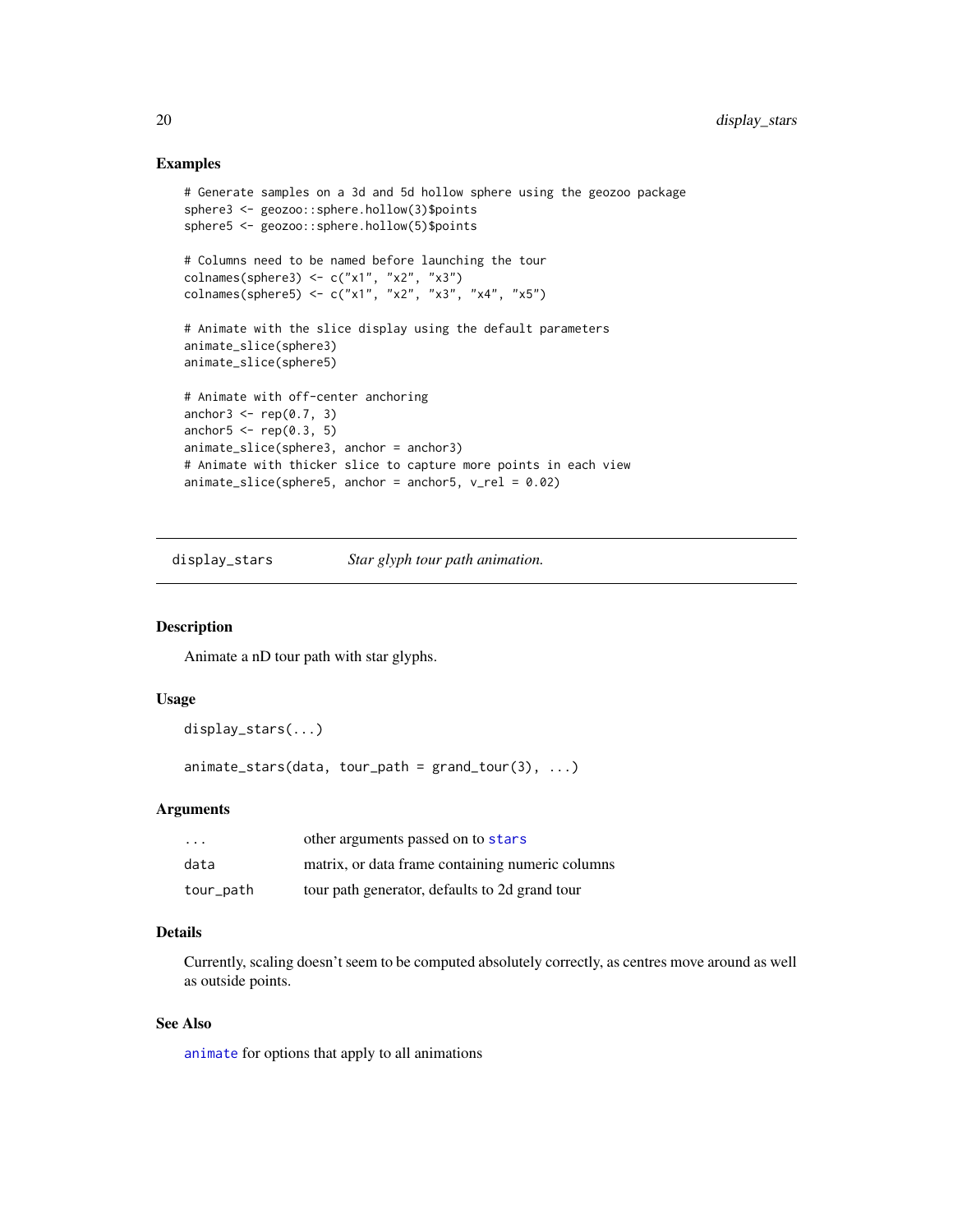## <span id="page-20-0"></span>display\_stereo 21

## Examples

```
animate_stars(flea[1:10, 1:6])
animate_stars(flea[1:10, 1:6], grand_tour(5))
animate_stars(flea[, 1:6], grand_tour(5))
animate_stars(flea[1:10, 1:6], grand_tour(5),
  col.stars = rep("grey50", 10), radius = FALSE
)
```
display\_stereo *Anaglpyh tour path animation.*

## Description

Uses red-blue anaglyphs to display a 3d tour path. You'll need some red- blue glasses to get much out of this displays!

## Usage

```
display_stereo(blue, red, cex = 1, ...)
animate_stereo(
 data,
  tour\_path = grand\_tour(3),
 blue = rgb(0, 0.91, 0.89),
 red = rgb(0.98, 0.052, 0),
  ...
)
```
## Arguments

| blue      | blue colour (for right eye)                      |
|-----------|--------------------------------------------------|
| red       | red colour (for left eye)                        |
| cex       | size of the point to be plotted. Defaults to 1.  |
| .         | other arguments passed on to animate             |
| data      | matrix, or data frame containing numeric columns |
| tour_path | tour path generator, defaults to 2d grand tour   |

## Examples

animate\_stereo(flea[, 1:6])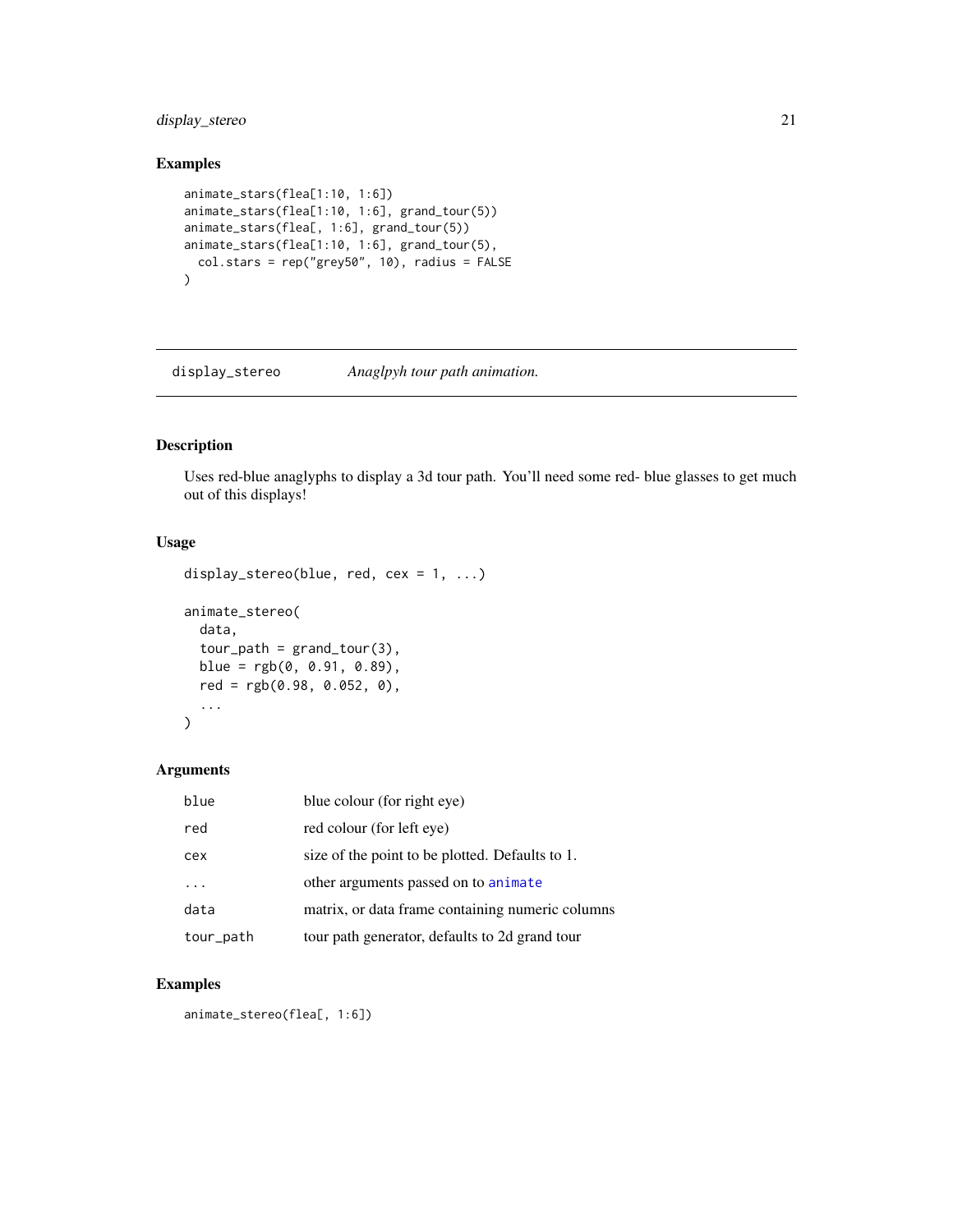<span id="page-21-0"></span>

Animate a 2D tour path with a point trails

## Usage

```
display_trails(
  center = TRUE,
  axes = "center",
  half_range = NULL,
  col = "black",
  pch = 20,
  cex = 1,
  past = 3,...
\mathcal{L}
```
animate\_trails(data, tour\_path = grand\_tour(), ...)

| center     | if TRUE, centers projected data to $(0,0)$ . This pins the center of data cloud and<br>make it easier to focus on the changing shape rather than position. |
|------------|------------------------------------------------------------------------------------------------------------------------------------------------------------|
| axes       | position of the axes: center, bottometh or off                                                                                                             |
| half_range | half range to use when calculating limits of projected. If not set, defaults to<br>maximum distance from origin to each row of data.                       |
| col        | color to be plotted. Defaults to "black"                                                                                                                   |
| pch        | shape of the point to be plotted. Defaults to 20.                                                                                                          |
| cex        | magnification of plotting text relative to default. Defaults to 1.                                                                                         |
| past       | draw line between current projection and projection past steps ago                                                                                         |
| .          | other arguments passed on to animate and display_xy                                                                                                        |
| data       | matrix, or data frame containing numeric columns                                                                                                           |
| tour_path  | tour path generator, defaults to 2d grand tour                                                                                                             |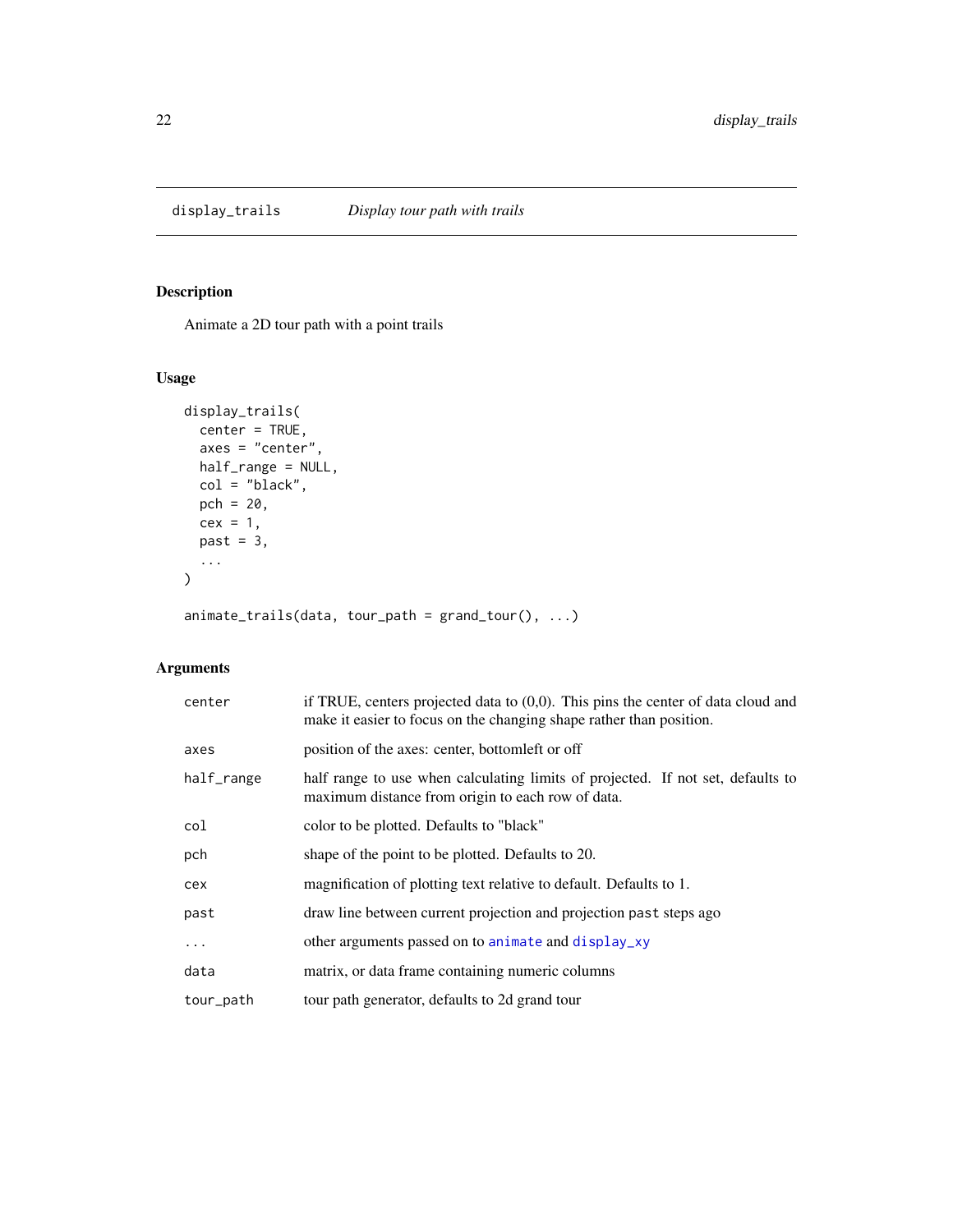<span id="page-22-1"></span><span id="page-22-0"></span>

Animate a 2D tour path with a scatterplot.

## Usage

```
display_xy(
 center = TRUE,
 axes = "center",
 half_range = NULL,
 col = "black",pch = 20,
 cex = 1,
 edges = NULL,
 edges.col = "black",
  ...
)
```
 $animate_xy(data, tour_path = grand_tour(), ...)$ 

| center     | if TRUE, centers projected data to $(0,0)$ . This pins the center of data cloud and<br>make it easier to focus on the changing shape rather than position. |  |
|------------|------------------------------------------------------------------------------------------------------------------------------------------------------------|--|
| axes       | position of the axes: center, bottometh or off                                                                                                             |  |
| half_range | half range to use when calculating limits of projected. If not set, defaults to<br>maximum distance from origin to each row of data.                       |  |
| col        | color to be plotted. Defaults to "black"                                                                                                                   |  |
| pch        | shape of the point to be plotted. Defaults to 20.                                                                                                          |  |
| cex        | size of the point to be plotted. Defaults to 1.                                                                                                            |  |
| edges      | A two column integer matrix giving indices of ends of lines.                                                                                               |  |
| edges.col  | colour of edges to be plotted, Defaults to "black"                                                                                                         |  |
| $\cdots$   | other arguments passed on to animate and display_xy                                                                                                        |  |
| data       | matrix, or data frame containing numeric columns                                                                                                           |  |
| tour_path  | tour path generator, defaults to 2d grand tour                                                                                                             |  |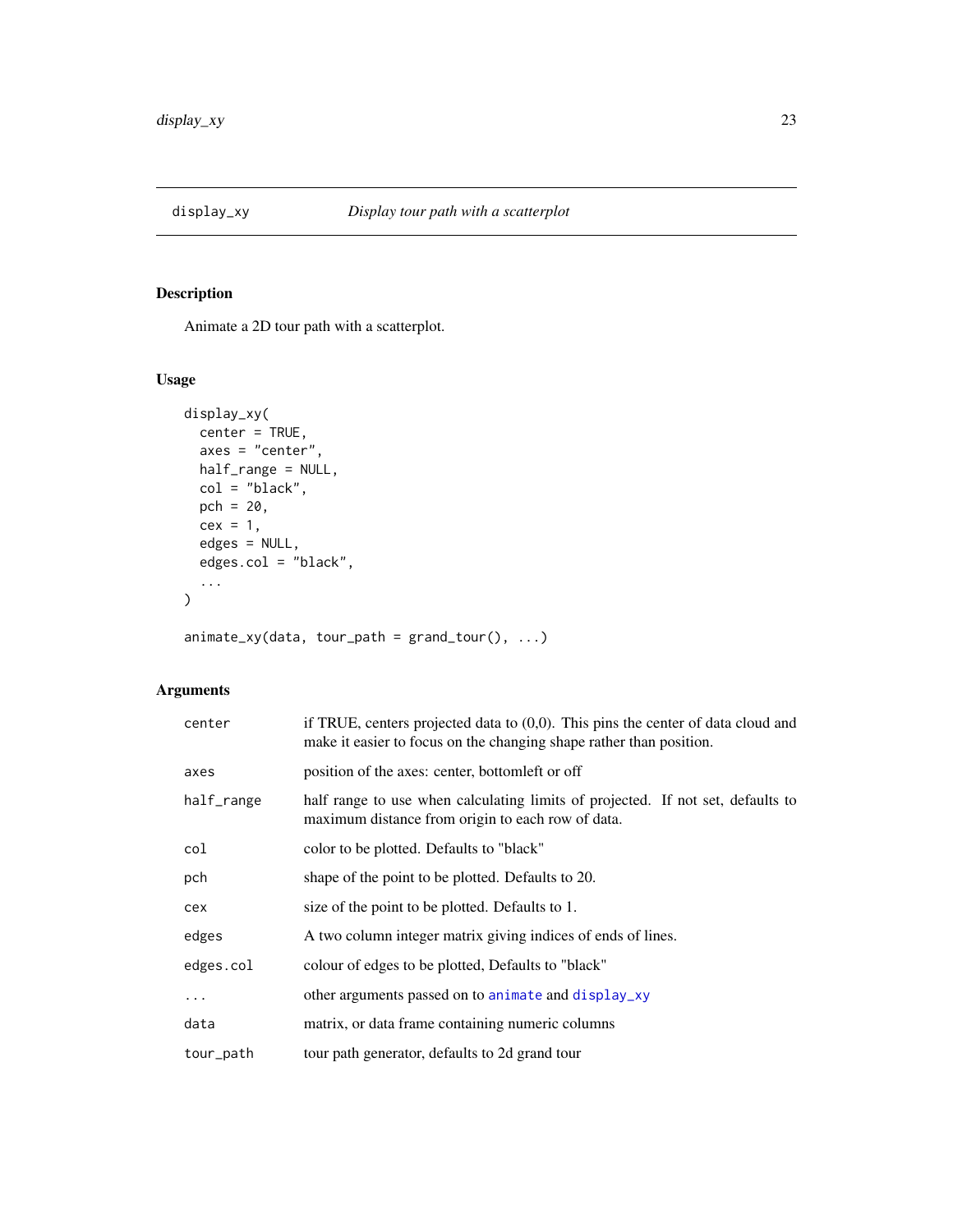## Examples

```
animate_xy(flea[, 1:6])
\text{animate}(\text{flea}, 1:6], \text{tour}\_\text{path} = \text{grand}\_\text{tour}(), \text{ display} = \text{display}(\text{y}),animate(flea[, 1:6],
  tour\_path = grand\_tour(),display = display_xy(axes = "bottomleft")
\mathcal{L}animate(flea[, 1:6],
  tour<sub>-path</sub> = grand<sub>-tour</sub>(),
  display = display_xy(half_range = 0.5)
)
animate_xy(flea[, 1:6], tour_path = little_tour())
animate_xy(flea[, 1:3], tour_path = guided_tour(holes()), sphere = TRUE)
animate_xy(flea[, 1:6], center = FALSE)
# The default axes are centered, like a biplot, but there are other options
animate_xy(flea[, 1:6], axes = "bottomleft")animate_xy(flea[, 1:6], axes = "off")\text{animate\_xy}(\text{flea}, 1:6], \text{ dependence\_tour}(c(1, 2, 1, 2, 1, 2)),axes = "bottomleft"
)
animate_xy(flea[, -7], col = flea$species)
# You can also draw lines
edges \leq matrix(c(1:5, 2:6), ncol = 2)
animate(
  flea[, 1:6], grand_tour(),
  display_xy(axes = "bottomleft", edges = edges)
)
```
<span id="page-23-1"></span>estimate\_eps *Estimate cutoff eps for section pursuit.*

#### Description

Estimate cutoff eps for section pursuit.

#### Usage

```
estimate_eps(N, p, res, K, K_theta, r_breaks)
```

| N   | total number of points in the input data. |
|-----|-------------------------------------------|
| р   | number of dimensions of the input data.   |
| res | resolution, (slice radius)/(data radius)  |
| К   | total number of bins                      |

<span id="page-23-0"></span>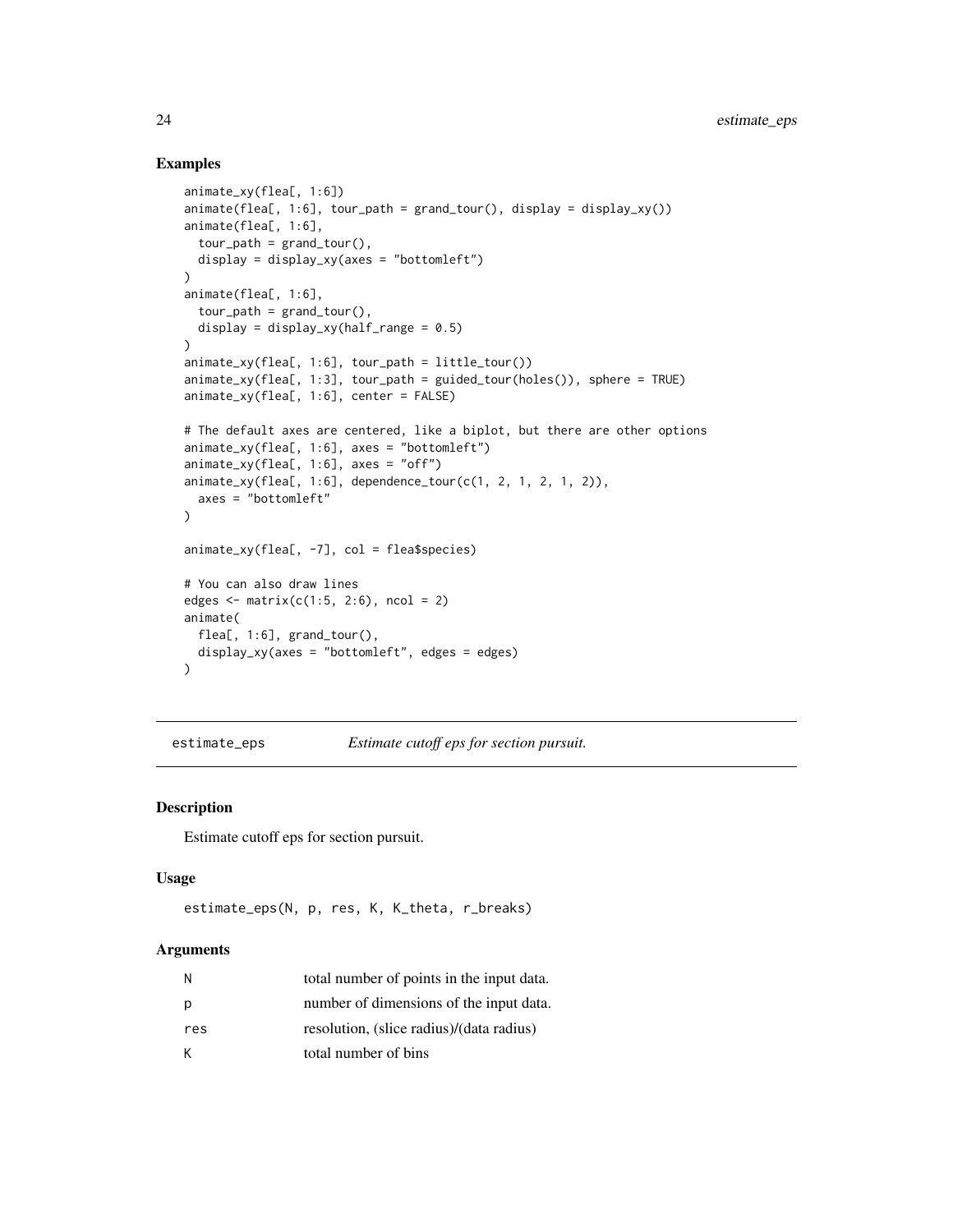<span id="page-24-0"></span>

| K theta  | number of angular bins        |
|----------|-------------------------------|
| r_breaks | boundaries of the radial bins |

Flea measurements *Flea beatle measurements*

#### Description

This data is from a paper by A. A. Lubischew, "On the Use of Discriminant Functions in Taxonomy", Biometrics, Dec 1962, pp.455-477.

#### Format

A 74 x 7 numeric array

## Details

- tars1, width of the first joint of the first tarsus in microns (the sum of measurements for both tarsi)
- tars2, the same for the second joint
- head, the maximal width of the head between the external edges of the eyes in 0.01 mm
- ade1, the maximal width of the aedeagus in the fore-part in microns
- ade2, the front angle of the aedeagus ( 1 unit  $= 7.5$  degrees)
- ade3, the aedeagus width from the side in microns
- species, which species is being examined concinna, heptapotamica, heikertingeri

#### Examples

```
head(flea)
animate_xy(flea[, -7])
animate_xy(flea[, -7], col = flea[, 7])
```
<span id="page-24-1"></span>frozen\_guided\_tour *The frozen guided tour*

#### Description

The frozen guided tour

#### Usage

```
frozen_guided_tour(frozen, index_f, d = 2, max.tries = 25)
```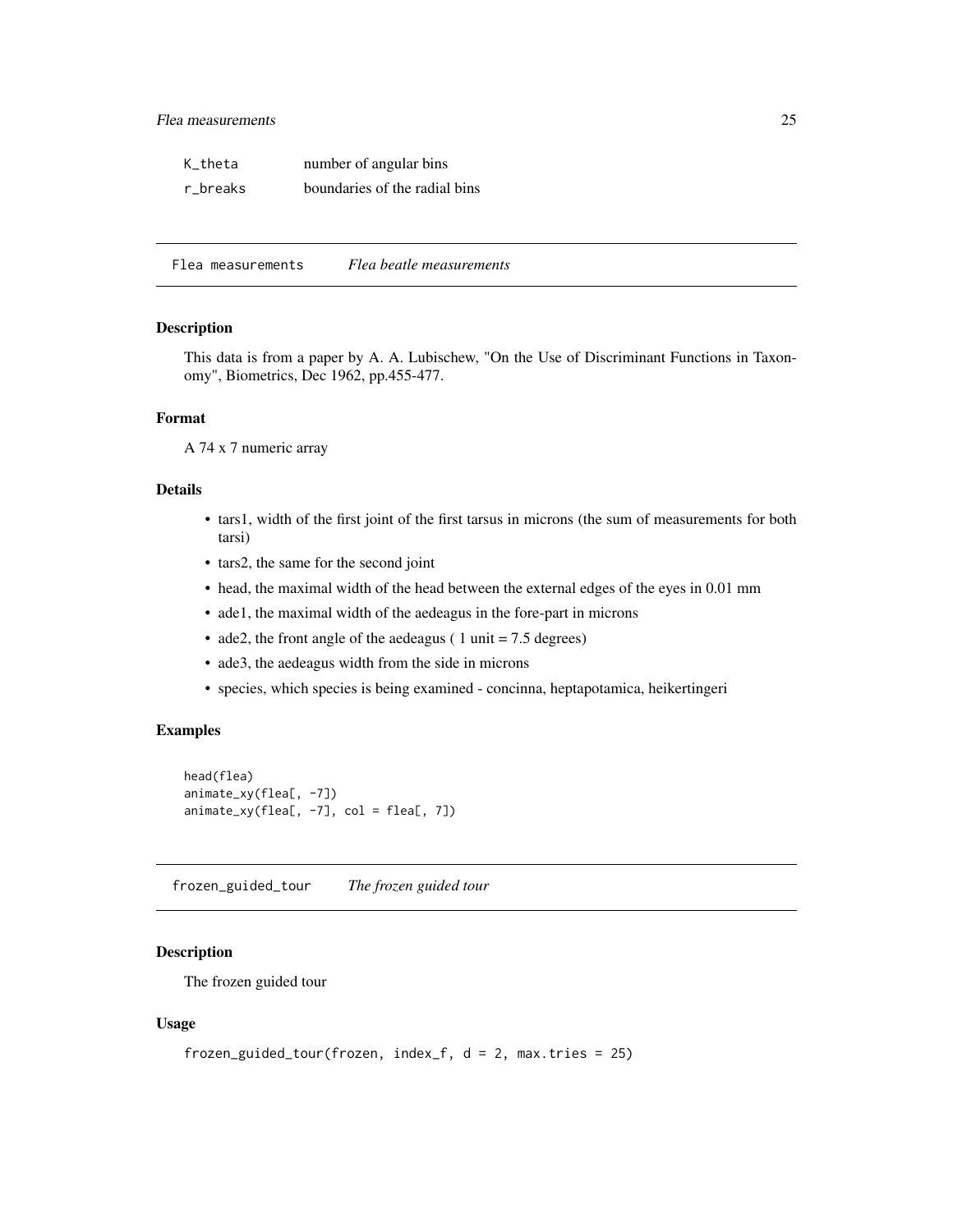<span id="page-25-0"></span>26 frozen\_tour

#### **Arguments**

| frozen    | matrix of frozen variables, as described in freeze                                          |
|-----------|---------------------------------------------------------------------------------------------|
| index_f   | the index function to optimise.                                                             |
| d         | target dimensionality                                                                       |
| max.tries | the maximum number of unsuccessful attempts to find a better projection before<br>giving up |

#### See Also

[cmass](#page-6-1), [holes](#page-30-1) and [lda\\_pp](#page-32-1) for examples of index functions. The function should take a numeric matrix and return a single number, preferrably between 0 and 1.

## Examples

```
frozen \leq matrix(NA, nrow = 4, ncol = 2)
frozen[3, ] <- .5
animate_xy(flea[, 1:4], frozen_guided_tour(frozen, holes()))
```
frozen\_tour *A frozen tour path.*

## Description

A frozen tour fixes some of the values of the orthonormal projection matrix and allows the others to vary freely according to any of the other tour methods. This frozen tour is a frozen grand tour. See [frozen\\_guided\\_tour](#page-24-1) for a frozen guided tour.

#### Usage

frozen\_tour(d = 2, frozen)

## Arguments

| d      | target dimensionality                              |
|--------|----------------------------------------------------|
| frozen | matrix of frozen variables, as described in freeze |

## Details

Usually, you will not call this function directly, but will pass it to a method that works with tour paths like [animate](#page-4-1), [save\\_history](#page-46-1) or [render](#page-43-1).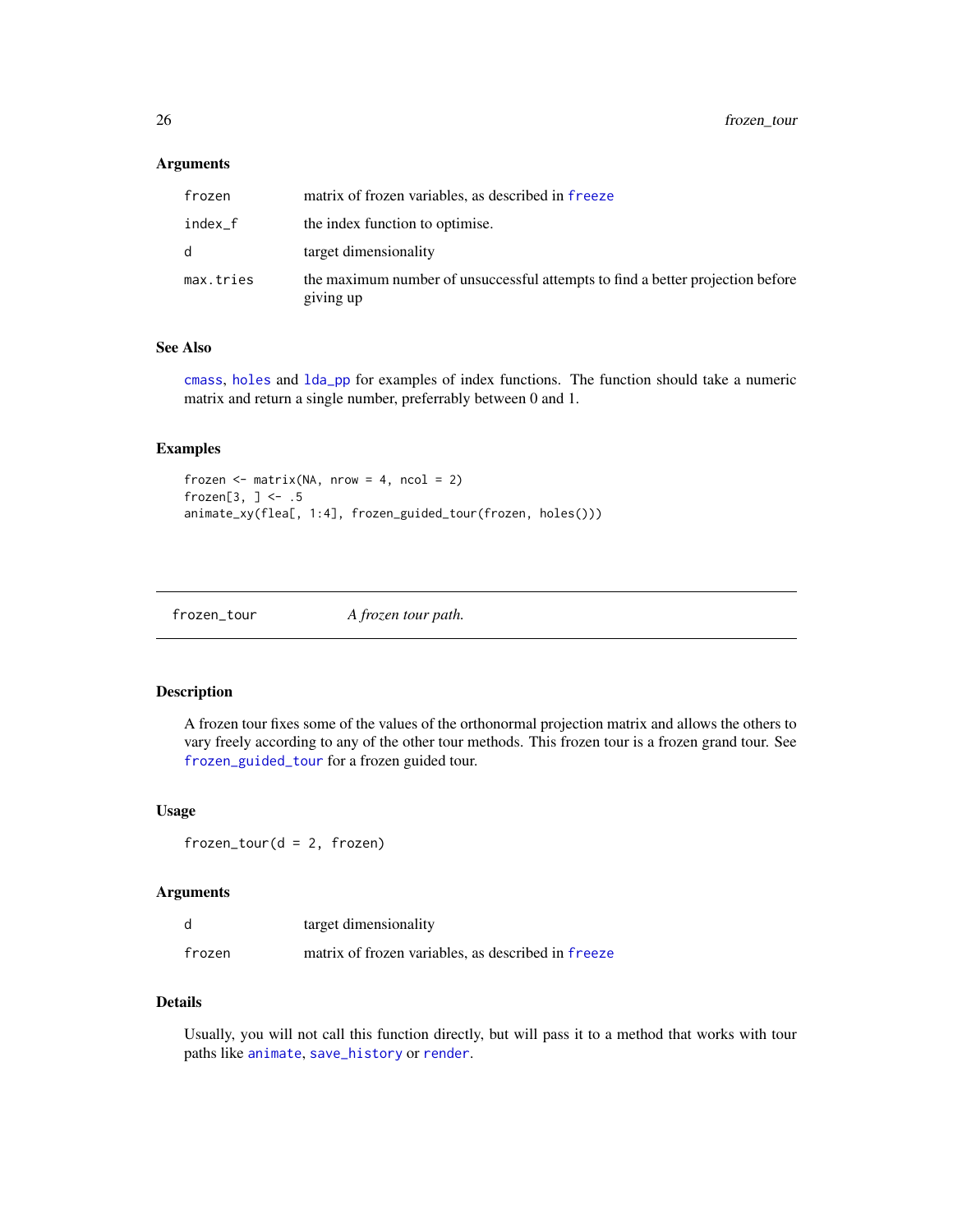## <span id="page-26-0"></span>grand\_tour 27

#### Examples

```
frozen \leq matrix(NA, nrow = 4, ncol = 2)
frozen[3, \sim - .5
animate_xy(flea[, 1:4], frozen_tour(2, frozen))
## Not run:
# Doesn't work - a bug?
frozen \leq matrix(NA, nrow = 4, ncol = 2)
frozen[1, 1] <- 0.5
animate_xy(flea[, 1:4], frozen_tour(2, frozen))
# Doesn't work - a bug?
frozen \leq matrix(NA, nrow = 4, ncol = 2)
frozen[, 1] <- 1 / 2
animate_xy(flea[, 1:4], frozen_tour(2, frozen))
# Doesn't work - a bug?
frozen[3, ] <- c(0, 1)
animate_xy(flea[, 1:4], frozen_tour(2, frozen))
# Doesn't move, which is correct - no free variables
frozen[4, ] \leftarrow .2animate_xy(flea[, 1:4], frozen_tour(2, frozen))
# Doesn't work - a bug?
frozen \leq matrix(NA, nrow = 4, ncol = 2)
frozen[, 1] <- 1 / 2
animate_xy(flea[, 1:4], frozen_tour(2, frozen))
## End(Not run)
# Two frozen variables in five 5.
frozen \leq matrix(NA, nrow = 5, ncol = 2)
frozen[3, ] <- .5
frozen[4, ] <- c(-.2, .2)
animate_xy(flea[, 1:5], frozen_tour(2, frozen))
```
grand\_tour *A grand tour path.*

## Description

This method generates target bases by randomly sampling on the space of all d-dimensional planes in p-space.

## Usage

 $grand\_tour(d = 2)$ 

#### Arguments

d target dimensionality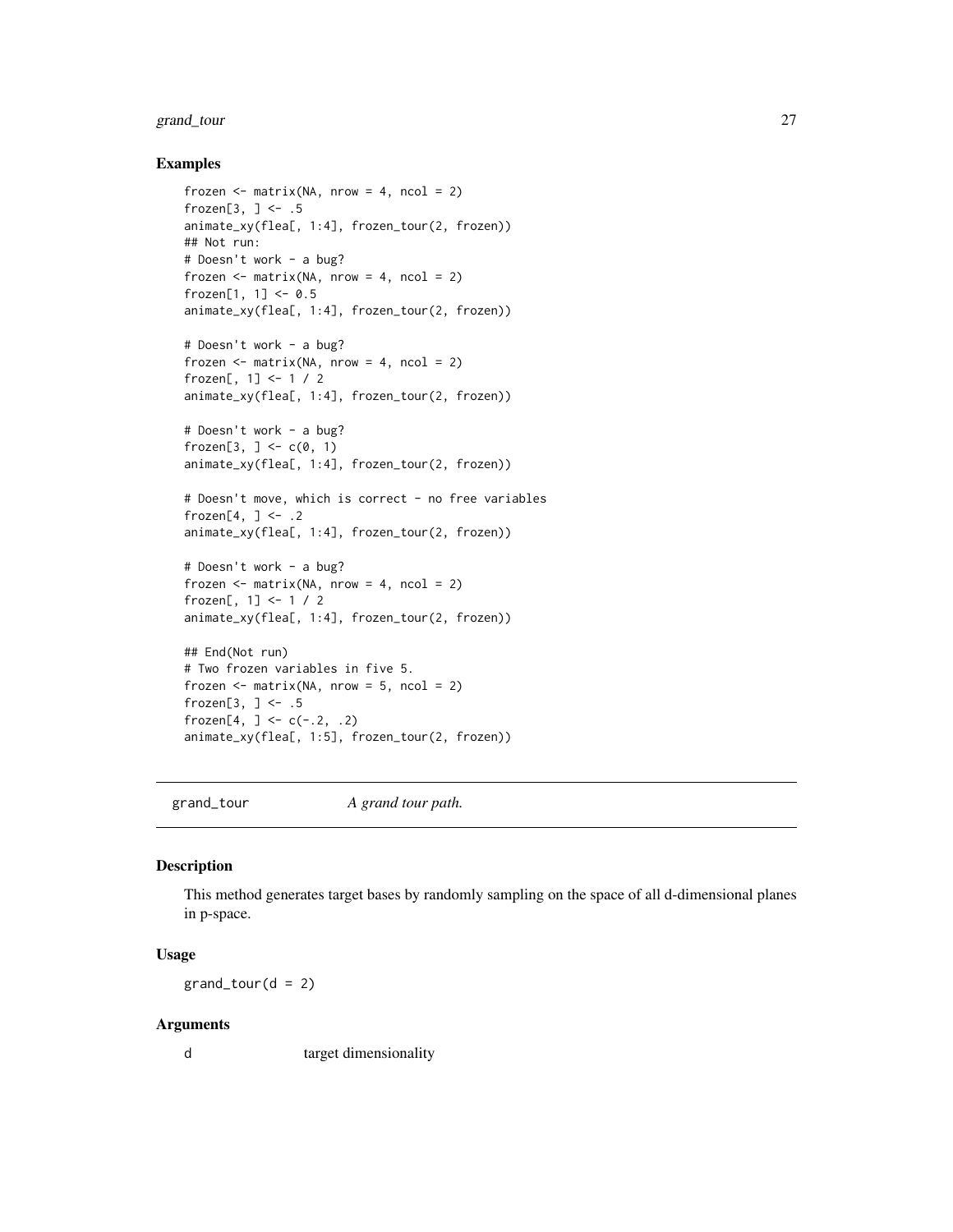## <span id="page-27-0"></span>Details

Usually, you will not call this function directly, but will pass it to a method that works with tour paths like [animate](#page-4-1), [save\\_history](#page-46-1) or [render](#page-43-1).

## Examples

```
# All animation methods use the grand tour path by default
animate_dist(flea[, 1:6])
animate_xy(flea[, 1:6])
animate_pcp(flea[, 1:6])
animate_pcp(flea[, 1:6], grand_tour(4))
# The grand tour is a function:
tour2d <- grand_tour(2)
is.function(tour2d)
# with two parameters, the previous projection and the data set
args(tour2d)
# if the previous projection is null, it will generate a starting
# basis, otherwise the argument is ignored
tour2d(NULL, mtcars)
# the data argument is just used to determine the correct dimensionality
# of the output matrix
tour2d(NULL, mtcars[, 1:2])
```
guided\_section\_tour *A guided section tour path.*

#### Description

The guided section tour is a variation of the guided tour that is using a section pursuit index for the selection of target planes.

#### Usage

```
guided_section_tour(
  index_f,
  d = 2,
  alpha = 0.5,
  cooling = 0.99,
 max.tries = 25,
 max.i = Inf,v_{\text{rel}} = NULL,
  anchor = NULL,
  search_f = search_geodesic,
  ...
)
```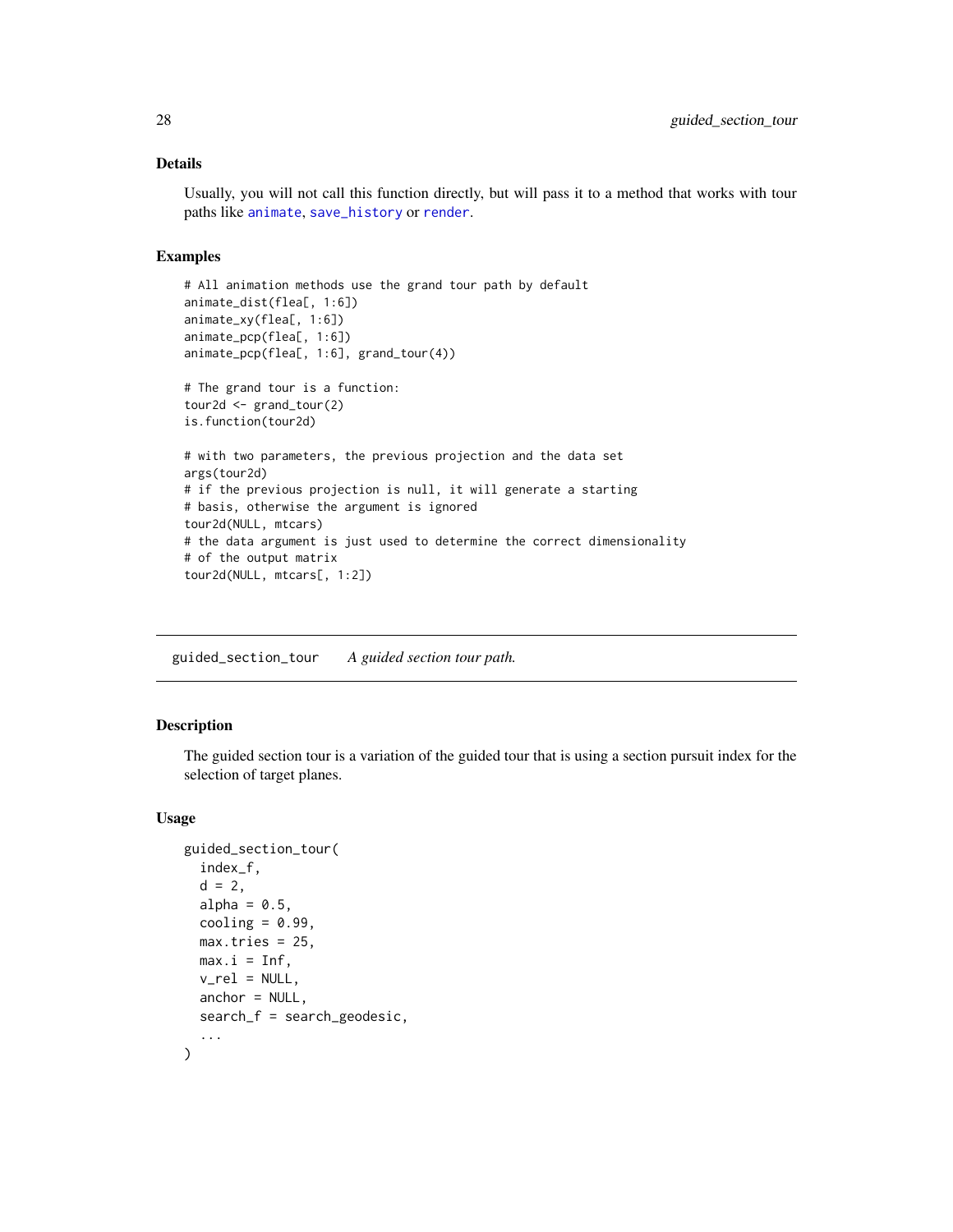#### <span id="page-28-0"></span>**Arguments**

| index_f   | the section purusit index function to optimise. The function needs to take three<br>arguments, the projected data, the vector of distances from the current projection<br>plane, and the slice thickness h. |
|-----------|-------------------------------------------------------------------------------------------------------------------------------------------------------------------------------------------------------------|
| d         | target dimensionality                                                                                                                                                                                       |
| alpha     | the initial size of the search window, in radians                                                                                                                                                           |
| cooling   | the amount the size of the search window should be adjusted by after each step                                                                                                                              |
| max.tries | the maximum number of unsuccessful attempts to find a better projection before<br>giving up                                                                                                                 |
| max.i     | the maximum index value, stop search if a larger value is found                                                                                                                                             |
| v_rel     | relative volume of the slice. If not set, suggested value is caluclated and printed<br>to the screen.                                                                                                       |
| anchor    | A vector specifying the reference point to anchor the slice. If NULL (default)<br>the slice will be anchored at the data center.                                                                            |
| search_f  | the search strategy to use                                                                                                                                                                                  |
|           | arguments sent to the search f                                                                                                                                                                              |
|           |                                                                                                                                                                                                             |

#### Details

Usually, you will not call this function directly, but will pass it to a method that works with tour paths like [animate\\_slice](#page-17-2), [save\\_history](#page-46-1) or [render](#page-43-1).

#### See Also

[slice\\_index](#page-52-1) for an example of an index functions. [search\\_geodesic](#page-49-1), [search\\_better](#page-47-1), [search\\_better\\_random](#page-48-1) for different search strategies

#### Examples

```
# Generate samples on a 3d hollow sphere using the geozoo package
set.seed(12345)
sphere3 <- geozoo::sphere.hollow(3)$points
# Columns need to be named before launching the tour
colnames(sphere3) <- c("x1", "x2", "x3")
# Off-center anchoring
anchor3 <- rep(0.75, 3)
# Index setup
r_breaks <- linear_breaks(5, 0, 1)
a_breaks <- angular_breaks(10)
eps <- estimate_eps(nrow(sphere3), ncol(sphere3), 0.1 / 1, 5 * 10, 10, r_breaks)
idx <- slice_index(r_breaks, a_breaks, eps, bintype = "polar", power = 1, reweight = TRUE, p = 3)
# Running the guided section tour select sections showing a big hole in the center
animate_slice(sphere3, guided_section_tour(idx, v_rel = 0.1, anchor = anchor3, max.tries = 5),
  v_{\text{rel}} = 0.1, anchor = anchor3
\lambda
```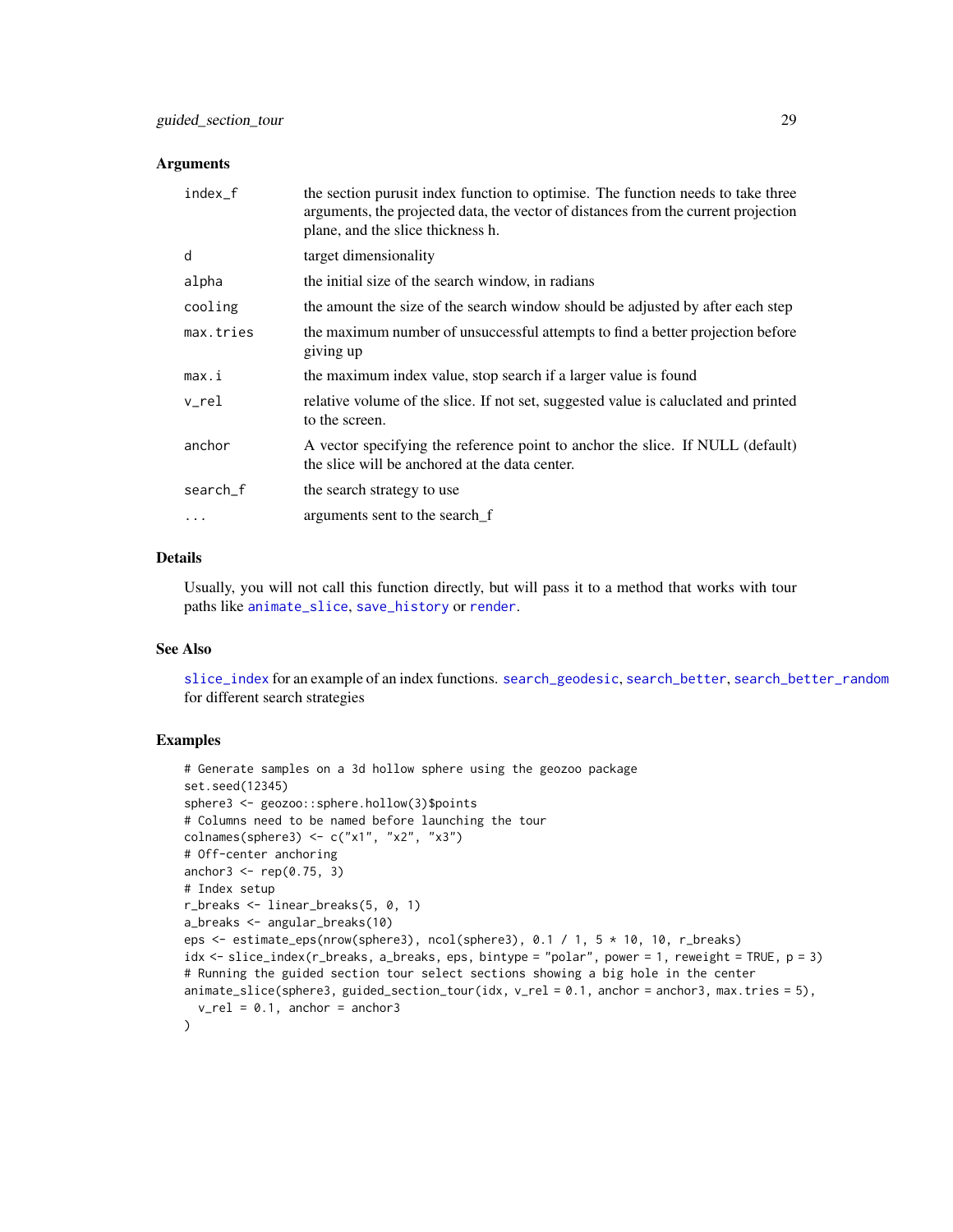<span id="page-29-1"></span><span id="page-29-0"></span>

Instead of choosing new projections at random like the grand tour, the guided tour always tries to find a projection that is more interesting than the current projection.

#### Usage

```
guided_tour(
 index_f,
 d = 2,alpha = 0.5,
 cooling = 0.99,
 max.tries = 25,max.i = Inf,search_f = search_geodesic,
 n_sample = 5,
  ...
)
```
## Arguments

| index_f    | the index function to optimise.                                                                                                 |
|------------|---------------------------------------------------------------------------------------------------------------------------------|
| d          | target dimensionality                                                                                                           |
| alpha      | the initial size of the search window, in radians                                                                               |
| cooling    | the amount the size of the search window should be adjusted by after each step                                                  |
| max.tries  | the maximum number of unsuccessful attempts to find a better projection before<br>giving up                                     |
| max.i      | the maximum index value, stop search if a larger value is found                                                                 |
| search_f   | the search strategy to use: search_geodesic, search_better, search_better_random,<br>search_polish. Default is search_geodesic. |
| n_sample   | number of samples to generate if search f is search polish                                                                      |
| $\ddots$ . | arguments sent to the search f                                                                                                  |

## Details

Currently the index functions only work in 2d.

Usually, you will not call this function directly, but will pass it to a method that works with tour paths like [animate](#page-4-1), [save\\_history](#page-46-1) or [render](#page-43-1).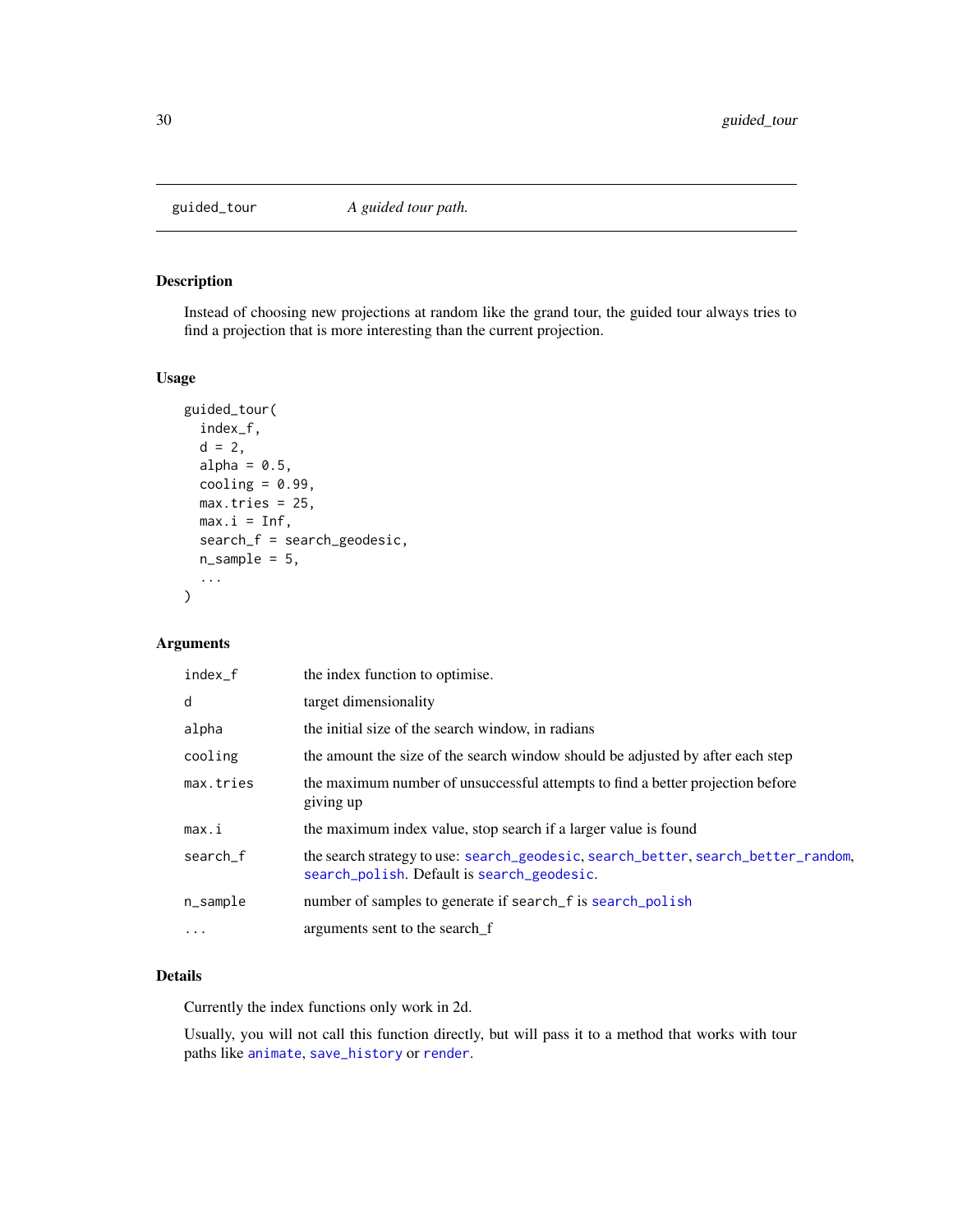#### <span id="page-30-0"></span>holes 31

## See Also

[cmass](#page-6-1), [holes](#page-30-1) and [lda\\_pp](#page-32-1) for examples of index functions. The function should take a numeric matrix and return a single number, preferably between 0 and 1. [search\\_geodesic](#page-49-1), [search\\_better](#page-47-1), [search\\_better\\_random](#page-48-1) for different search strategies

#### Examples

```
## Not run:
animate_xy(flea[, 1:6], guided_tour(holes()), sphere = TRUE)
animate_xy(flea[, 1:6], guided_tour(holes(), search_f = search_better_random), sphere = TRUE)
animate_dist(flea[, 1:6], guided_tour(holes(), 1), sphere = TRUE)
animate_xy(flea[, 1:6], guided_tour(lda_pp(flea$species)), sphere = TRUE, col = flea$species)
# save_history is particularly useful in conjunction with the
# guided tour as it allows us to look at the tour path in many different
# ways
f <- flea[, 1:3]
tries <- replicate(5, save_history(f, guided_tour(holes())), simplify = FALSE)
## End(Not run)
```
<span id="page-30-1"></span>

holes *Holes index.*

#### Description

Calculates the holes index. See Cook and Swayne (2007) Interactive and Dynamic Graphics for Data Analysis for equations.

#### Usage

holes()

interpolate *Interpolate geodesically between bases.*

#### Description

This function takes a set of bases and produces a tour by geodesically interpolating between each basis

#### Usage

```
interpolate(basis_set, angle = 0.05, cycle = FALSE)
```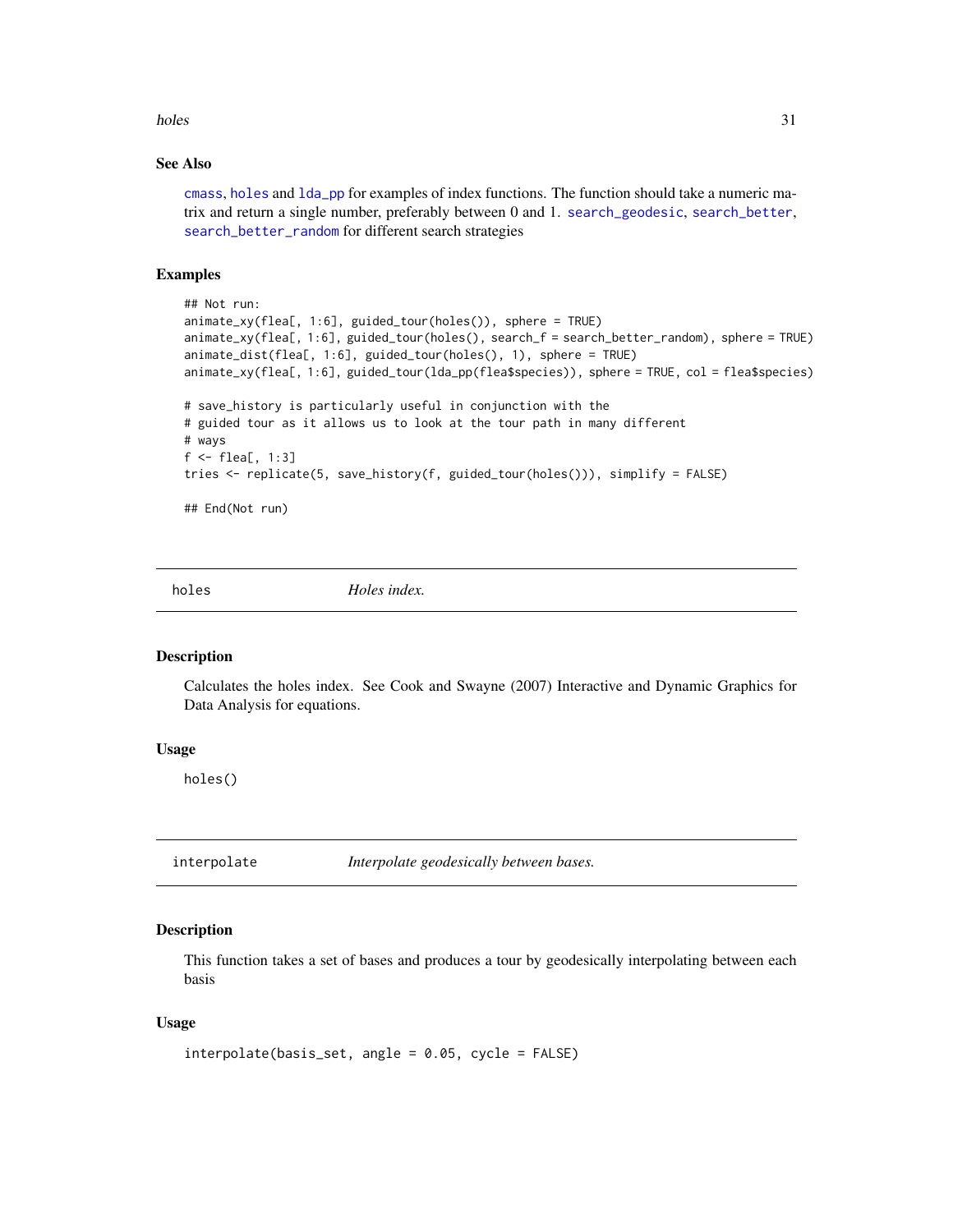#### <span id="page-31-0"></span>**Arguments**

| basis_set | input basis set                                                                        |
|-----------|----------------------------------------------------------------------------------------|
| angle     | target distance (in radians) between bases                                             |
| cycle     | For planned tour cycle through continuously (TRUE) or stop after first pass<br>(FALSE) |

## Examples

```
t1 <- save_history(flea[, 1:6], grand_tour(1), max = 10)
dim(t1)
dim(interpolate(t1, 0.01))
dim(interpolate(t1, 0.05))
dim(interpolate(t1, 0.1))
```
Laser measurements *Turnable laser measurements from Bellcore*

#### Description

This data came from an investigation of an experimental laser at Bellcore. It was a tunable laser, in the sense that both its wavelength and power output were controllable.

#### Format

A 64 x 4 numeric array

#### Details

Rotation helped the experimental physicists to characterize the laser, which turned out not to be a very good one, due to its unstable operating region.

This data initially came to the statistics research group when Janette Cooper asked Paul Tukey to help her analyze the data she had collected to describe the laser.

- ifront, current applied to the front of the laser
- iback, current applied to the back of the laser
- power, output power
- lambda, output wavelength

#### Examples

```
head(laser)
animate_xy(laser[, -4])
```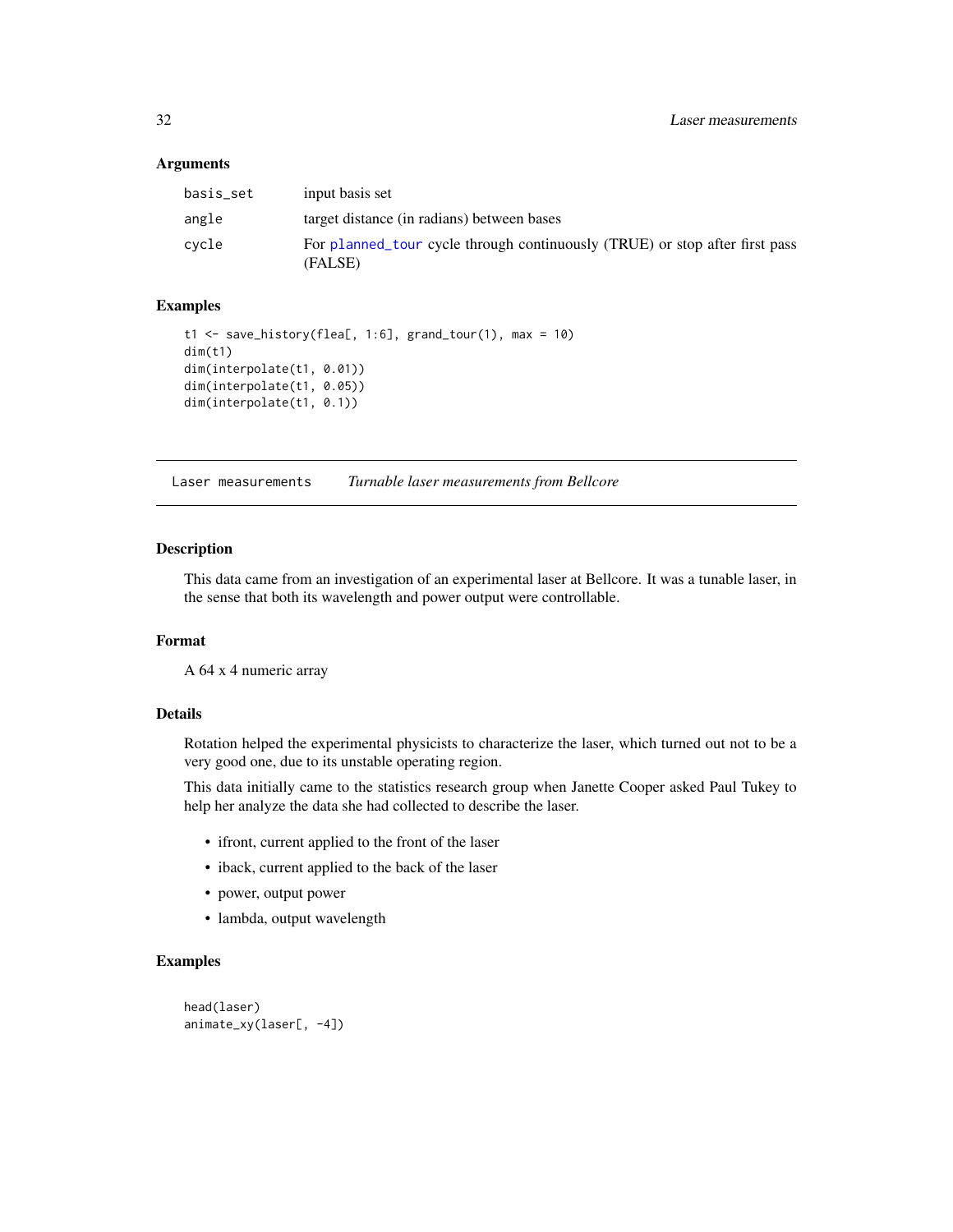<span id="page-32-1"></span><span id="page-32-0"></span>

Calculate the LDA projection pursuit index. See Cook and Swayne (2007) Interactive and Dynamic Graphics for Data Analysis for equations.

## Usage

lda\_pp(cl)

## Arguments

cl class to be used. Such as "color"

linear\_breaks *Returns n equidistant bins between a and b*

## Description

Returns n equidistant bins between a and b

## Usage

linear\_breaks(n, a, b)

| n | number of bins |
|---|----------------|
| a | lower bound    |
| h | upper bound    |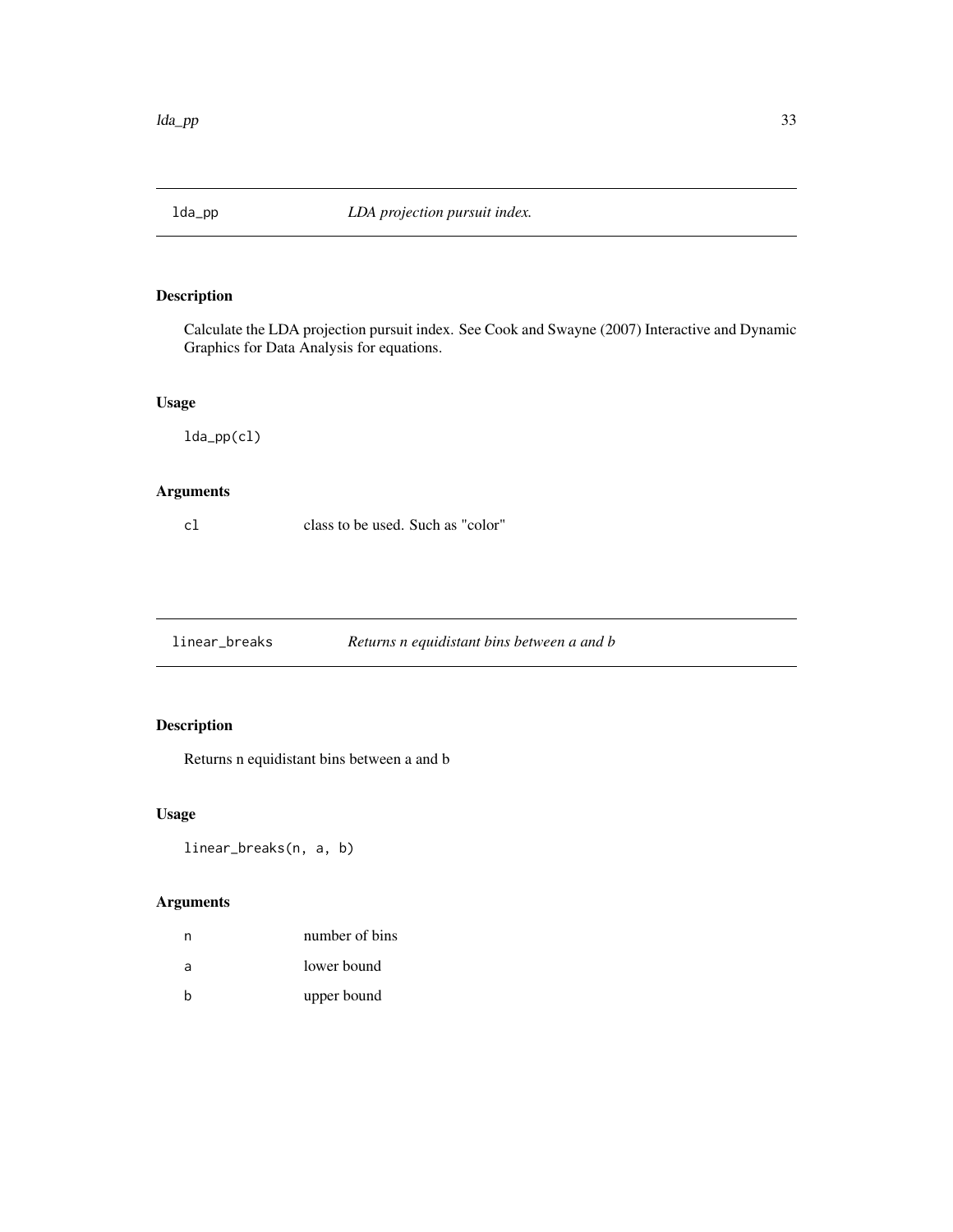<span id="page-33-1"></span><span id="page-33-0"></span>

The little tour is a planned tour that travels between all axis parallel projections. (John McDonald named this type of tour.)

## Usage

 $little\_tour(d = 2)$ 

## Arguments

d target dimensionality

## Details

Usually, you will not call this function directly, but will pass it to a method that works with tour paths like [animate](#page-4-1), [save\\_history](#page-46-1) or [render](#page-43-1).

#### Examples

```
animate_xy(flea[, 1:6], little_tour())
animate_pcp(flea[, 1:6], little_tour(3))
animate_scatmat(flea[, 1:6], little_tour(3))
animate_pcp(flea[, 1:6], little_tour(4))
```
local\_tour *A local tour path.*

## Description

The local tour alternates between the starting position and a nearby random projection.

#### Usage

local\_tour(start, angle = pi/4)

| start | initial projection matrix          |
|-------|------------------------------------|
| angle | distance in radians to stay within |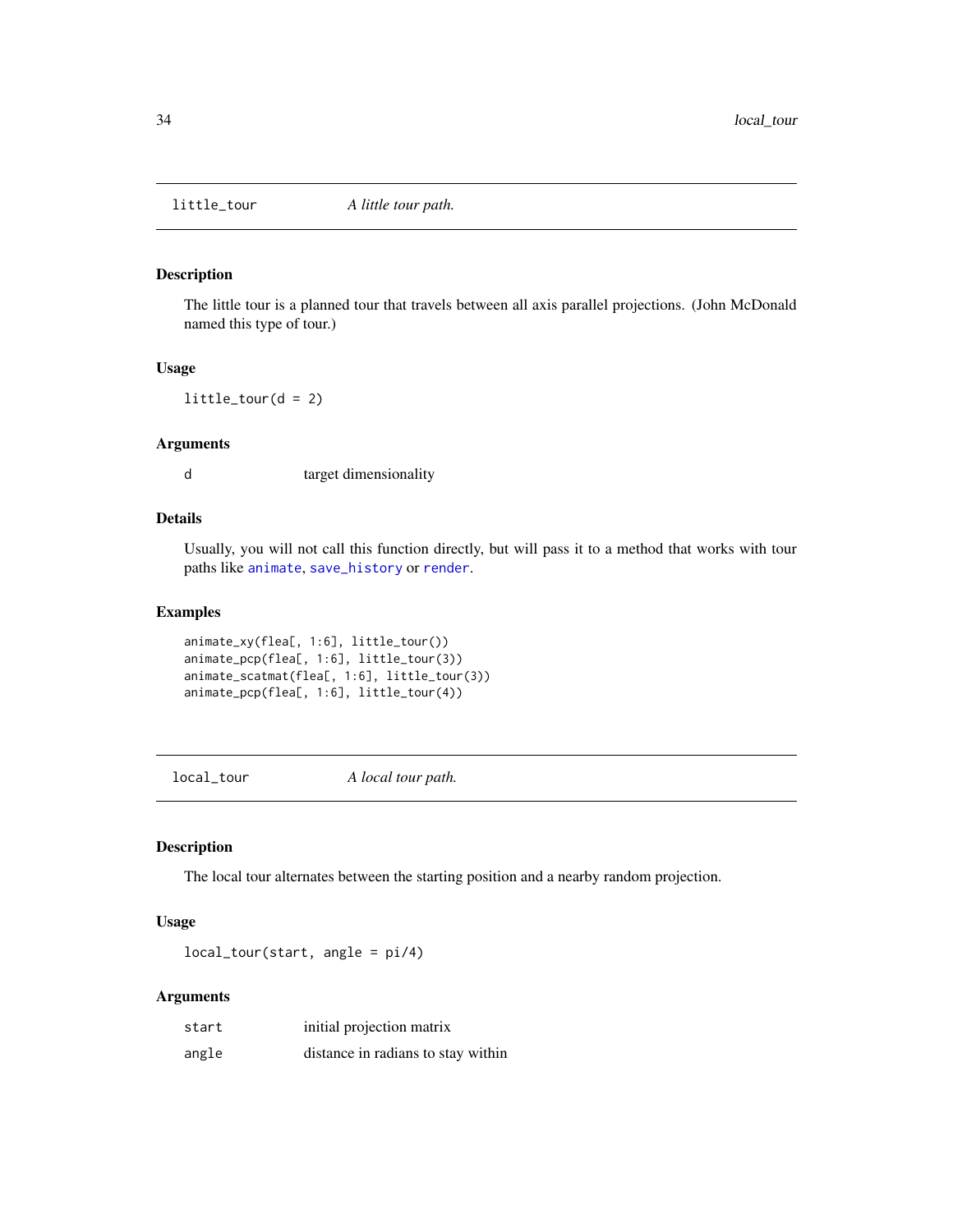## <span id="page-34-0"></span>mapColors 35

## Details

Usually, you will not call this function directly, but will pass it to a method that works with tour paths like [animate](#page-4-1), [save\\_history](#page-46-1) or [render](#page-43-1).

#### Examples

```
animate_xy(flea[, 1:3], local_tour(basis_init(3, 2)))
animate_xy(flea[, 1:3], local_tour(basis_init(3, 2), 0.2))
animate_xy(flea[, 1:3], local_tour(basis_random(3, 2), 0.2))
```
mapColors *Map vector of factors to color*

## Description

Map vector of factors to color

#### Usage

mapColors(x)

## Arguments

x vector

norm\_bin *Normality index.*

#### Description

Compares the similarity between the projected distribution and a normal distribution.

- norm\_bin compares the count in 100 histogram bins
- norm\_kol compares the cdf based on the Kolmogorov–Smirnov test (KS test)

#### Usage

```
norm_bin(nr)
```

```
norm_kol(nr)
```
#### Arguments

nr The number of rows in the target matrix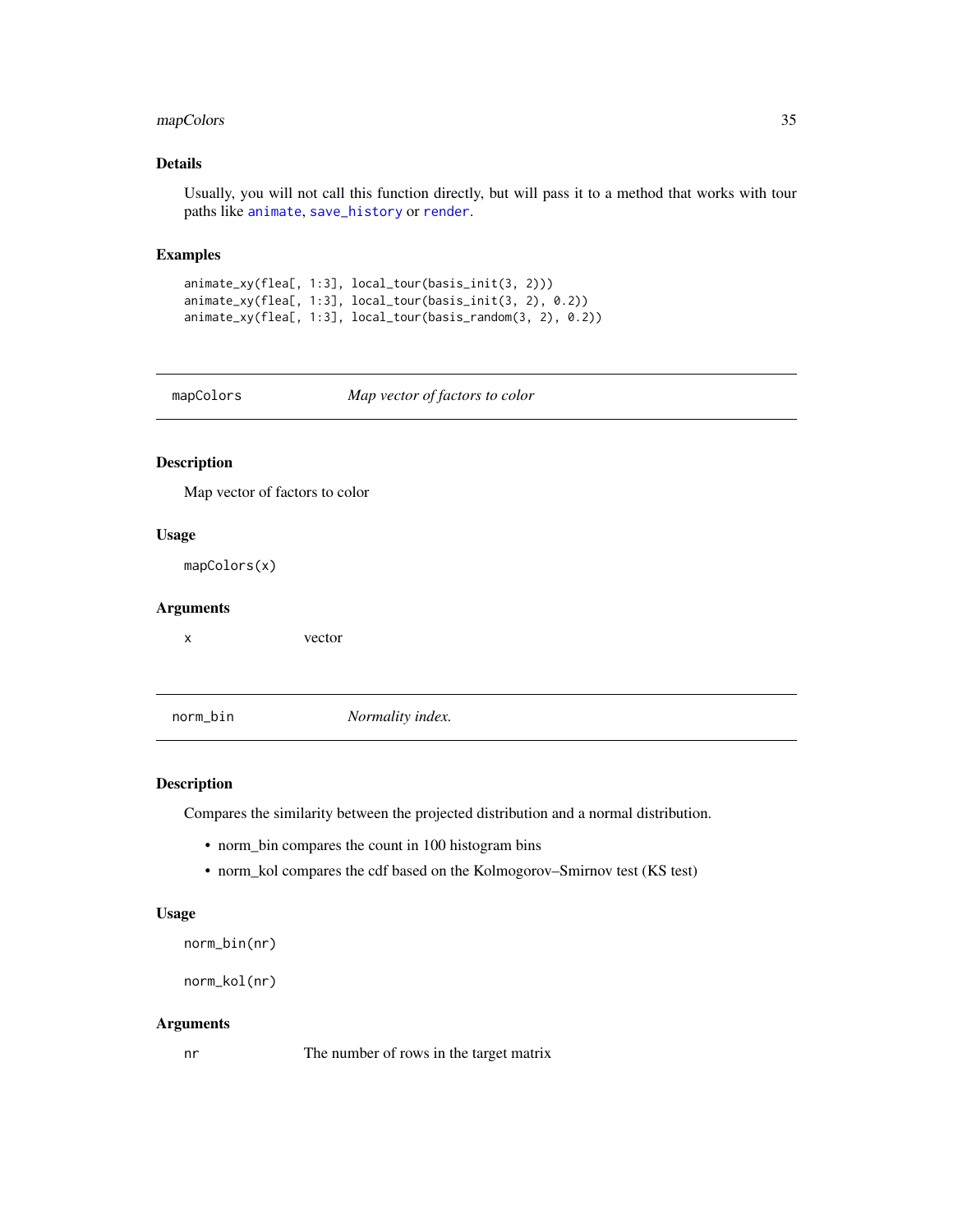## Examples

```
# manually compute the norm_kol index
# create the index function
set.seed(123)
index <- norm_kol(nrow(flea[, 1:3]))
# create the projection
proj \leq matrix(c(1, 0, 0), nrow = 3)
# pre-process the example data
flea_s <- sphere_data(flea[, 1:3])
# produce the index value
index(flea_s %*% proj)
```
Olive oil measurements

*Olive oil samples from Italy*

## Description

This data is from a paper by Forina, Armanino, Lanteri, Tiscornia (1983) Classification of Olive Oils from their Fatty Acid Composition, in Martens and Russwurm (ed) Food Research and Data Anlysis. We thank Prof. Michele Forina, University of Genova, Italy for making this dataset available.

#### Format

A 572 x 10 numeric array

## Details

- region Three super-classes of Italy: North, South and the island of Sardinia
- area Nine collection areas: three from North, four from South and 2 from Sardinia
- palmitic, palmitoleic, stearic, oleic, linoleic, linolenic, arachidic, eicosenoic fatty acids percent x 100

## Examples

```
head(olive)
animate_xy(olive[, c(7, 9, 10)])
\text{animate\_xy}(\text{olive}[, c(7, 9, 10)], col = \text{olive}[, 1])
```
<span id="page-35-0"></span>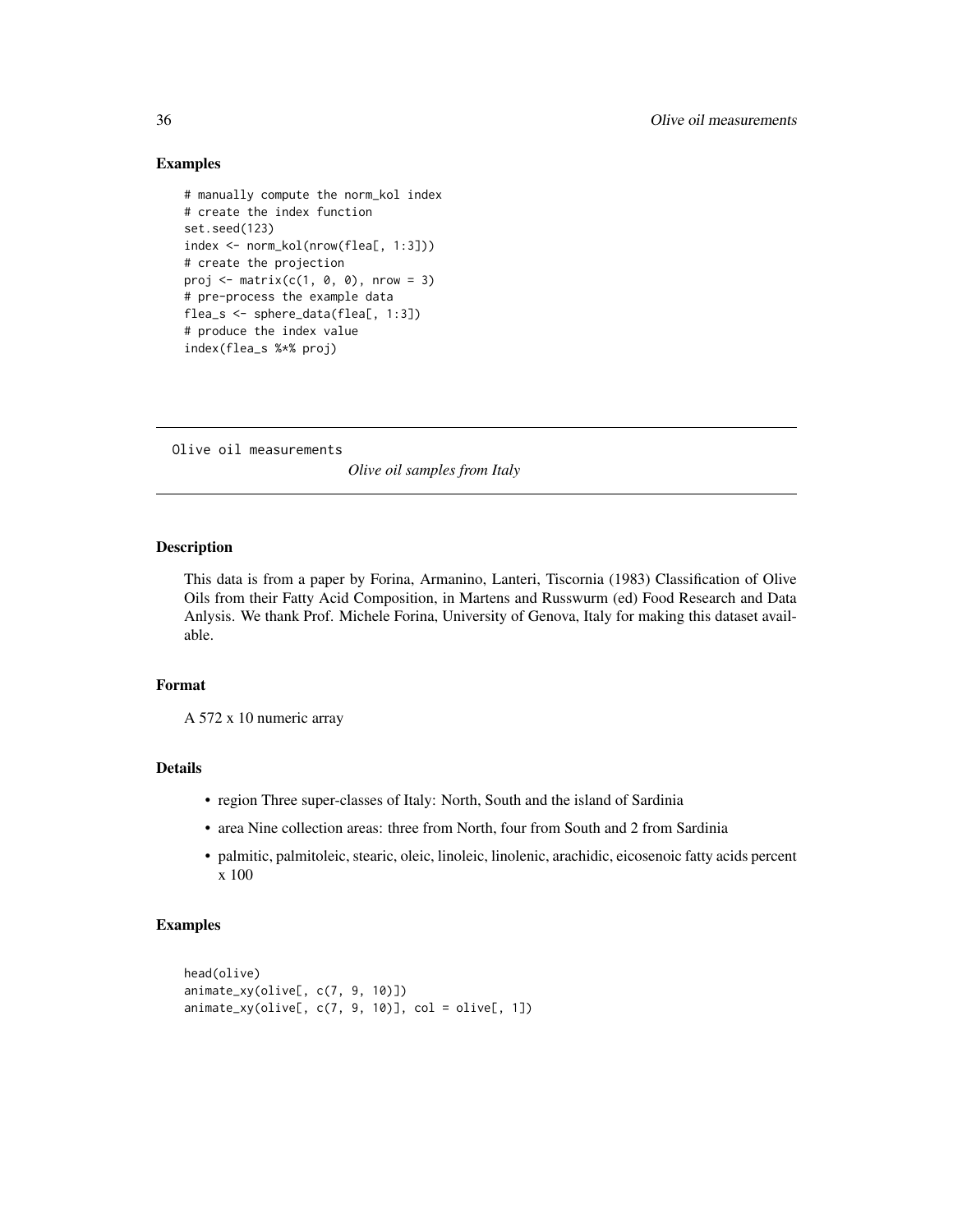<span id="page-36-0"></span>Ozone measurements *Monthly ozone measurements over Central America*

## Description

This data set is a subset of the data from the 2006 ASA Data expo challenge, [https://community.](https://community.amstat.org/jointscsg-section/dataexpo/new-item5) [amstat.org/jointscsg-section/dataexpo/new-item5](https://community.amstat.org/jointscsg-section/dataexpo/new-item5). The data are monthly ozone averages on a very coarse 24 by 24 grid covering Central America, from Jan 1995 to Dec 2000. The data is stored in a 3d area with the first two dimensions representing latitude and longitude, and the third representing time.

## Format

A 24 x 24 x 72 numeric array

#### References

<https://community.amstat.org/jointscsg-section/dataexpo/new-item5>

## Examples

example(display\_image)

path\_curves *Draw the path that the geodesics took.*

#### Description

This computes the projected values of each observation at each step, and allows you to recreate static views of the animated plots.

#### Usage

```
path_curves(history, data = attr(history, "data"))
```

| history | list of bases produced by save_history (or otherwise) |
|---------|-------------------------------------------------------|
| data    | dataset to be projected on to bases                   |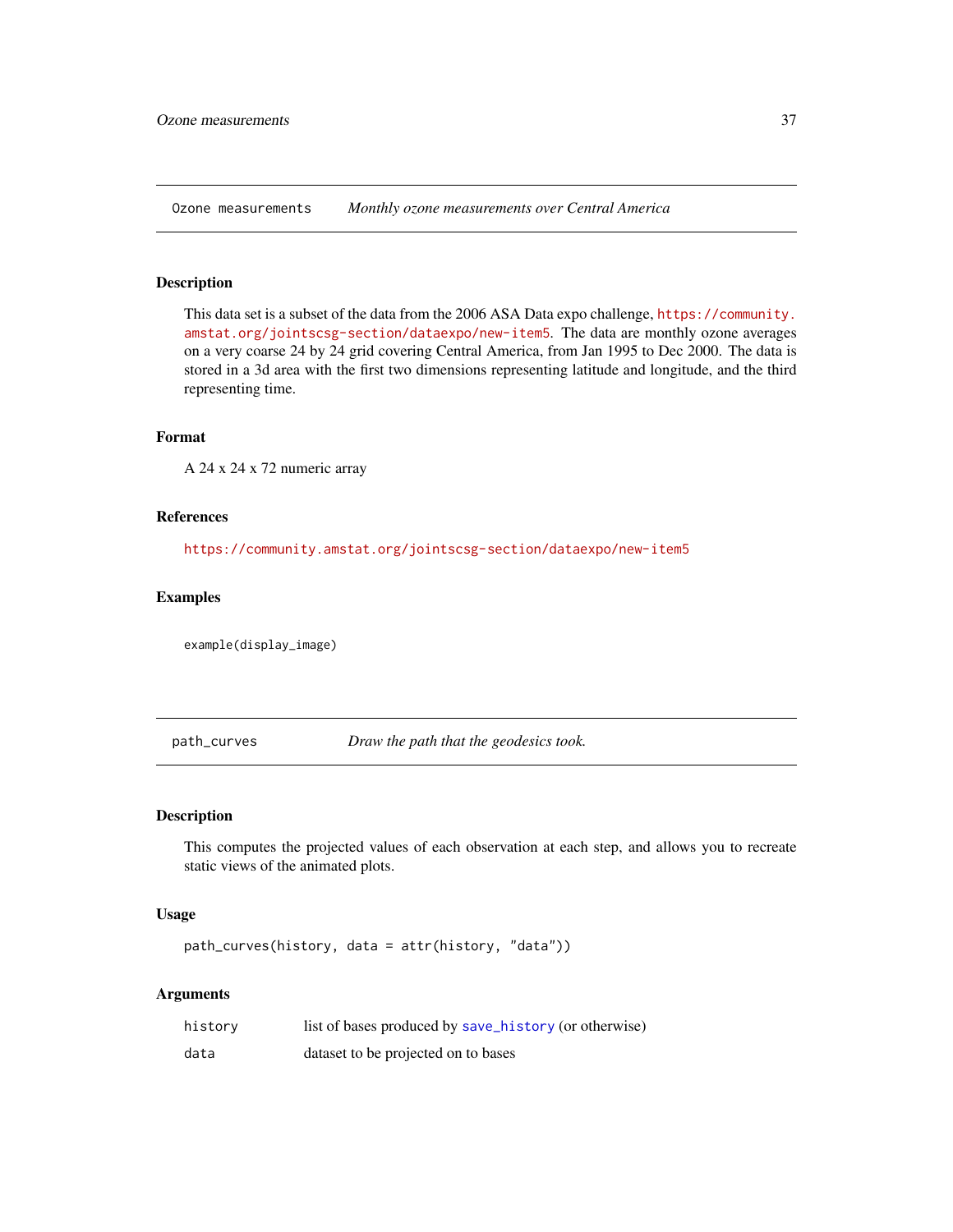## Examples

```
path1d <- save_history(flea[, 1:6], grand_tour(1), 10)
path2d <- save_history(flea[, 1:6], grand_tour(2), 10)
if (require("ggplot2")) {
  plot(path_curves(path1d))
  plot(path_curves(interpolate(path1d)))
  plot(path_curves(path2d))
  plot(path_curves(interpolate(path2d)))
  # Instead of relying on the built in plot method, you might want to
  # generate your own. Here are few examples of alternative displays:
  df <- path_curves(path2d)
  ggplot(data = df, aes(x = step, y = value, group = obs:var, colour = var)) +geom_line() +
   facet_wrap(~obs)
  library(tidyr)
  ggplot(
    data = pivot_wider(df,
      id\_cols = c(obs, step),names_from = var, names_prefix = "Var",
     values_from = value
   ),
   aes(x = Var1, y = Var2)) +
   geom_point() +
   facet_wrap(~step) +
    coord_equal()
}
```
path\_dist *Compute distance matrix from bases.*

#### Description

Compute distance matrix from bases.

#### Usage

path\_dist(history)

#### Arguments

history history of the plots

<span id="page-37-0"></span>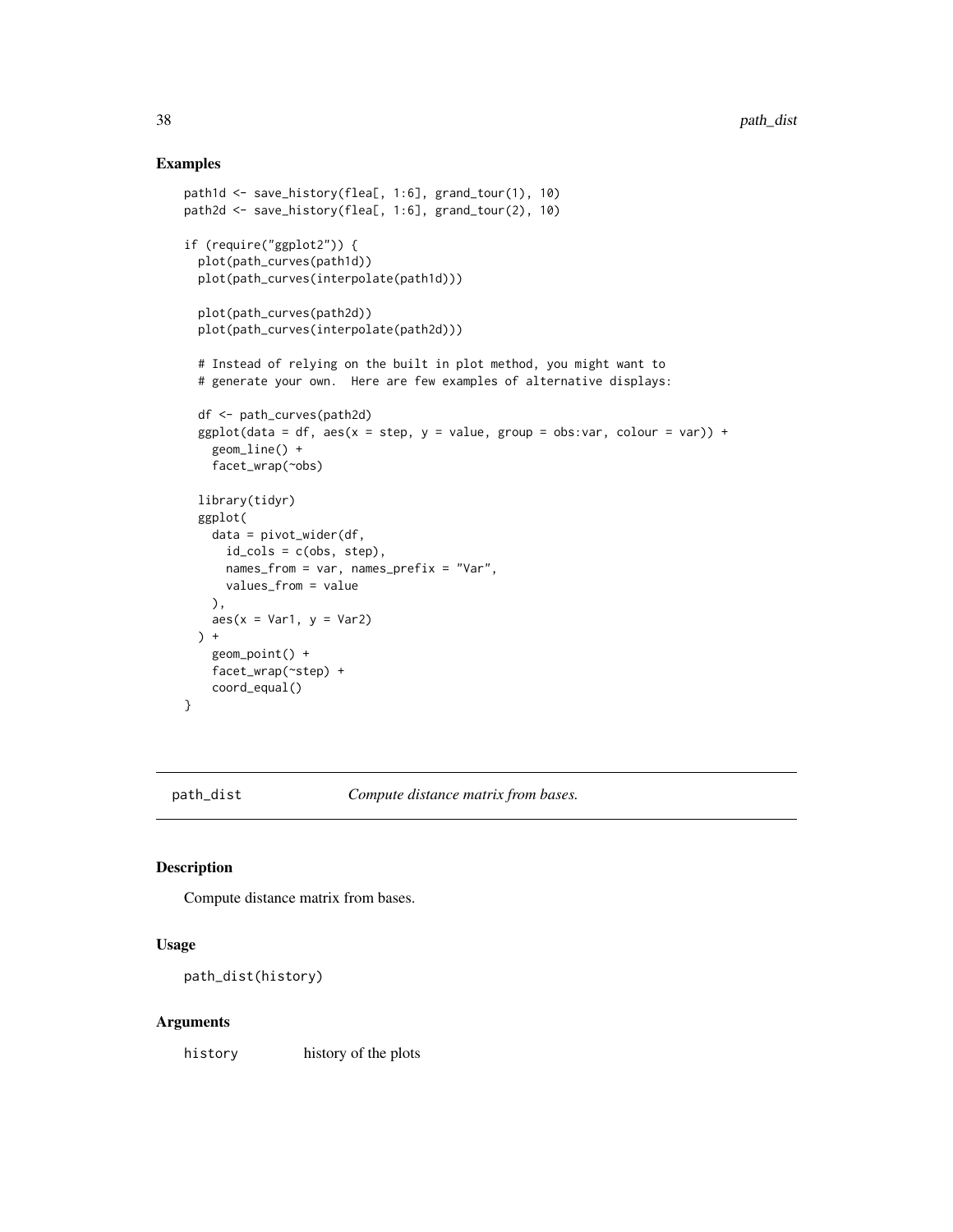## <span id="page-38-0"></span>path\_index 39

#### Examples

```
## Not run:
grand <- interpolate(save_history(flea[, 1:6], max = 50), 0.2)
# The grand tour -----------------------------
# Look at the tour path in a tour, how well does it cover a sphere
# Using MDS
d <- path_dist(grand)
ord <- as.data.frame(MASS::isoMDS(d)$points)
ggplot(data = ord, aes(x=V1, y=V2)) +geom_path() +
  coord_equal() +
  labs(x = NULL, y = NULL)## End(Not run)
# 5 guided tours -----------------------------
holes1d <- guided_tour(holes(), 1)
tour_reps <- replicate(5, save_history(flea[, 1:6], holes1d, max = 10),
  simplify = FALSE
)
tour_reps2 <- lapply(tour_reps, interpolate, 0.2)
bases <- unlist(lapply(tour_reps2, as.list), recursive = FALSE)
class(bases) <- "history_list"
index_values <- paths_index(tour_reps2, holes())
d <- path_dist(bases)
ord <- as.data.frame(cmdscale(d, 2))
info <- cbind(ord, index_values)
if (require("ggplot2")) {
  ggplot(data = info, aes(x = step, y = value, group = try)) +geom_line()
  ggplot(data = info, aes(x = V1, y = V2, group = try)) +geom_path() +
    geom_point(aes(size = value)) +
    coord_equal()
  last_plot() + facet_wrap(~try)
}
```
path\_index *Compute index values for a tour history.*

#### Description

Compute index values for a tour history.

#### Usage

```
path_index(history, index_f, data = attr(history, "data"))
```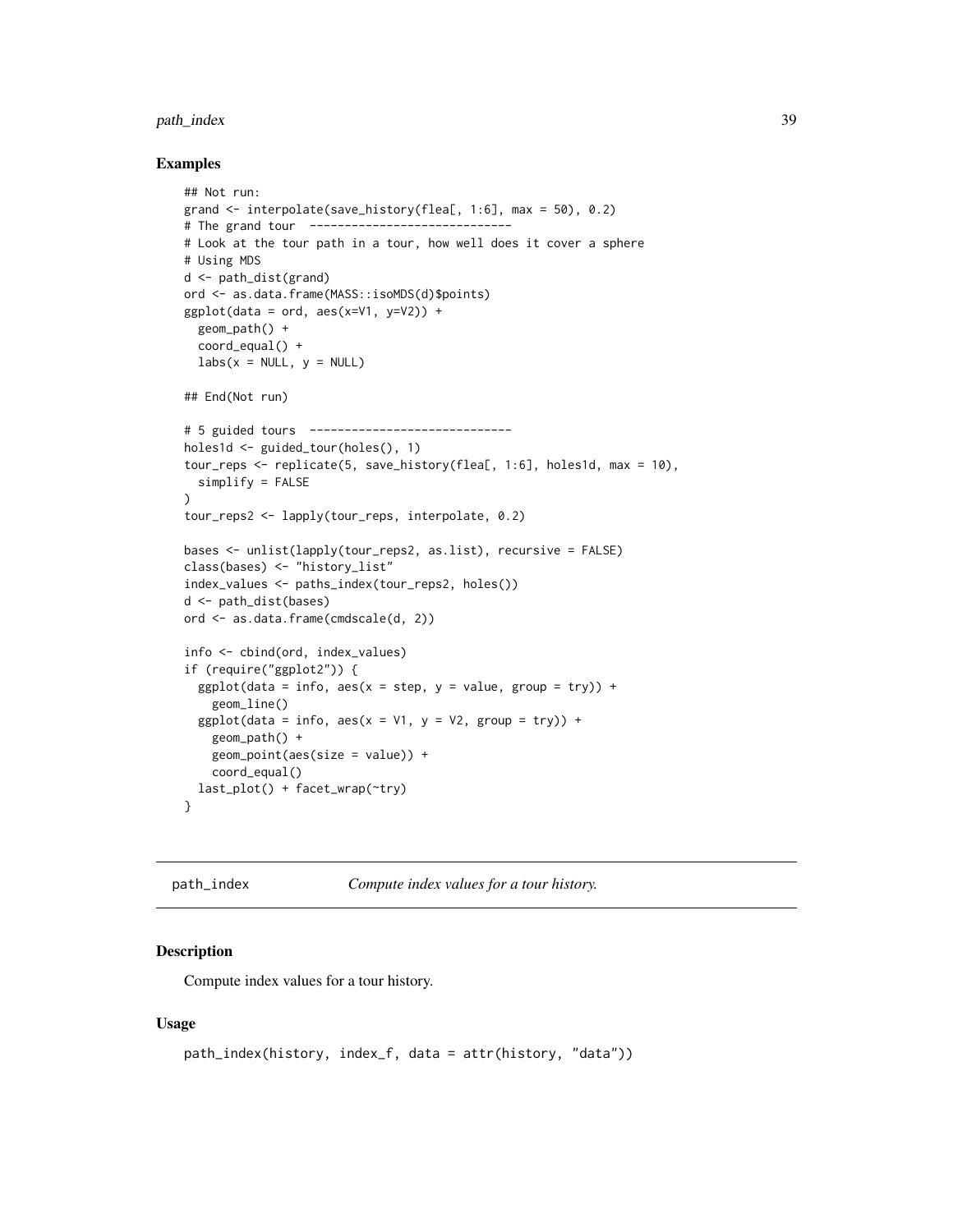40 pda\_pp

## Arguments

| history | list of bases produced by save_history (or otherwise) |
|---------|-------------------------------------------------------|
| index f | index function to apply to each basis                 |
| data    | dataset to be projected on to bases                   |

## See Also

[save\\_history](#page-46-1) for options to save history

## Examples

```
fl_holes <- save_history(flea[, 1:6], guided_tour(holes()), sphere = TRUE)
path_index(fl_holes, holes())
path_index(fl_holes, cmass())
plot(path_index(fl_holes, holes()), type = "l")
plot(path_index(fl_holes, cmass()), type = "l")
# Use interpolate to show all intermediate bases as well
## Not run:
hi <- path_index(interpolate(fl_holes), holes())
hi
plot(hi)
## End(Not run)
```
pda\_pp *PDA projection pursuit index.*

#### Description

Calculate the PDA projection pursuit index. See Lee and Cook (2009) A Projection Pursuit Index for Large p, Small n Data

## Usage

 $pda_pp(cl,$  lambda = 0.2)

| c1     | class to be used. Such as "color"                               |
|--------|-----------------------------------------------------------------|
| lambda | shrinkage parameter ( $0 = no$ shrinkage, $1 = full$ shrinkage) |

<span id="page-39-0"></span>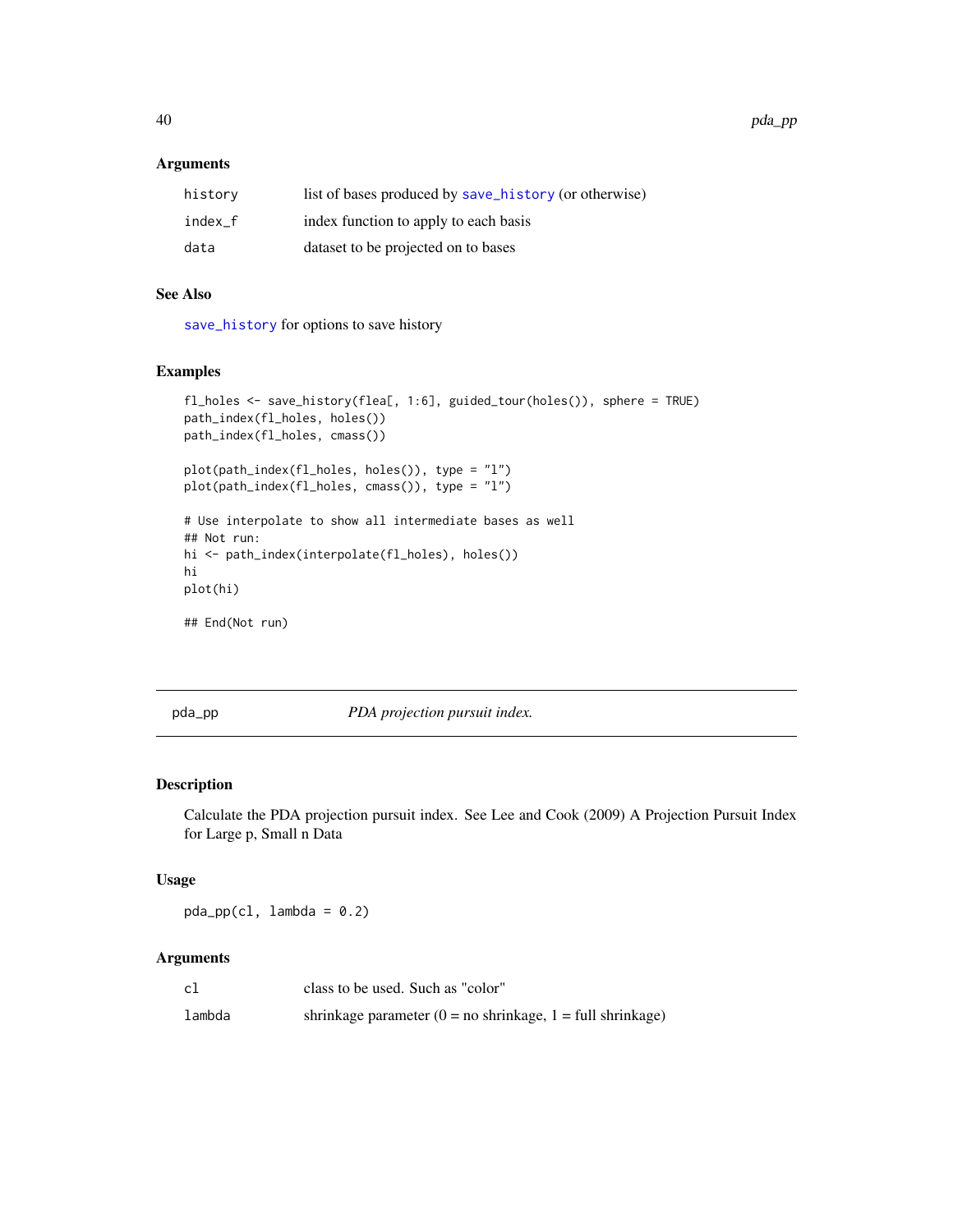<span id="page-40-0"></span>

The "places data" were distribed to interested ASA members a few years ago so that they could apply contemporary data analytic methods to describe these data and then present results in a poster session at the ASA annual conference. Latitude and longitude have been added by Paul Tukey.

#### Format

A 329 x 14 numeric array

## Details

The first dataset is taken from the Places Rated Almanac, by Richard Boyer and David Savageau, copyrighted and published by Rand McNally. This book order (SBN) number is 0-528-88008-X, and it retails for \$14.95 . The data are reproduced on disk by kind permission of the publisher, and with the request that the copyright notice of Rand McNally, and the names of the authors appear in any paper or presentation using these data.

\_\_\_\_\_\_\_\_\_\_\_\_\_\_\_\_\_\_\_\_\_\_\_\_\_\_\_\_\_\_\_\_\_\_\_\_\_\_\_\_\_\_\_\_\_\_\_\_\_\_\_\_\_\_\_\_\_\_\_\_\_\_\_\_\_\_\_\_

The nine rating criteria used by Places Rated Almanac are: Climate and Terrain Housing Health Care and Environment Crime Transportation Education The Arts Recreation Economics

For all but two of the above criteria, the higher the score, the better. For Housing and Crime, the lower the score the better.

The scores are computed using the following component statistics for each criterion (see the Places Rated Almanac for details):

Climate and Terrain: very hot and very cold months, seasonal temperature variation, heating- and cooling-degree days, freezing days, zero-degree days, ninety-degree days.

Housing: utility bills, property taxes, mortgage payments.

Health Care and Environment: per capita physicians, teaching hospitals, medical schools, cardiac rehabilitation centers, comprehensive cancer treatment centers, hospices, insurance/hospitalization costs index, flouridation of drinking water, air pollution.

Crime: violent crime rate, property crime rate.

Transportation: daily commute, public transportation, Interstate highways, air service, passenger rail service.

Education: pupil/teacher ratio in the public K-12 system, effort index in K-12, accademic options in higher education.

The Arts: museums, fine arts and public radio stations, public television stations, universities offering a degree or degrees in the arts, symphony orchestras, theatres, opera companies, dance companies, public libraries.

Recreation: good restaurants, public golf courses, certified lanes for tenpin bowling, movie theatres, zoos, aquariums, family theme parks, sanctioned automobile race tracks, pari-mutuel betting attractions, major- and minor- league professional sports teams, NCAA Division I football and basketball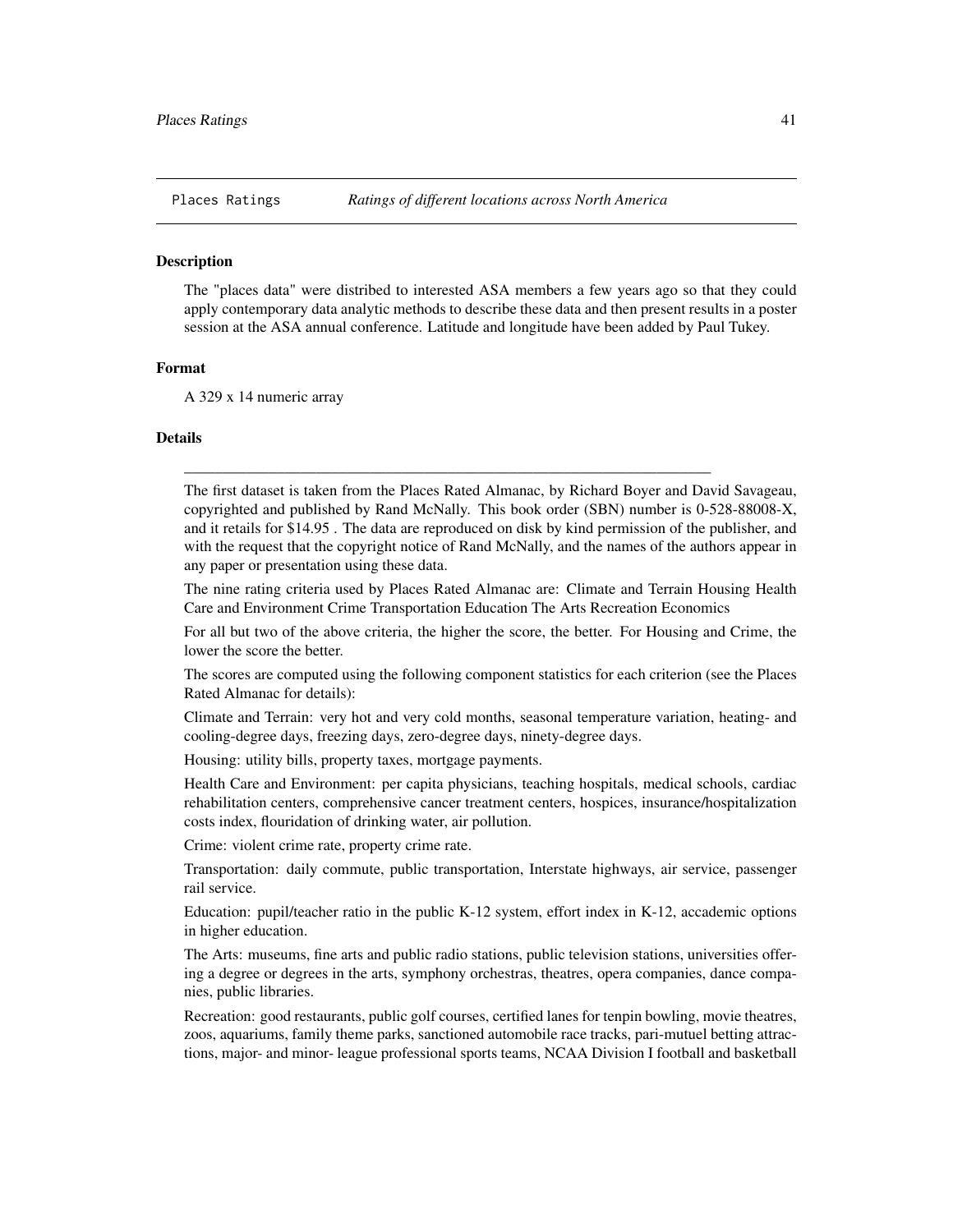teams, miles of ocean or Great Lakes coastline, inland water, national forests, national parks, or national wildlife refuges, Consolidated Metropolitan Statistical Area access.

Economics: average household income adjusted for taxes and living costs, income growth, job growth.

#### Examples

```
head(places)
animate_xy(places[, 1:9])
```
<span id="page-41-1"></span>planned\_tour *A planned tour path.*

## Description

The planned tour takes you from one basis to the next in a set order. Once you have visited all the planned bases, you either stop or start from the beginning once more (if cycle = TRUE).

## Usage

```
planned_tour(basis_set, cycle = FALSE)
```
#### Arguments

| basis set | the set of bases as a list of projection matrices or a 3d array    |
|-----------|--------------------------------------------------------------------|
| cycle     | cycle through continuously (TRUE) or stop after first pass (FALSE) |

## Details

Usually, you will not call this function directly, but will pass it to a method that works with tour paths like [animate](#page-4-1), [save\\_history](#page-46-1) or [render](#page-43-1).

#### See Also

The [little\\_tour](#page-33-1), a special type of planned tour which cycles between all axis parallel projections.

#### Examples

```
twod \leq save_history(flea[, 1:3], max = 5)
str(twod)
animate_xy(flea[, 1:3], planned_tour(twod))
animate_xy(flea[, 1:3], planned_tour(twod, TRUE))
oned <- save_history(flea[, 1:6], grand_tour(1), max = 3)
animate_dist(flea[, 1:6], planned_tour(oned))
```
<span id="page-41-0"></span>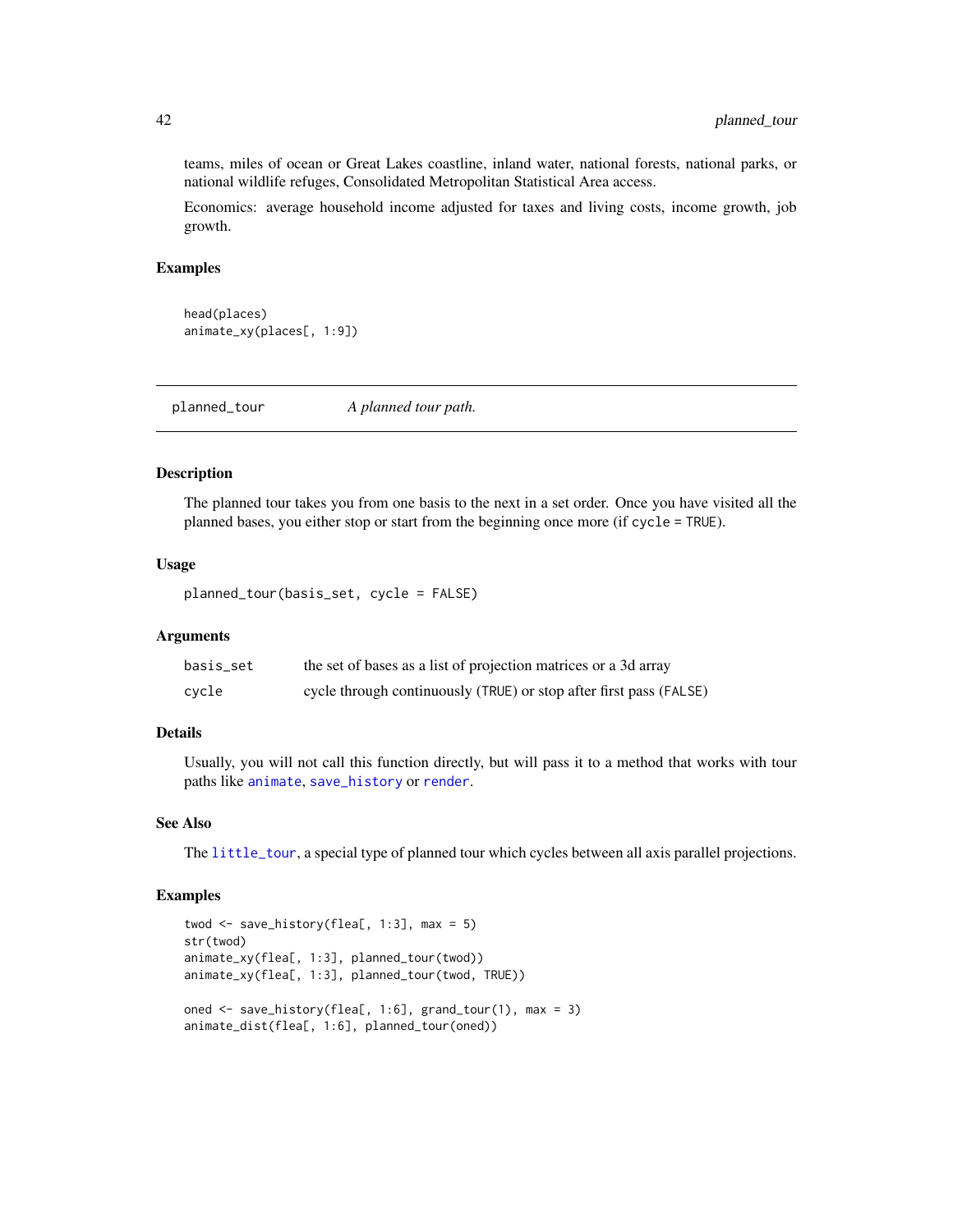<span id="page-42-0"></span>

Computes the Frobenius norm between two bases, in radians. This is equals to the Euclidean norm of the vector of principal angles between the two subspaces.

#### Usage

proj\_dist(x, y)

#### Arguments

| projection matrix a |
|---------------------|
| projection matrix b |

Rat CNS *Rat CNS Gene Expression*

#### Description

Columns:

#### Format

A 112 x 11 numeric array

#### Details

e11 e13 e15 e18 e21 p0 p7 p14 a class1 class2

- e11, an ebryonic timepoint from the original data with the number corresponding to the day
- e13, an ebryonic timepoint from the original data with the number corresponding to the day
- e15, an ebryonic timepoint from the original data with the number corresponding to the day
- e18, an ebryonic timepoint from the original data with the number corresponding to the day
- e21, an ebryonic timepoint from the original data with the number corresponding to the day
- p0, a postnatal timpoint from the original data with the number corresponding to the day
- p7, a postnatal timpoint from the original data with the number corresponding to the day
- p14, a postnatal timpoint from the original data with the number corresponding to the day
- a, a postnatal timpoint from the original data. It is equivalent to p90.
- class1, is the high-level class: its range is 1:4
- class2, breaks down the high-level classes, so its range is 1:14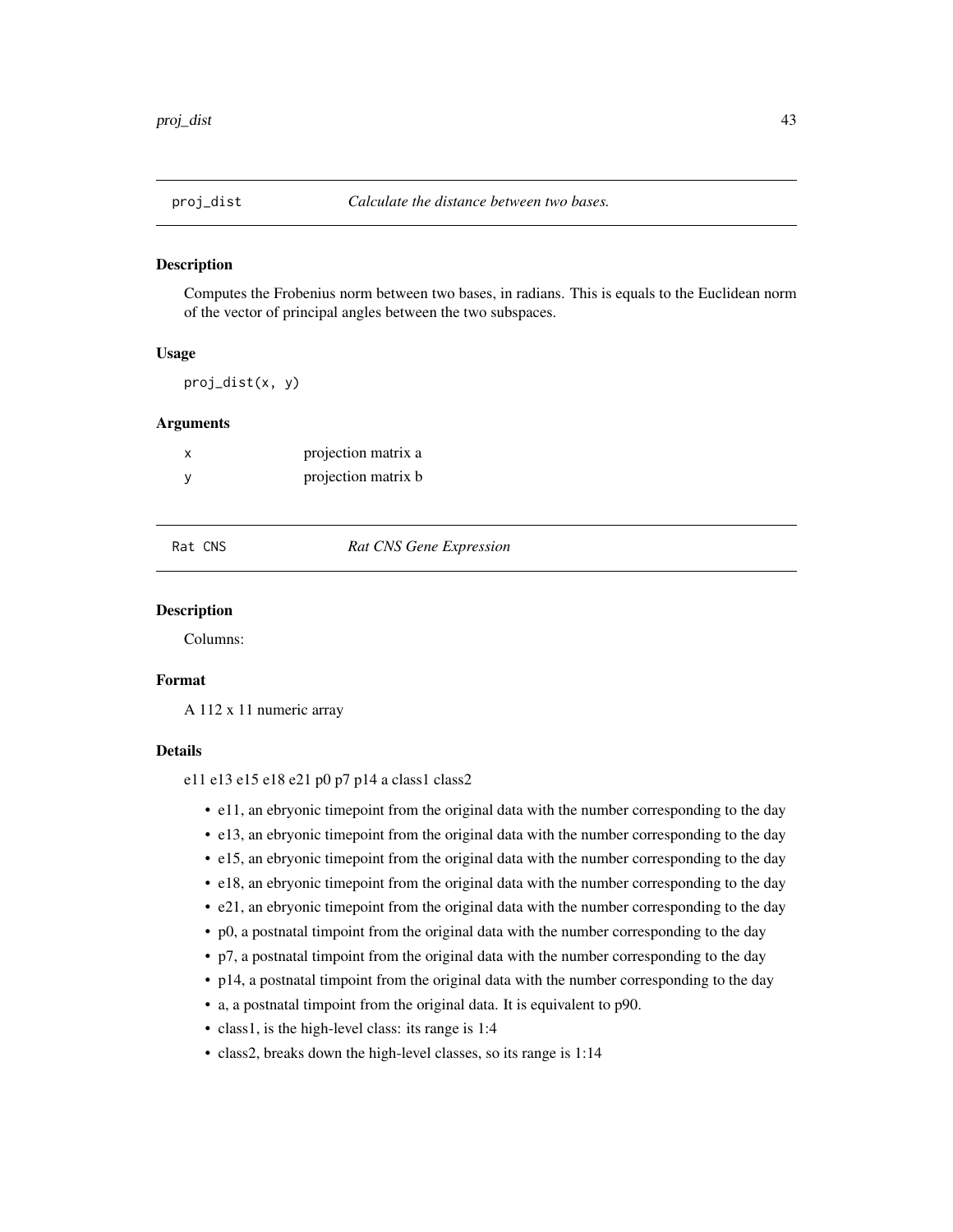Rows: Each case is a gene (or gene family?) And each cell is the gene expression level for that gene at time t, averaging a few measured values and normalizing using the maximum expression value for that gene.

Reference (available on the web at pnas.org): Large-scale temporal gene expression mapping of central nervous system development by X. Wen, S. Fuhrman, G. S. Michaels, D. B. Carr, S. Smith, J. L. Barker, R. Somogyi in the Proceedings of the National Academy of Science, Vol 95, pp. 334-339, January 1998

## References

https://www.pnas.org

## Examples

head(ratcns) animate\_xy(ratcns[, 1:8], col = ratcns[, 10])

<span id="page-43-1"></span>render *Render frames of animation to disk*

## Description

Render frames of animation to disk

#### Usage

```
render(
  data,
  tour_path,
 display,
  dev,
  ...,
  apf = 1/10,
  frames = 50,
  rescale = TRUE,
  sphere = FALSE,
  start = NULL
)
```

| data      | matrix, or data frame containing numeric columns                           |
|-----------|----------------------------------------------------------------------------|
| tour_path | tour path generator                                                        |
| displav   | the method used to render the projected data, e.g. display_xy, display_pcp |
| dev       | name of output device to use (e.g. png, pdf)                               |

<span id="page-43-0"></span>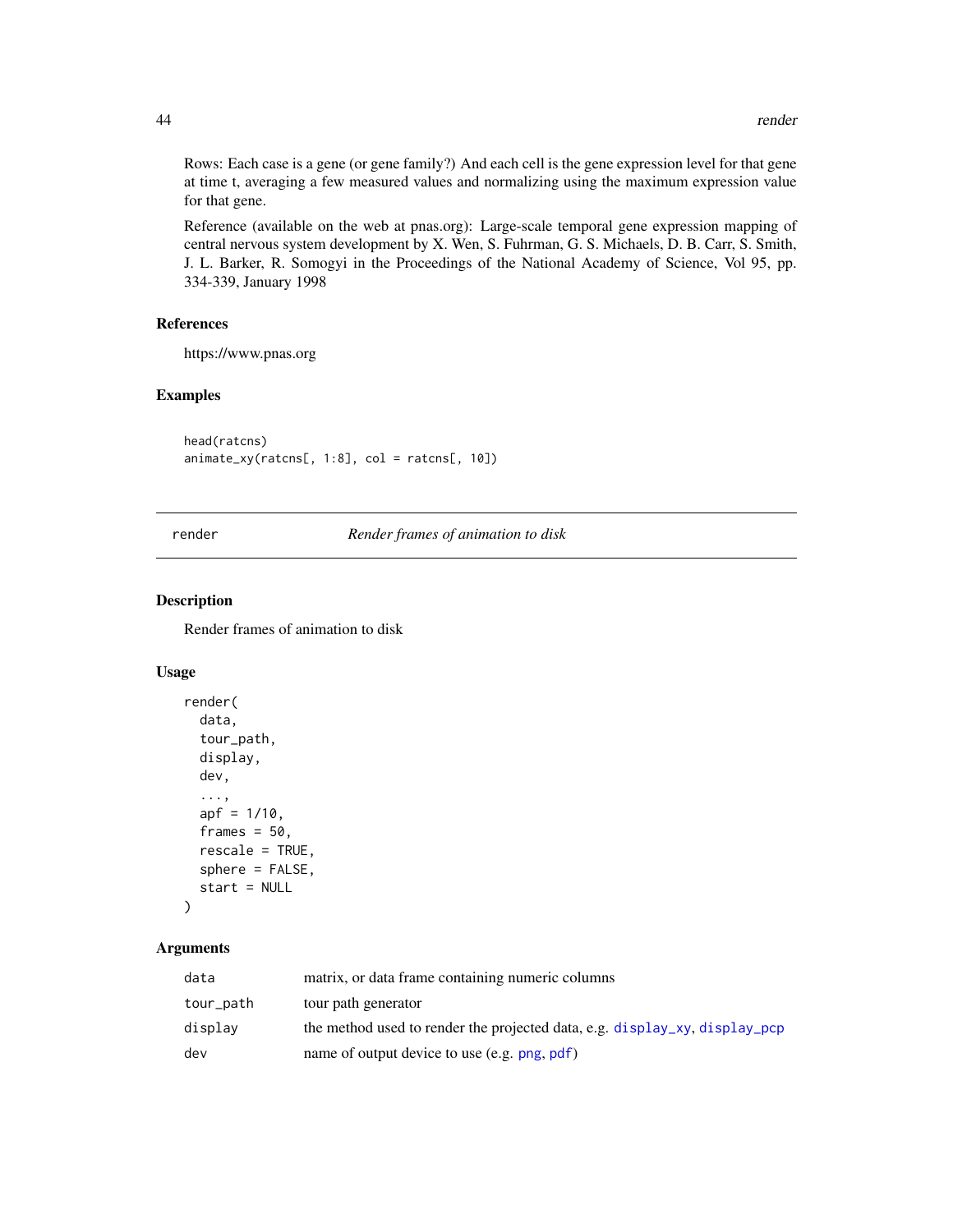<span id="page-44-0"></span>

| $\cdot$ | other options passed to output device            |
|---------|--------------------------------------------------|
| apf     | angle (in radians) per frame                     |
| frames  | number of frames in output                       |
| rescale | if true, rescale all variables to range $[0,1]$  |
| sphere  | if true, sphere all variables                    |
| start   | starting projection. If NULL, uses path default. |

#### References

Hadley Wickham, Dianne Cook, Heike Hofmann, Andreas Buja (2011). tourr: An R Package for Exploring Multivariate Data with Projections. Journal of Statistical Software, 40(2), 1-18. [https:](https://www.jstatsoft.org/v40/i02/) [//www.jstatsoft.org/v40/i02/](https://www.jstatsoft.org/v40/i02/).

## Examples

```
## Not run:
tmp_path <- tempdir()
render(flea[, 1:10], grand_tour(), display_xy(), "pdf",
  frames = 3,
  file.path(tmp_path, "test.pdf")
)
render(flea[, 1:10], grand_tour(), display_xy(), "png",
  frames = 3,
  file.path(tmp_path, "test-%03d.png")
)
## End(Not run)
```
render\_gif *Render frames of animation to a gif file*

## Description

Render frames of animation to a gif file

## Usage

```
render_gif(
 data,
  tour_path,
 display,
 gif_file = "animation.gif",
  ...,
 apf = 1/10,
 frames = 50,
 rescale = TRUE,
  sphere = FALSE,
  start = NULL
)
```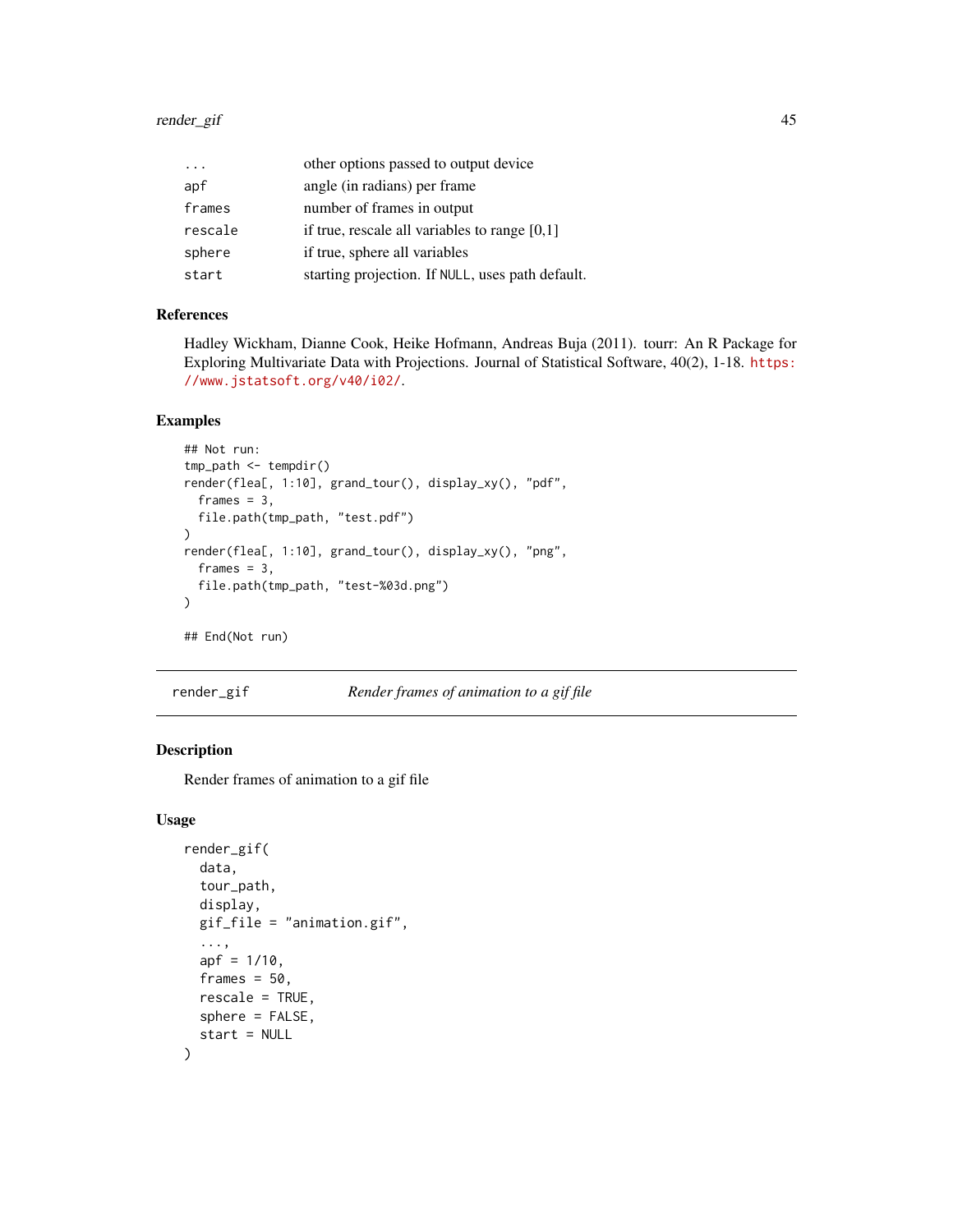46 rescale to the contract of the contract of the contract of the contract of the contract of the contract of the contract of the contract of the contract of the contract of the contract of the contract of the contract of

## Arguments

| data      | matrix, or data frame containing numeric columns                           |
|-----------|----------------------------------------------------------------------------|
| tour_path | tour path generator                                                        |
| display   | the method used to render the projected data, e.g. display_xy, display_pcp |
| gif_file  | Name of gif file (default $=$ "animation.gif")                             |
| $\cdots$  | other options passed to png                                                |
| apf       | angle (in radians) per frame                                               |
| frames    | number of frames in output                                                 |
| rescale   | if true, rescale all variables to range $[0,1]$                            |
| sphere    | if true, sphere all variables                                              |
| start     | starting projection. If NULL, uses path default.                           |

## Examples

```
## Not run:
# gifski needs to be installed to render a gif
if (requireNamespace("gifski", quietly = TRUE)) {
  gif_file <- file.path(tempdir(), "test.gif")
  render_gif(flea[, 1:10], grand_tour(), display_xy(), gif_file)
  utils::browseURL(gif_file)
  unlink(gif_file)
}
```
## End(Not run)

rescale *Rescale a matrix or data frame*

## Description

Standardise each column to have range [0, 1]

#### Usage

rescale(df)

## Arguments

df data frame or matrix

<span id="page-45-0"></span>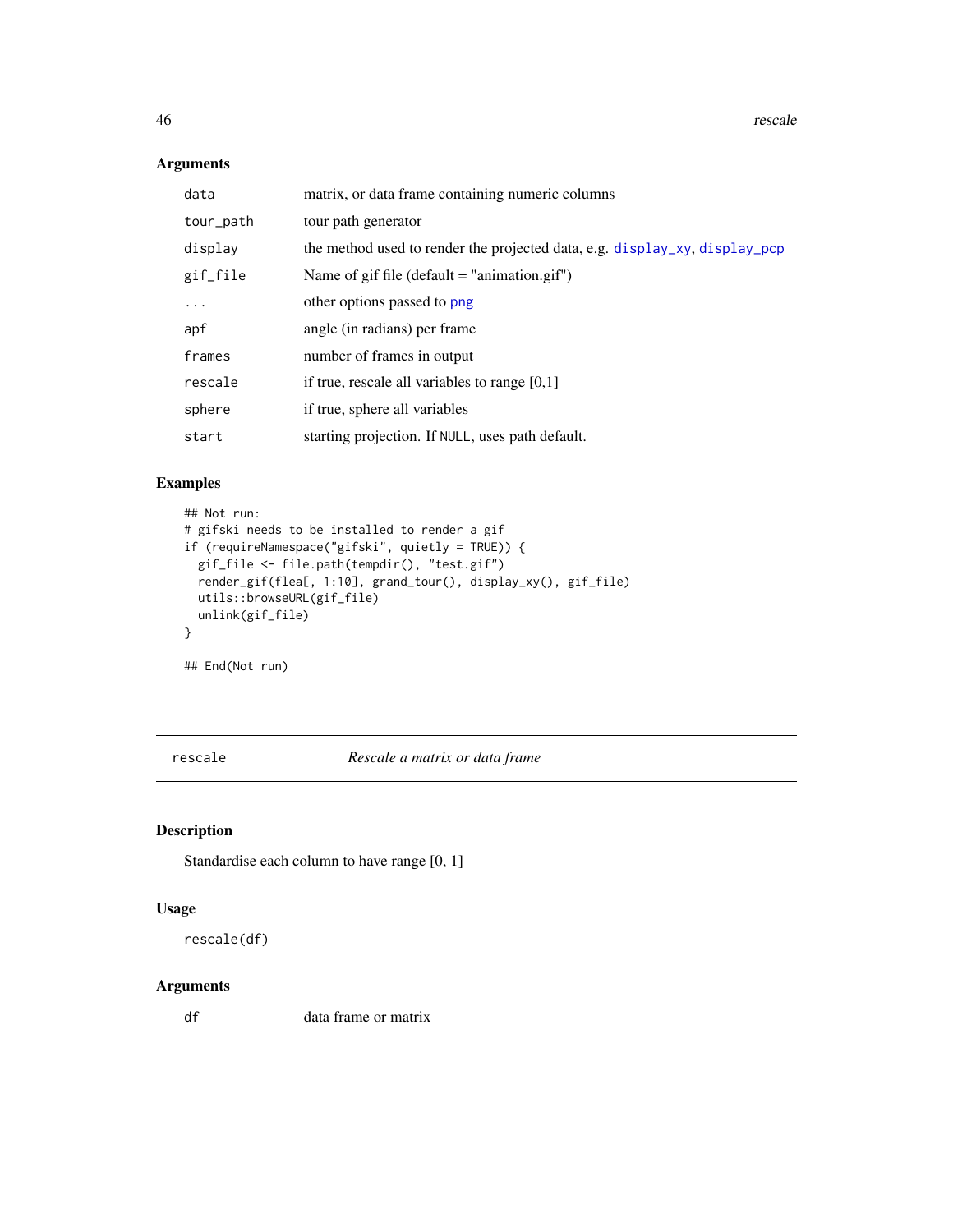<span id="page-46-1"></span><span id="page-46-0"></span>save\_history *Save tour history.*

## Description

Save a tour path so it can later be displayed in many different ways.

#### Usage

```
save_history(
 data,
  tour_path = grand_tour(),
 max_b = 100,
 start = NULL,rescale = TRUE,
  sphere = FALSE,
  step_size = Inf,
  ...
\mathcal{L}
```
## Arguments

| data      | matrix, or data frame containing numeric columns                                                                       |
|-----------|------------------------------------------------------------------------------------------------------------------------|
| tour_path | tour path generator                                                                                                    |
| max_bases | maximum number of new bases to generate. Some tour paths (like the guided<br>tour) may generate less than the maximum. |
| start     | starting projection, if you want to specify one                                                                        |
| rescale   | if true, rescale all variables to range $[0,1]$ ?                                                                      |
| sphere    | if true, sphere all variables                                                                                          |
| step_size | distance between each step - defaults to Inf which forces new basis generation<br>at each step.                        |
| $\ddotsc$ | additional arguments passed to tour path                                                                               |

#### References

Hadley Wickham, Dianne Cook, Heike Hofmann, Andreas Buja (2011). tourr: An R Package for Exploring Multivariate Data with Projections. Journal of Statistical Software, 40(2), 1-18. [https:](https://www.jstatsoft.org/v40/i02/) [//www.jstatsoft.org/v40/i02/](https://www.jstatsoft.org/v40/i02/).

## Examples

# You can use a saved history to replay tours with different visualisations

```
t1 \le save_history(flea[, 1:6], max = 3)
animate_xy(flea[, 1:6], planned_tour(t1))
## andrews_history(t1)
```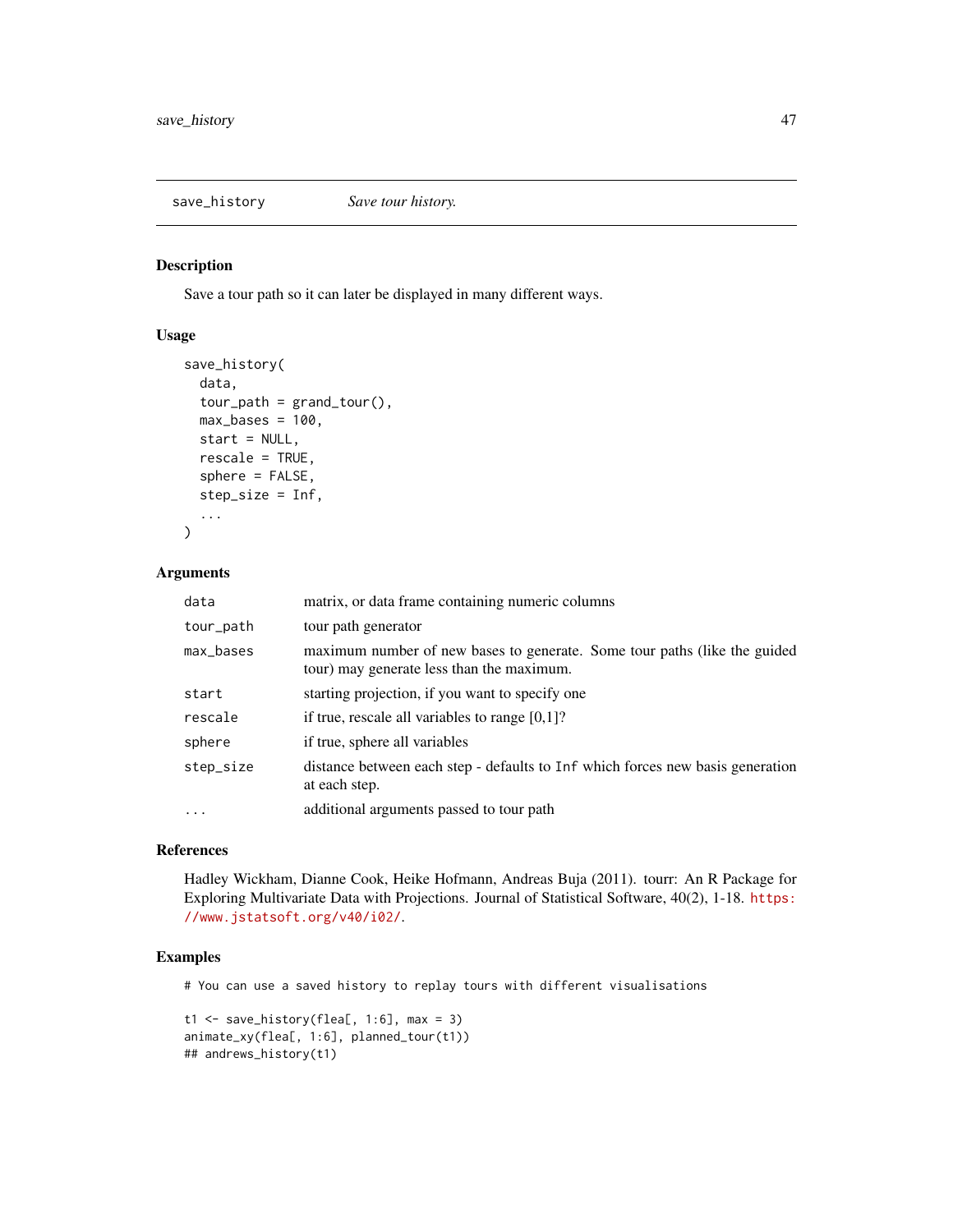```
## andrews_history(interpolate(t1))
t1 <- save_history(flea[, 1:6], grand_tour(4), max = 3)
animate_pcp(flea[, 1:6], planned_tour(t1))
animate_scatmat(flea[, 1:6], planned_tour(t1))
t1 <- save_history(flea[, 1:6], grand_tour(1), max = 3)
animate_dist(flea[, 1:6], planned_tour(t1))
testdata <- matrix(rnorm(100 * 3), ncol = 3)
testdata[1:50, 1] <- testdata[1:50, 1] + 10
testdata <- sphere_data(testdata)
t2 <- save_history(testdata, guided_tour(holes(), max.tries = 100),
 max = 5, rescale = FALSE
)
animate_xy(testdata, planned_tour(t2))
# Or you can use saved histories to visualise the path that the tour took.
plot(path_index(interpolate(t2), holes()))
plot(path_curves(interpolate(t2)))
```
<span id="page-47-1"></span>search\_better *Search for a better projection near the current projection.*

#### Description

Search for a better projection near the current projection.

#### Usage

```
search_better(
  current,
 alpha = 0.5,
 index,
  tries,
 max.tries = Inf,
 method = "linear",
 cur\_index = NA,
  ...
)
```

| current   | starting projection                                              |
|-----------|------------------------------------------------------------------|
| alpha     | the angle used to search the target basis from the current basis |
| index     | index function                                                   |
| tries     | the counter of the outer loop of the opotimiser                  |
| max.tries | maximum number of iteration before giving up                     |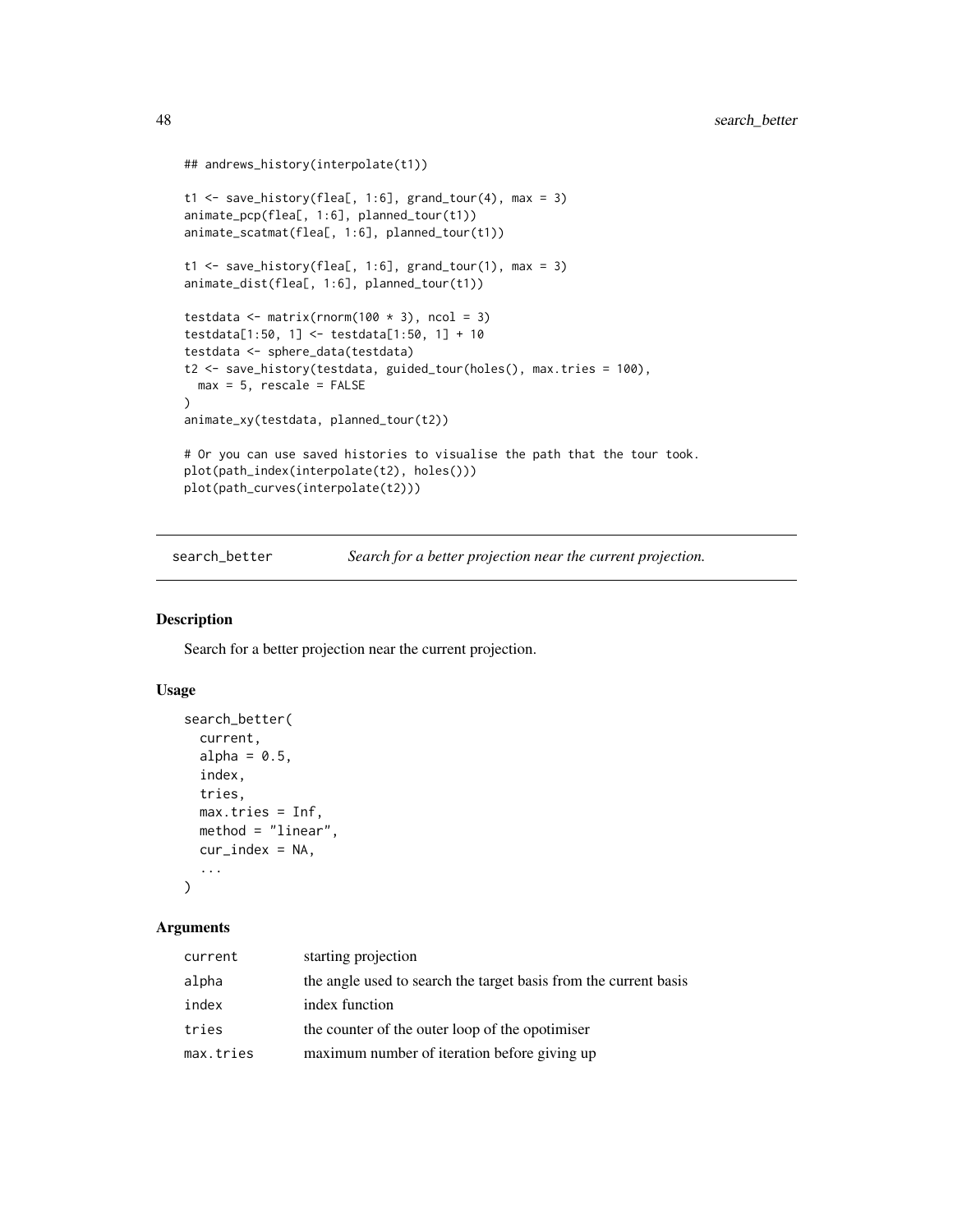<span id="page-48-0"></span>

| method    | whether the nearby bases are found by a linear geodesic formulation |
|-----------|---------------------------------------------------------------------|
| cur index | the index value of the current basis                                |
| $\cdot$   | other arguments being passed into the search_better()               |

## Examples

```
animate_xy(flea[, 1:6], guided_tour(holes(), search_f = search_better))
```
<span id="page-48-1"></span>search\_better\_random *Search for a better projection using simulated annealing*

## Description

Given an initial  $t0$ , the cooling scheme updates temperature at

$$
T = t0/\log(i+1)
$$

The candidate basis is sampled via

$$
B_j = (1 - \alpha) * B_i + \alpha * B
$$

where alpha defines the neighbourhood,  $B_i$  is the current basis, B is a randomly generated basis The acceptance probability is calculated as

$$
prob = \exp -abs(I(B_i) - I(B_j))/T
$$

For more information, see [https://projecteuclid.org/download/pdf\\_1/euclid.ss/1177011077](https://projecteuclid.org/download/pdf_1/euclid.ss/1177011077)

## Usage

```
search_better_random(
  current,
  alpha = 0.5,
  index,
  tries,
 max.tries = Inf,
 method = "linear",
 cur\_index = NA,
  t0 = 0.01,
  ...
)
```

| current | starting projection                                              |
|---------|------------------------------------------------------------------|
| alpha   | the angle used to search the target basis from the current basis |
| index   | index function                                                   |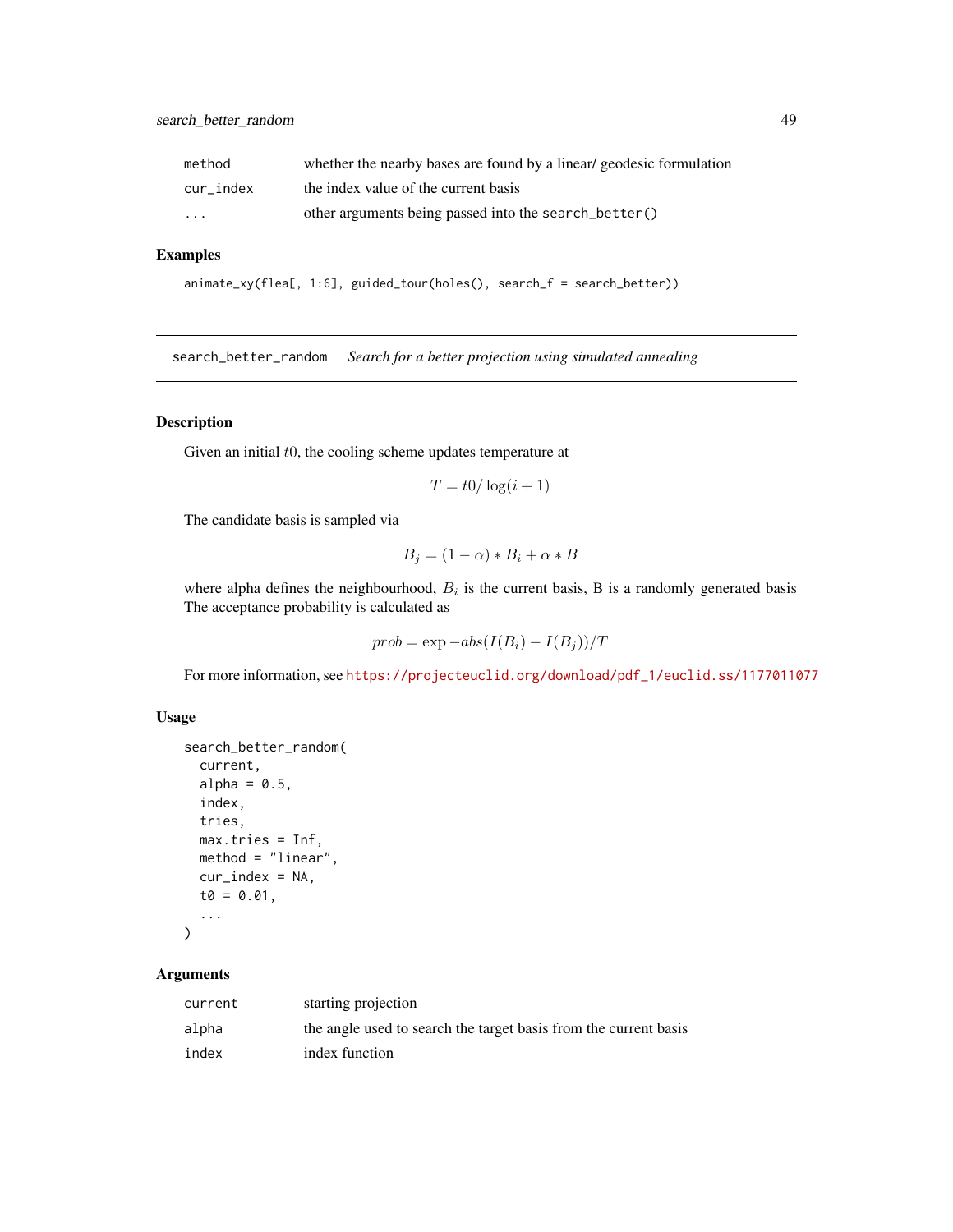<span id="page-49-0"></span>

| tries     | the counter of the outer loop of the opotimiser                     |
|-----------|---------------------------------------------------------------------|
| max.tries | maximum number of iteration before giving up                        |
| method    | whether the nearby bases are found by a linear geodesic formulation |
| cur_index | the index value of the current basis                                |
| t0        | initial decrease in temperature                                     |
| .         | other arguments being passed into the search_better_random()        |

## Examples

```
animate_xy(flea[, 1:6], guided_tour(holes(), search_f = search_better_random))
```
<span id="page-49-1"></span>search\_geodesic *A pseudo-derivative, line search algorithm.*

#### Description

This is a novel method for finding more interesting projections for the guided tour. It works by first taking a small step in n random directions, and then picking the direction that looks most promising (based on the height of the index function), which is effectively a gradient search. Then it performs a linear search along the geodesic in that direction, traveling up to half way around the sphere.

#### Usage

```
search_geodesic(
  current,
  alpha = 1,
  index,
  tries,
 max.tries = 5,n = 5,
 delta = 0.01,
  cur\_index = NA,
  ...
)
```

| current      | starting projection                                                      |
|--------------|--------------------------------------------------------------------------|
| alpha        | maximum distance to travel (currently ignored)                           |
| index        | interestingness index function                                           |
| tries        | the counter of the outer loop of the opotimiser                          |
| max.tries    | maximum number of failed attempts before giving up                       |
| n            | number of random steps to take to find best direction                    |
| delta        | step size for evaluation of best direction                               |
| $cur\_index$ | index value for starting projection, set NA if it needs to be calculated |
| .            | other arguments being passed into the search_geodesic()                  |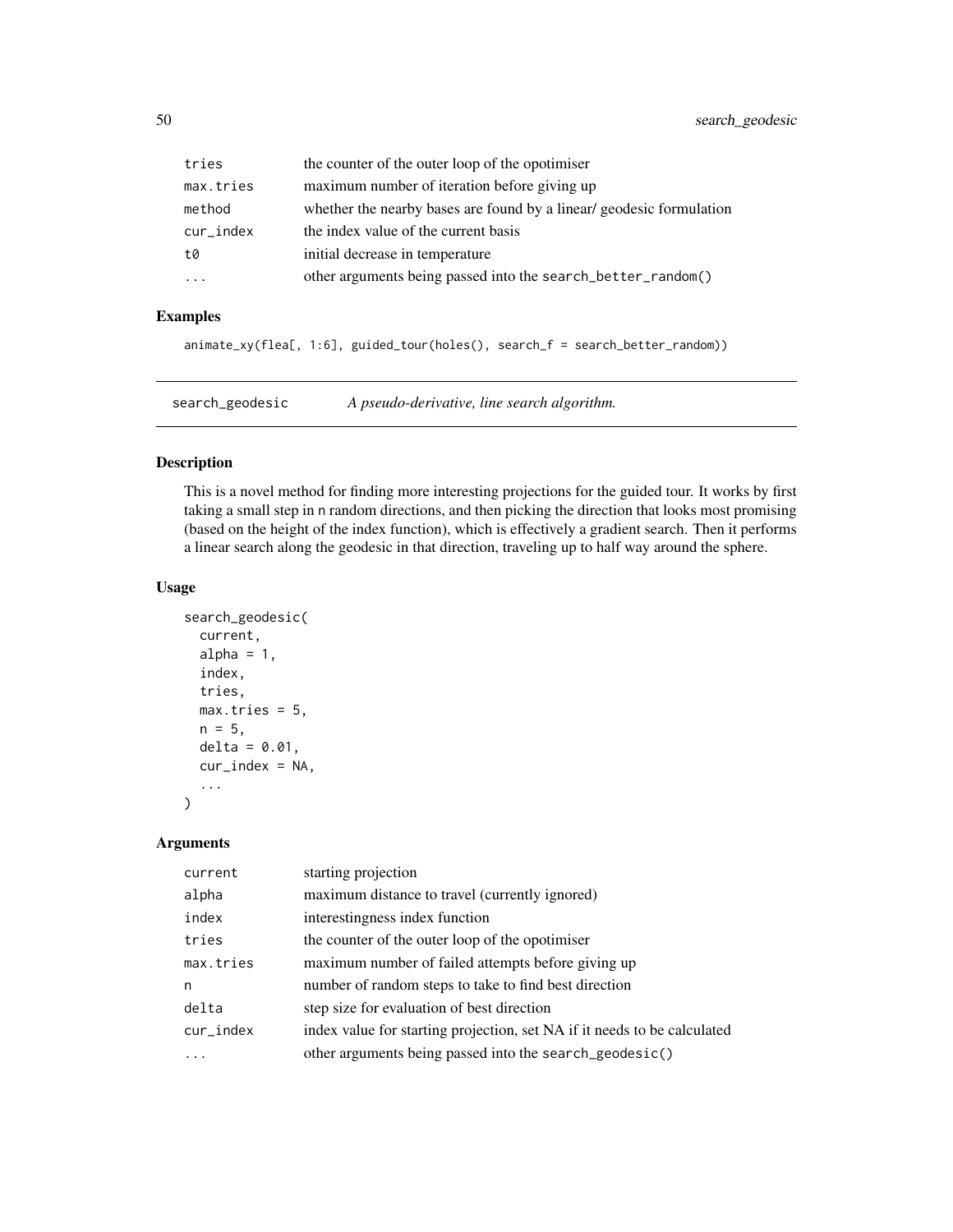## <span id="page-50-0"></span>search\_polish 51

## Details

You should not to have call this function directly, but should supply it to the [guided\\_tour](#page-29-1) as a search strategy.

## Examples

```
animate_xy(flea[, 1:6], guided_tour(holes(), search_f = search_geodesic))
```
<span id="page-50-1"></span>

| search_polish | Search very locally to find slightly better projections to polish a |
|---------------|---------------------------------------------------------------------|
|               | broader search.                                                     |

## Description

Search very locally to find slightly better projections to polish a broader search.

## Usage

```
search_polish(
  current,
  alpha = 0.5,
  index,
  tries,
  polish_max_tries = 30,
  cur\_index = NA,
  n_sample = 5,
  polish_cooling = 1,
  ...
\mathcal{L}
```

| current          | the current projection basis                                                         |  |
|------------------|--------------------------------------------------------------------------------------|--|
| alpha            | the angle used to search the target basis from the current basis                     |  |
| index            | index function                                                                       |  |
| tries            | the counter of the outer loop of the opotimiser                                      |  |
| polish_max_tries |                                                                                      |  |
|                  | maximum number of iteration before giving up                                         |  |
| $cur\_index$     | the index value of the current basis                                                 |  |
| $n$ _sample      | number of samples to generate                                                        |  |
|                  | polish_cooling percentage of reduction in polish_alpha when no better basis is found |  |
|                  | other arguments being passed into the search_polish()                                |  |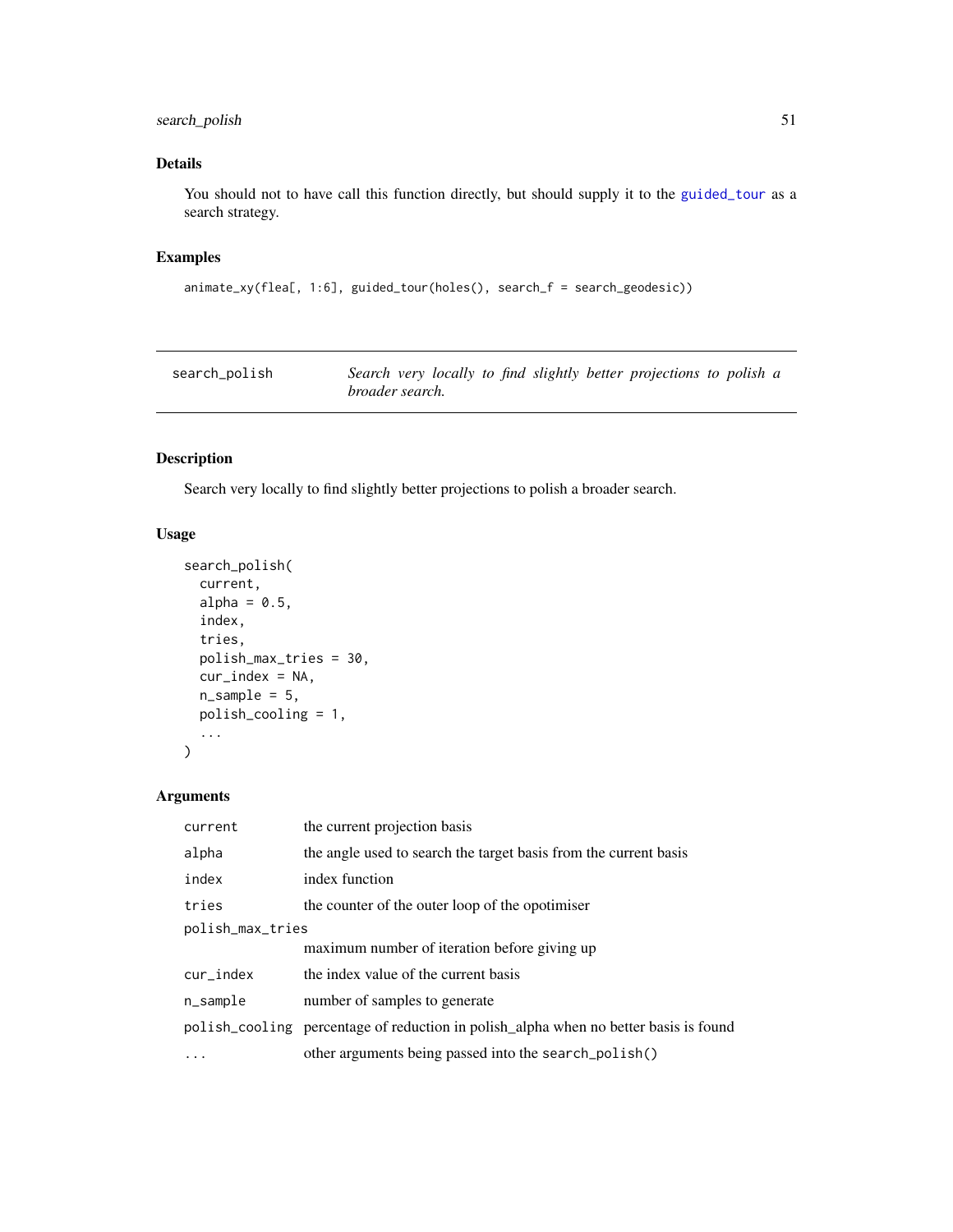## Examples

```
set.seed(2020)
t1 <- save_history(flea[, 1:6], guided_tour(holes()), max = 100)
attr(t1, "class") <- NULL
best_proj <- t1[, , dim(t1)[3]]
animate_xy(
  flea[, 1:6],
  guided_tour(holes(),
    search_f = search_polish,
    cur\_index = 0),
  start = best_proj
\mathcal{L}
```
## search\_posse *Search for a better projection based on Poss, 1995*

## Description

Search for a better projection based on Poss, 1995

## Usage

```
search_posse(
  current,
  alpha = 0.5,
  index,
  tries,
 max.tries = 300,cur\_index = NA,
  ...
```
)

| current   | starting projection                                              |
|-----------|------------------------------------------------------------------|
| alpha     | the angle used to search the target basis from the current basis |
| index     | index function                                                   |
| tries     | the counter of the outer loop of the opotimiser                  |
| max.tries | maximum number of iteration before giving up                     |
| cur_index | the index value of the current basis                             |
|           | other arguments being passed into the search_better()            |

<span id="page-51-0"></span>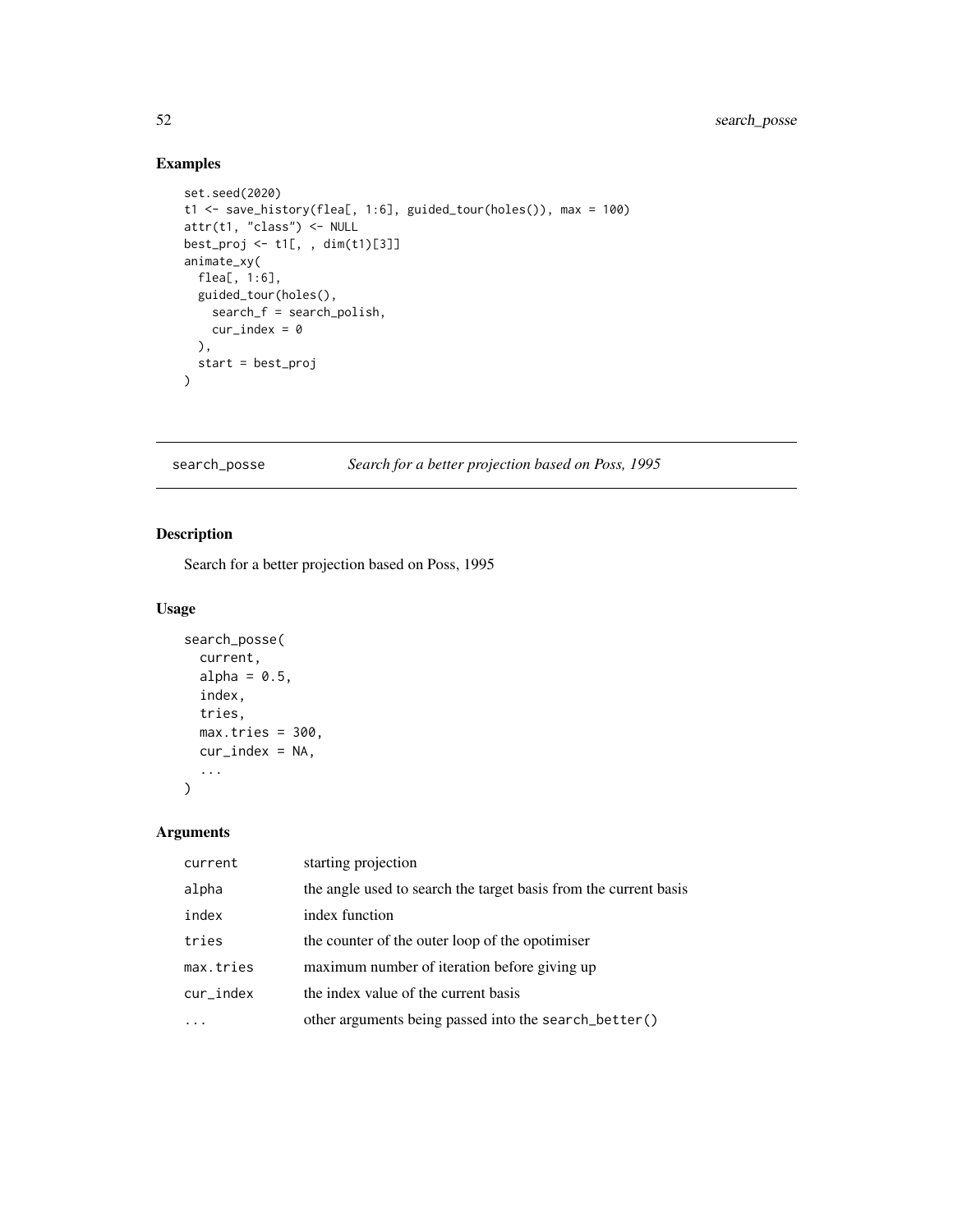<span id="page-52-1"></span><span id="page-52-0"></span>

Calculates a section pursuit index that compares the distribution inside and outside a slice.

## Usage

```
slice_index(
 breaks_x,
 breaks_y,
  eps,
 bintype = "polar",
 power = 1,
  flip = 1,
  reweight = FALSE,p = 4)
```
## Arguments

| breaks_x | binning on the first variable (x or radius).                                                                                        |
|----------|-------------------------------------------------------------------------------------------------------------------------------------|
| breaks_y | binning on the second variable (y or angle).                                                                                        |
| eps      | cutoff values to suppress summing up small differences. Vector with one entry<br>for each bin, can be estimated using estimate_eps. |
| bintype  | select polar (default) or square binning.                                                                                           |
| power    | exponent q used in the index computation.                                                                                           |
| flip     | sign of the index computation, select $+1$ when searching for low densities and<br>-1 when searching for high densities.            |
| reweight | if TRUE will reweight according to the expected distribution in a uniform hy-<br>persphere (default is FALSE).                      |
| р        | number of variables in the data (needed for accurate reweighting, default is 4).                                                    |
|          |                                                                                                                                     |

sphere\_data *Sphere a matrix (or data frame) by transforming variables to principal components.*

## Description

Sphering is often useful in conjunction with the guided tour, as it removes simpler patterns that may conceal more interesting findings.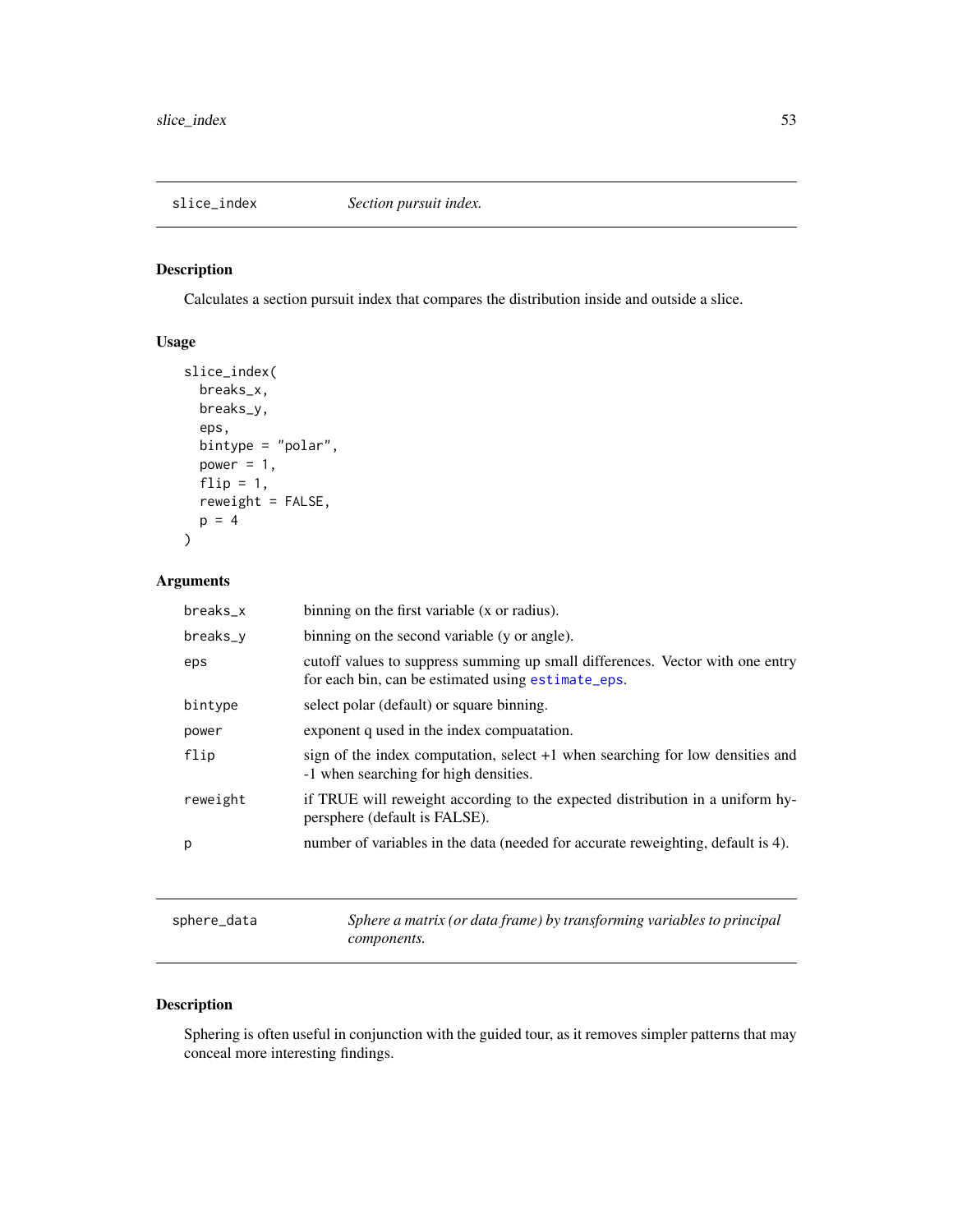#### Usage

sphere\_data(df)

## Arguments

df data frame or matrix

splines2d *Spline based index.*

## Description

Compares the variance in residuals of a fitted spline model to the overall variance to find functional dependence in 2D projections of the data.

## Usage

splines2d()

Tropical Atmosphere Ocean

*Tropical Atmosphere Ocean data*

## Description

This is a subset of data taken from the NOAA web site https://www.pmel.noaa.gov/tao/. The data is generated from recording instruments on a grid of buoys laid out over the Pacific Ocean. The grid was setup to monitor El Nino and La Nina events. This subset contains measurements from 5 locations (0deg/110W, 2S/110W, 0deg/95W,2S/95W,5S/95W) and two time points Nov-Jan 1993 (normal), 1997 (El Nino). There are missing values in this data set, which need to be removed, or imputed before running a tour.

#### Format

A 736 x 8 numeric array

#### References

https://www.pmel.noaa.gov/tao/

<span id="page-53-0"></span>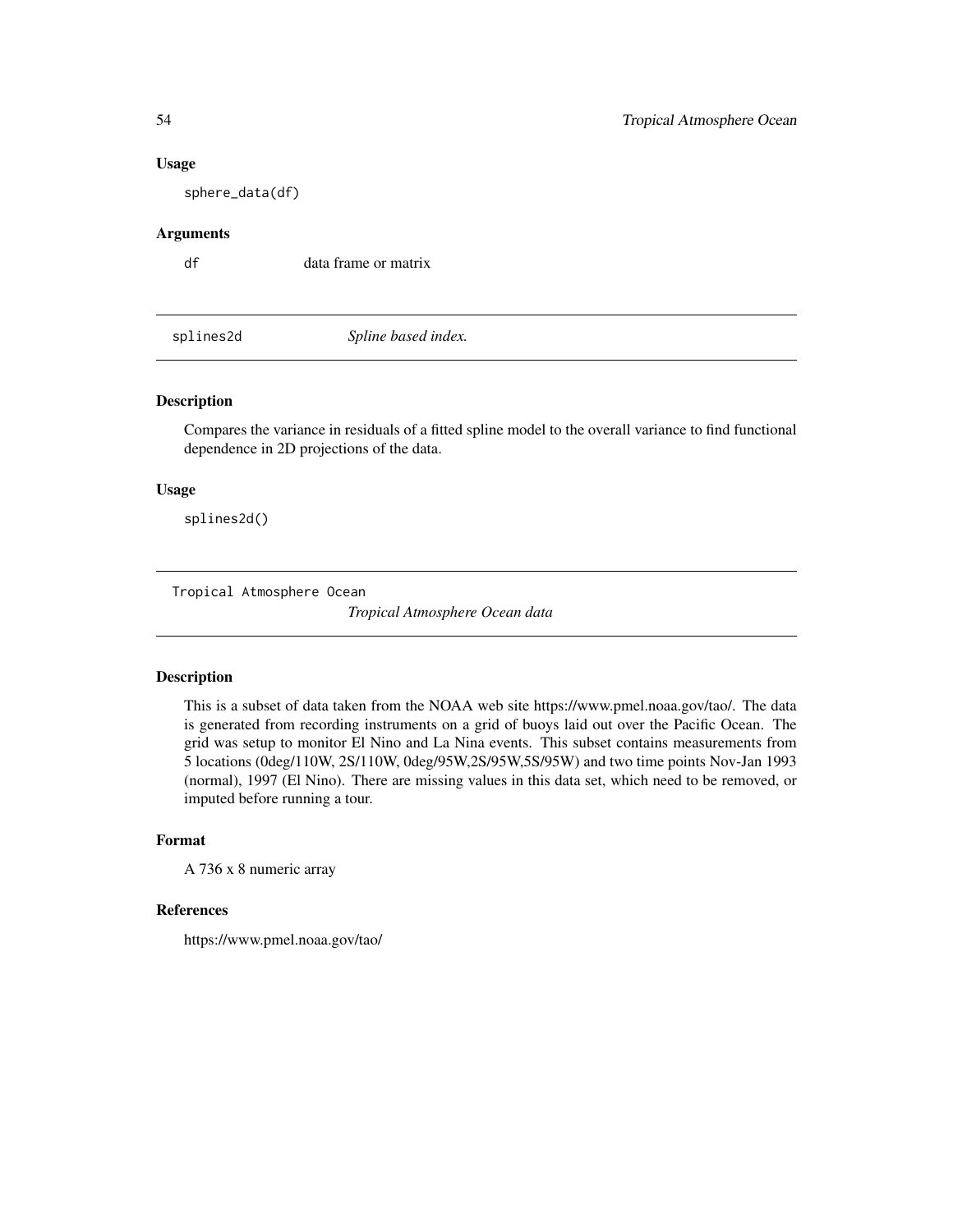# <span id="page-54-0"></span>**Index**

∗ algebra proj\_dist, [43](#page-42-0) ∗ datasets Flea measurements, [25](#page-24-0) Laser measurements, [32](#page-31-0) Olive oil measurements, [36](#page-35-0) Ozone measurements, [37](#page-36-0) Places Ratings, [41](#page-40-0) Rat CNS, [43](#page-42-0) Tropical Atmosphere Ocean, [54](#page-53-0) ∗ dynamic planned\_tour, [42](#page-41-0) ∗ hplot cmass, [7](#page-6-0) dcor2d, [7](#page-6-0) display\_andrews, [8](#page-7-0) display\_depth, [10](#page-9-0) display\_dist, [11](#page-10-0) display\_faces, [12](#page-11-0) display\_image, [14](#page-13-0) display\_pcp, [16](#page-15-0) display\_scatmat, [18](#page-17-0) display\_stars, [20](#page-19-0) display\_stereo, [21](#page-20-0) holes, [31](#page-30-0) interpolate, [31](#page-30-0)  $lda$ \_pp,  $33$ norm\_bin, [35](#page-34-0) path\_index, [39](#page-38-0) pda\_pp, [40](#page-39-0) planned\_tour, [42](#page-41-0) render, [44](#page-43-0) splines2d, [54](#page-53-0) ∗ manip rescale, [46](#page-45-0) sphere\_data, [53](#page-52-0) ∗ optimize search\_better, [48](#page-47-0) search\_better\_random, [49](#page-48-0)

search\_geodesic, [50](#page-49-0) search\_polish, [51](#page-50-0) search\_posse, [52](#page-51-0) anchored\_orthogonal\_distance, [3](#page-2-0) andrews, [4,](#page-3-0) *[8](#page-7-0)* angular\_breaks, [4](#page-3-0) animate, [5,](#page-4-0) *[8,](#page-7-0) [9](#page-8-0)*, *[11,](#page-10-0) [12](#page-11-0)*, *[14](#page-13-0)[–23](#page-22-0)*, *[26](#page-25-0)*, *[28](#page-27-0)*, *[30](#page-29-0)*, *[34,](#page-33-0) [35](#page-34-0)*, *[42](#page-41-0)* animate\_andrews *(*display\_andrews*)*, [8](#page-7-0) animate\_density2d *(*display\_density2d*)*, [9](#page-8-0) animate\_depth *(*display\_depth*)*, [10](#page-9-0) animate\_dist *(*display\_dist*)*, [11](#page-10-0) animate\_faces *(*display\_faces*)*, [12](#page-11-0) animate\_groupxy *(*display\_groupxy*)*, [13](#page-12-0) animate\_image *(*display\_image*)*, [14](#page-13-0) animate\_pca *(*display\_pca*)*, [15](#page-14-0) animate\_pcp *(*display\_pcp*)*, [16](#page-15-0) animate\_sage *(*display\_sage*)*, [17](#page-16-0) animate\_scatmat *(*display\_scatmat*)*, [18](#page-17-0) animate\_slice, *[29](#page-28-0)* animate\_slice *(*display\_slice*)*, [18](#page-17-0) animate\_stars *(*display\_stars*)*, [20](#page-19-0) animate\_stereo *(*display\_stereo*)*, [21](#page-20-0) animate\_trails *(*display\_trails*)*, [22](#page-21-0) animate\_xy *(*display\_xy*)*, [23](#page-22-0) areColors, [6](#page-5-0)

center, [6](#page-5-0) cmass, [7,](#page-6-0) *[26](#page-25-0)*, *[31](#page-30-0)*

dcor2d, [7](#page-6-0) dependence\_tour, [7](#page-6-0) display\_andrews, [8](#page-7-0) display\_density2d, *[9](#page-8-0)*, [9](#page-8-0) display\_depth, [10](#page-9-0) display\_dist, [11](#page-10-0) display\_faces, [12](#page-11-0) display\_groupxy, [13,](#page-12-0) *[14](#page-13-0)* display\_image, [14](#page-13-0)